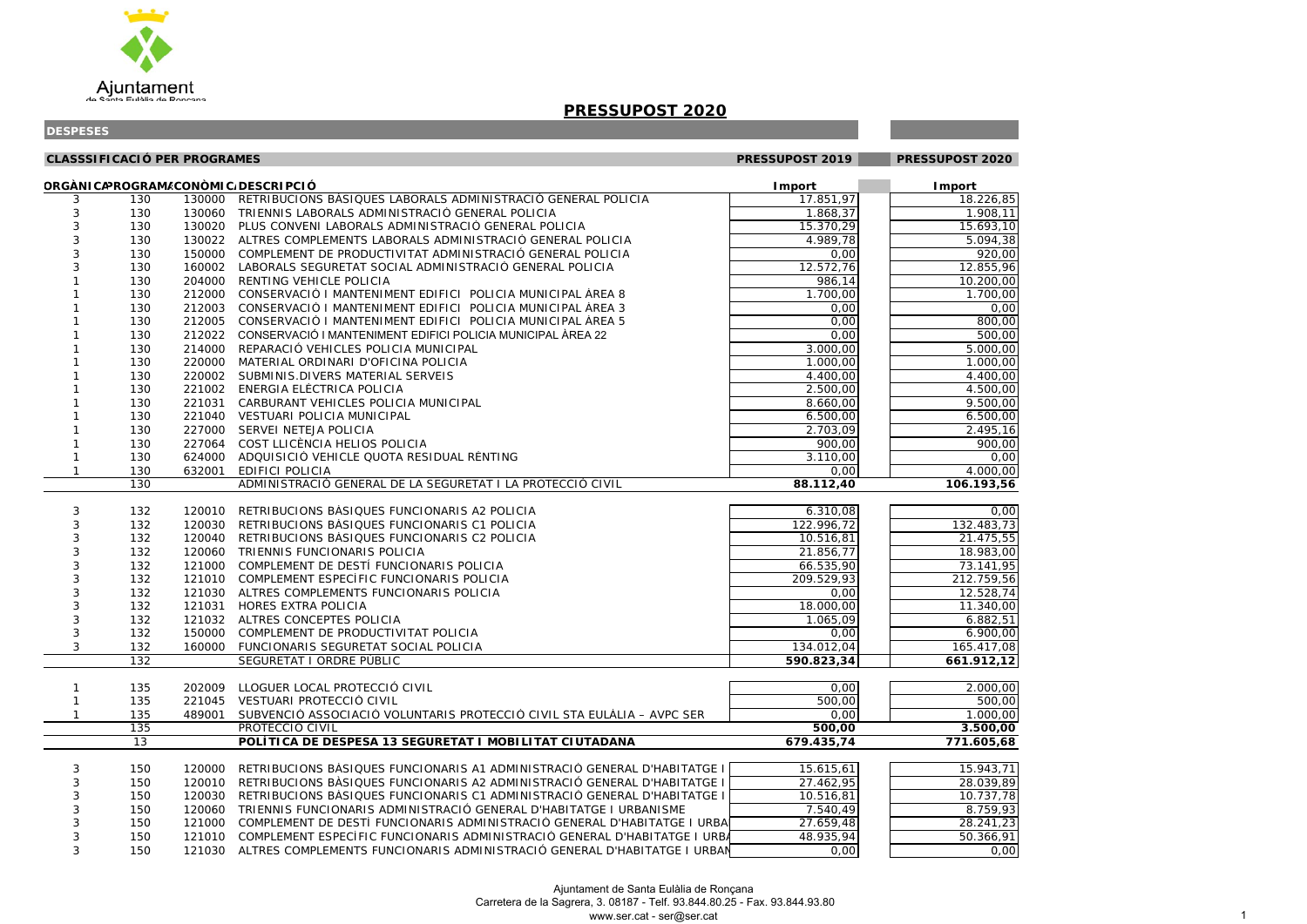

| 3,43              |
|-------------------|
| $\frac{74,12}{7}$ |
| 16, 15            |
| 80,69             |
| 00,00             |
| 02,92             |
| $\frac{1}{8,00}$  |
| $\overline{4,76}$ |
|                   |

| 00,00 |
|-------|
| 0,00  |
| 0,00  |
| 0,00  |
|       |

| 00,00<br>00,00<br>00,00 |
|-------------------------|
| 0,00                    |
| 0,00                    |
|                         |

| <b>CLASSSIFICACIÓ PER PROGRAMES</b><br>PRESSUPOST 2019<br>ORGÀNICAPROGRAM/CONÒMIC/DESCRIPCIÓ<br><b>Import</b> |      |        |                                                                                 |            | PRESSUPOST 2020            |  |
|---------------------------------------------------------------------------------------------------------------|------|--------|---------------------------------------------------------------------------------|------------|----------------------------|--|
|                                                                                                               |      |        |                                                                                 |            |                            |  |
| 3                                                                                                             | 150  |        | 130000 RETRIBUCIONS BASIQUES LABORALS ADMINISTRACIÓ GENERAL D'HABITATGE I URBAN | 8.925,99   | <b>I</b> mport<br>9.113,43 |  |
| 3                                                                                                             | 150  |        | 130020 PLUS CONVENI LABORALS ADMINISTRACIÓ GENERAL D'HABITATGE I URBANISME      | 6.828,89   | 6.374,12                   |  |
| 3                                                                                                             | 150  |        | 130022 ALTRES COMPLEMENTS LABORALS ADMINISTRACIÓ GENERAL D'HABITATGE I URBANISN | 7.409,67   | 6.916,15                   |  |
| 3                                                                                                             | 150  | 130060 | TRIENNIS LABORALS ADMINISTRACIÓ GENERAL D'HABITATGE I URBANISME                 | 2.135,28   | 2.180,69                   |  |
| 3                                                                                                             | 150  | 150000 | COMPLEMENT DE PRODUCTIVITAT ADMINISTRACIÓ GENERAL D'HABITATGE I URBANISM        | 0,00       | 2.300,00                   |  |
| 3                                                                                                             | 150  | 160000 | FUNCIONARIS SEGURETAT SOCIAL ADMINISTRACIÓ GENERAL D'HABITATGE I URBANISI       | 38.623,20  | 39.502,92                  |  |
| $\mathbf{3}$                                                                                                  | 150  | 160002 | LABORALS SEGURETAT SOCIAL ADMINISTRACIÓ GENERAL D'HABITATGE I URBANISME         | 7.411,32   | 7.578,00                   |  |
|                                                                                                               | 150  |        | ADMINISTRACIÓ GENERAL D'HABITATGE I URBANISME                                   | 209.065,63 | 216.054,76                 |  |
|                                                                                                               |      |        |                                                                                 |            |                            |  |
|                                                                                                               | 151  | 640000 | ESTUDI PU CAMÍ DE LA SERRA                                                      | 3.500,00   | 3.500,00                   |  |
|                                                                                                               | 151  |        | 640001 ESTUDI POLÍGONS URBANITZACIÓ                                             | 20.000,00  | 12.000,00                  |  |
|                                                                                                               | 151  |        | 640002 CATALEG MASIES                                                           | 5.000,00   | 3.000,00                   |  |
|                                                                                                               | 151  |        | URBANISME, PLANEJAMENT GESTIÓ, EXECUCIÓ I DISCIPLINA URBANÍSTICA                | 28.500,00  | 18.500,00                  |  |
|                                                                                                               |      |        |                                                                                 |            |                            |  |
| 7                                                                                                             | 1522 | 226067 | DESPESES DIVERSES HABITATGE                                                     | 0,00       | 3.000,00                   |  |
| 7                                                                                                             | 1522 |        | 226992 MESURES DE PROTECCIÓ PISOS BUITS                                         | 3.000,00   | 4.500,00                   |  |
| 7                                                                                                             | 1522 |        | 489015 AJUDES REHABILITACIÓ D'HABITATGES                                        | 0,00       | 3.000,00                   |  |
|                                                                                                               | 1522 |        | Conservació i Rehabilitació de l'Edificació                                     | 3.000,00   | 10.500,00                  |  |
|                                                                                                               | 152  |        | <b>HABITATGE</b>                                                                | 3.000,00   | 10.500,00                  |  |
|                                                                                                               |      |        |                                                                                 |            |                            |  |
| 3                                                                                                             | 1532 | 130000 | RETRIBUCIONS BÀSIQUES LABORALS VIES PÚBLIQUES                                   | 119.468,79 | 119.674,39                 |  |
| 3                                                                                                             | 1532 | 130010 | HORES EXTRA BRIGADA                                                             | 6.358,00   | 10.000,00                  |  |
| 3                                                                                                             | 1532 | 130020 | PLUS CONVENI LABORALS VIES PÚBLIQUES                                            | 105.952,88 | 105.349,35                 |  |
| 3                                                                                                             | 1532 |        | 130022 ALTRES COMPLEMENTS LABORALS VIES PÚBLIQUES                               | 45.299,65  | 45.810,13                  |  |
| 3                                                                                                             | 1532 | 130023 | ALTRES COMPLEMENTS LABORALS VIES PÚBLIQUES PLUS PERMANÈNCIA                     | 16.799,00  | 6.760,00                   |  |
| 3                                                                                                             | 1532 | 130060 | TRIENNIS LABORALS VIES PÚBLIQUES                                                | 12.559,84  | 12.680,35                  |  |
| 3                                                                                                             | 1532 | 150000 | COMPLEMENT DE PRODUCTIVITAT VIES PÚBLIQUES                                      | 0,00       | 6.440,00                   |  |
| 3                                                                                                             | 1532 |        | 160002 LABORALS SEGURETAT SOCIAL VIES PÚBLIQUES                                 | 100.995,03 | 93.735,84                  |  |
|                                                                                                               | 1532 |        | 210000 CONSERVACIÓ I MANTENIMENT VIES PÚBLIQUES ÀREA 8                          | 65.000,00  | 50.000,00                  |  |
|                                                                                                               | 1532 |        | 210005 ARRANJAMENTS CALCADA I VORERES                                           | 62.000,00  | 140.000,00                 |  |
|                                                                                                               | 1532 |        | 210006 CONSERVACIÓ I MANTENIMENT VIES PÚBLIQUES ÀREA 6                          | 0,00       | 12.000,00                  |  |
|                                                                                                               | 1532 |        | 210007 CONSERVACIÓ I MANTENIMENT VIES PÚBLIQUES ÀREA 7                          | 10.000,00  | 10.000,00                  |  |
|                                                                                                               | 1532 |        | 210008 MANTENIMENT DE LA SENYALITZACIÓ VIÀRIA ÀREA 4                            | 15.000,00  | 10.000,00                  |  |
|                                                                                                               | 1532 |        | 210015 CONSERVACIÓ I MANTENIMENT VIES PÚBLIQUES ÀREA 5                          | 0,00       | 3.000,00                   |  |
|                                                                                                               | 1532 |        | 210018 MANTENIMENT DE LA SENYALITZACIÓ VIÀRIA ÀREA 8                            | 0,00       | 0,00                       |  |
|                                                                                                               | 1532 |        | 210027 CONSERVACIÓ I MANTENIMENT PETANCA CAMPINYA                               | 30.000,00  | 2.500,00                   |  |
|                                                                                                               | 1532 |        | 210099 EXECUCIONS SUBSIDIÀRIES                                                  | 1,00       | 1,00                       |  |
|                                                                                                               | 1532 |        | 212032 CONSERVACIÓ I MANTENIMENT MAGATZEM BRIGADA                               | 2.500,00   | 2.500,00                   |  |
|                                                                                                               | 1532 |        | 213003 MANTENIMENT I REPARACIÓ MAQUINARIA I EINES BRIGADA D'OBRES ÀREA 8        | 3.000,00   | 3.000,00                   |  |
|                                                                                                               | 1532 |        | 213015 MANTENIMENT I REPARACIÓ MAQUINARIA I EINES BRIGADA D'OBRES ÀREA 5        | 0,00       | 1.000,00                   |  |
|                                                                                                               | 1532 |        | 214001 REPARACIÓ VEHICLES BRIGADA D'OBRES I SERVEIS                             | 13.000,00  | 15.000,00                  |  |
|                                                                                                               | 1532 |        | 219000 ADQUISICIÓ PLAQUES DE LLICÈNCIES D'OBRES                                 | 320,00     | 700,00                     |  |
|                                                                                                               | 1532 |        | 221033 CARBURANT VEHICLES BRIGADA D'OBRES                                       | 27.600,00  | 20.000,00                  |  |
|                                                                                                               | 1532 |        | 221041 VESTUARI PERSONAL BRIGADA D'OBRES I SERVEIS                              | 8.500,00   | 8.500,00                   |  |
|                                                                                                               | 1532 |        | 226991 DESPESES GENERADES GRUES                                                 | 1,00       | 1,00                       |  |
|                                                                                                               | 1532 |        | 227062 COST LLICÈNCIA ITEC                                                      | 625,00     | 659,45                     |  |
|                                                                                                               | 1532 |        | 227069 MANTENIMENT I SUPORT APLICACIONS INFORMATIQUES SIG CODI LLIURE           | 3.500,00   | 3.500,00                   |  |
|                                                                                                               | 1532 |        | 609001 PAVIMENTACIÓ CARRER FORN                                                 | 224.248,06 | 0,00                       |  |
|                                                                                                               | 1532 |        | 609002 VORERA ENTRE SANT ISIDRE I LA CAMPINYA                                   | 0,00       | 60.000,00                  |  |
|                                                                                                               | 1532 |        | 609003 PLAÇA 11 DE SETEMBRE                                                     | 0,00       | 15.000,00                  |  |
|                                                                                                               | 1532 |        | 609004 CARTELLS MASIES                                                          | 0,00       | 2.000,00                   |  |

| 7<br>4                                  | ξ<br>)<br>ι<br>l                      |
|-----------------------------------------|---------------------------------------|
| $\overline{\mathfrak{z}}$<br>١          | x<br>١<br>(<br>l                      |
| L<br>$\mathbf$<br>)                     | J<br>ì<br>J<br>l                      |
| $\overline{\phantom{a}}$<br>١<br>(      | ì<br>l                                |
| $\overline{\phantom{a}}$<br>(<br>١<br>l | )<br>ĺ<br>X                           |
| $\overline{\mathbf{3}}$<br>١            | ξ<br>Į<br>,<br>l                      |
| ŀ<br>(<br>)                             | (<br>)(<br>)<br>$\overline{1}$        |
| ξ<br>ļ<br>)                             | ξ<br>ì<br>ı<br>l                      |
| X<br>)                                  | )<br>(<br>)(<br>$\overline{ }$        |
| )(<br>١                                 | ١<br>(<br>X<br>l                      |
| )(<br>)                                 | X<br>١<br>(<br>$\overline{1}$         |
| $\mathfrak{z}$<br>١                     | X<br>)<br>(<br>l                      |
| $\overline{\mathfrak{z}}$<br>١          | X<br>١<br>(<br>l                      |
| $\lambda$<br>١                          | (<br>X<br>١<br>l                      |
| (<br>)                                  | ĺ<br>)<br>)<br>l                      |
|                                         |                                       |
| ١                                       | )<br>(<br>)(                          |
| $\mathfrak{z}$                          | l<br>X<br>)<br>(                      |
| $\mathcal{A}$<br>)                      | l<br>X<br>١<br>(                      |
| )(<br>)                                 | $\overline{1}$<br>X<br>)<br>(         |
| $\overline{\mathfrak{z}}$<br>)          | l<br>ĺ<br>X<br>)                      |
| $\lambda$<br>١                          | l<br>(<br>X<br>)                      |
| $\bar{\mathfrak{z}}$<br>)               | l<br>X<br>١<br>(                      |
| $\lambda$<br>١                          | l<br>١<br>(<br>X                      |
| $\overline{\chi}$<br>)                  | l<br>) (<br>(<br>)                    |
| I                                       | $\overline{1}$<br>X<br>)<br>$\mathbf$ |
| 5<br>$\mathbf$<br>)                     | l<br>ļ<br>)                           |
| ١                                       | $\overline{ }$<br>X<br>)<br>(         |
| $\frac{1}{2}$<br>(<br>١                 | $\overline{ }$<br>)<br>(<br>)<br>ı    |
| $\overline{\chi}$<br>١                  | X<br>)<br>(                           |
| $\bar{\mathfrak{z}}$<br>)<br>l          | l<br>(<br>$\mathfrak{g}$<br>١         |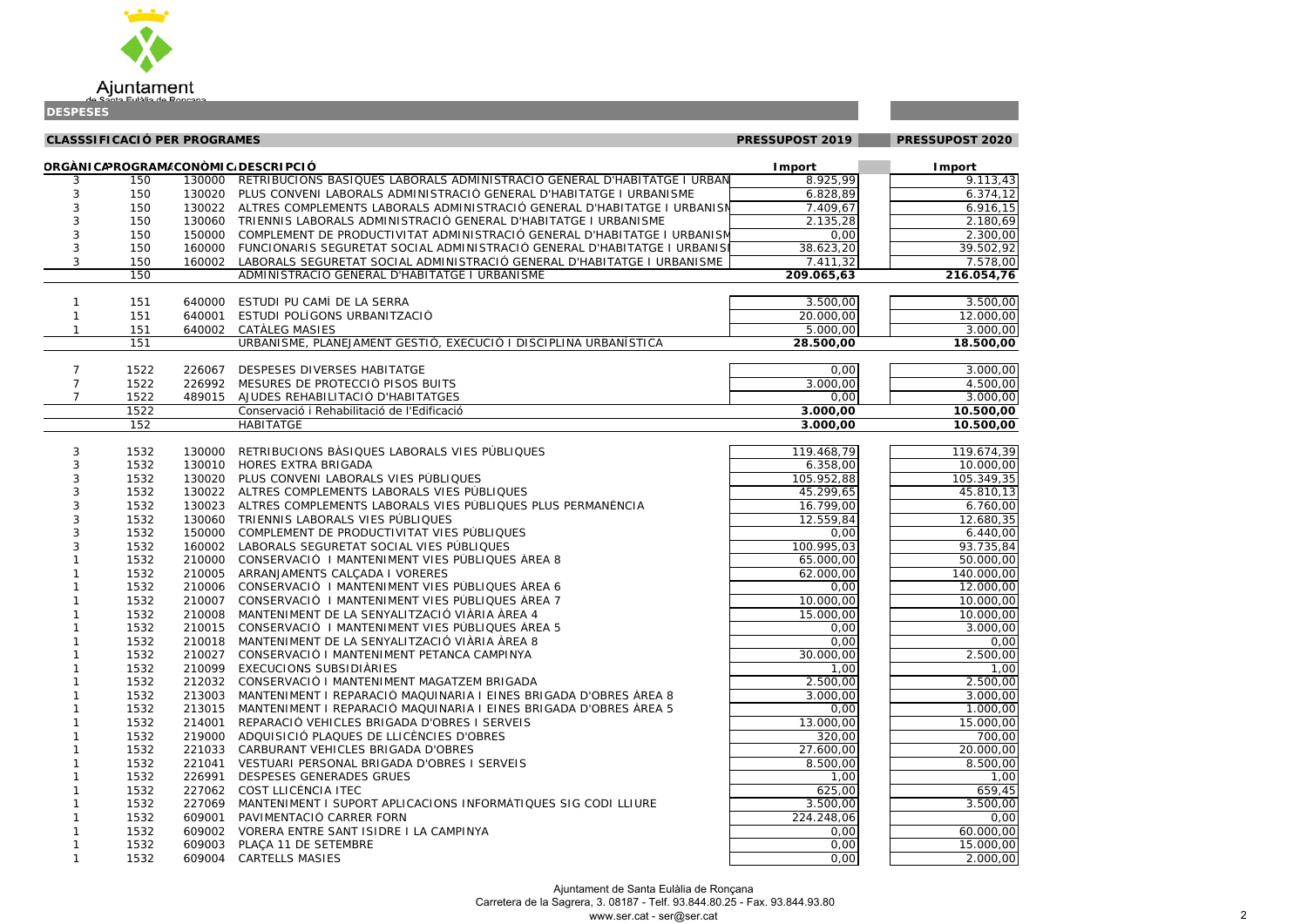

**CLASSSIFICACIÓ PER PROGRAMES PRESSUPOST 2019 PRESSUPOST 2020ORGÀNICAPROGRAMEACONÒMICADESCRIPCIÓ Import Import** 1 1532 609006 PAVIMENTAR CAMÍ CAN JOANDÓ I ARRANJAR REIXA RECOLLIDA PLUVIALS 10.000,00 16 10.000,00 16 17.00 1 1532 609008 PAVIMENTACIÓ CAMÍ DE VIANANTS CAN SABATER, TRAM PENDENT 1 2.000,00 2.000,00 2.00 1 1532 609009 PAVIMENTACIÓ CAMÍ DEL BONAIRE PONT ACCÉS CÀMPING 1,00 0,00 1 1532 609010 ACCÉS MARE DE DÉU DEL PILAR 7.720,26 0,00 1 1532 609011 MODIFICACIÓ RASSANT PAVIMENT CAMÍ DEL BONAIRE I ACCÉS CAL VICARI1 1532 609013 ENTUBAR REC CAMÍ DE CAN FEU 9.000,00 0,00 1 1532 609014 VORERA CTRA. BARCELONA AMB C. PI GROS 15.000 15.000 15.000 15.000 15.000 15.000 15.00 1 1532 619001 MILLORES BOSC ESCOLA RONÇANA 40.000,00 and 40.000,00 1 1532 623000 MÀQUINÀRIA BRIGADAA 1,00 2.000,00

1532 *Pavimentació de Vies Públiques* **962.450,51 785.811,51** 1 1533 210010 CONSERVACIÓ I MANTENIMENT DE CAMINS35.000,00 50.00 1533 *Camins* **35.000,00 50.000,00** 153 *VIES PÚBLIQUES***997.450,51 835.81** 15 **POLÍTICA DE DESPESA 15 HABITATGE I URBANISME 1.238.016,14 1.080.866,27** 1 160 210000 CONSERVACIÓ I MANTENIMENT XARXA CLAVEGUERAM 40.000,00 1 40.000,00 1 55.00 1 160 609010 PINEDES DE CASTELLET REPARACIÓ SANEJAMENTT 0,00 10.000,00 1 160 609012 COL·LECTOR AIGUA RESIDUAL CAN MET I CAN MASET393.166,34 393.16 1 160 609014 PROLONGACIÓ XARXA CAMÍ DE LA SERRA14.000,00 160 *CLAVEGUERAM* **447.166,34 458.166,34** 1 161 221011 SUBMINISTRAMENT i CANON D'AIGUA POTABLE EDIFICIS MUNICIPALS12.240,00 14.00 1 161 609015 AMPLIACIÓ XARXA EN BAIXA CARRER JOAN BOSCO 34.677,04 161 *PROVEÏMENT DOMICILIARI D'AIGUA POTABLE* **46.917,04 14.000,00** 3 1621 204000 LLOGUER VEHICLES RECOLLIDA PAP3 1621 214004 REPARACIÓ VEHICLES RECOLLIDA DE RESIDUS2 1621 227002 RECOLLIDA ESPORGA CAN XENA3 1621 227003 TRANSFERÈNCIA ENVASOS

| 00,00<br>00,00 |
|----------------|
|                |
| 0,00           |
| 0,00           |
| 0,00           |
| 0,00           |
| 00,00          |
| 0,00           |
| 00,00          |
| 1,51           |
|                |

21.000,00

| JO,OO |
|-------|
| 0,00  |
| 1,51  |
| 6,27  |
|       |

| 00,00 |
|-------|
| 00,00 |
| 56,34 |
| 0,00  |
| 6,34  |
|       |

| $\frac{00,00}{0,00}$ |
|----------------------|
|                      |
| <u>0,00</u>          |
|                      |

|   | 1621 | 204000 | LLOGUER VEHICLES RECOLLIDA PAP                                 | 142.296,00              | 142.296,00   |
|---|------|--------|----------------------------------------------------------------|-------------------------|--------------|
|   | 1621 | 214004 | REPARACIÓ VEHICLES RECOLLIDA DE RESIDUS                        | 2.000,00                | 5.000,00     |
|   | 1621 | 227002 | RECOLLIDA ESPORGA CAN XENA                                     | 4.000,00                | 0,00         |
|   | 1621 | 227003 | TRANSFERÈNCIA ENVASOS                                          | 0,00                    | 10.000,00    |
|   | 1621 | 227004 | SERVEI DE TRACTAMENT RESIDUS MUNICIPALS ORDINARIS INCLÒS CÀNON | 45.000,00               | 40.000,00    |
|   | 1621 | 227005 | RECOLLIDA ORDINÀRIA (PAPER+CARTRÓ+VOL+ESPORGA+ENVASOS+ORGÀN)   | 550.135,19              | 564.622,27   |
|   | 1621 | 462001 | APORTACIÓ CALDES CONVENI ESCOMBRARIES CAN MASPONS              | 2.100,00                | 0,00         |
|   | 1621 | 466004 | APORT. FUNDAC. PRIV. CAT. PREV. RESIDUS I CONSUM RESPONSABLE   | 200,00                  | 200,00       |
|   | 1621 | 466005 | APORT. ASSOCIACIÓ MUNICIPIS CATALANS PORTA A PORTA             | 800,00                  | 800,00       |
|   | 1621 | 623002 | <b>INVERSIONS PORTA A PORTA</b>                                | 45.786,83               | 23.500,00    |
| 3 | 1621 | 623003 | ELEMENTS PER LA RECOLLIDA SELECTIVA                            | 0,00                    | 3.500,00     |
|   | 1621 |        | Recollida de Residus                                           | 792.318,02              | 789.918,27   |
|   |      |        |                                                                |                         |              |
| 3 | 1622 | 227010 | GESTIÓ ADMINISTRACIÓ PLA RESIDUS (CUBELLS, ENGANXINES, BOSSES) | 20.000,00               | 20.000,00    |
|   | 1622 |        | Gestió de residus sòlids urbans                                | 20.000,00               | 20.000,00    |
|   |      |        |                                                                |                         |              |
|   | 1623 | 227006 | SERVEI TRACTAMENT MATERIA ORGÀNICA                             | 55.000,00               | 55.000,00    |
| 3 | 1623 | 227007 | SERVEI DE TRACTAMENT RESTES VEGETALS                           | 7.500,00                | 8.000,00     |
| 3 | 1623 | 227008 | SERVEI DE DEIXALLERIA CONSORCI                                 | 87.492,00               | 120.700,00   |
| 3 | 1623 | 227009 | SERVEI DE DEIXALLERIA ENTRADES BANALS RECOLLIDES               | 12.000,00               | 20.000,00    |
|   | 1623 |        | Tractament de Residus                                          | 161.992,00              | 203.700,00   |
|   | 162  |        | RECOLLIDA, GESTIÓ I TRACTAMENT DE RESIDUS                      | $\overline{974.3}10,02$ | 1.013.618,27 |
|   |      |        |                                                                |                         |              |
|   | 163  | 203003 | RÈNTING NETEJADORA VIÀRIA                                      | 33.880,00               | 35.739,48    |
|   | 163  | 210004 | CONSERVACIÓ I MANTENIMENT. NETEJA VIÀRIA                       | 3.000,00                | 0,00         |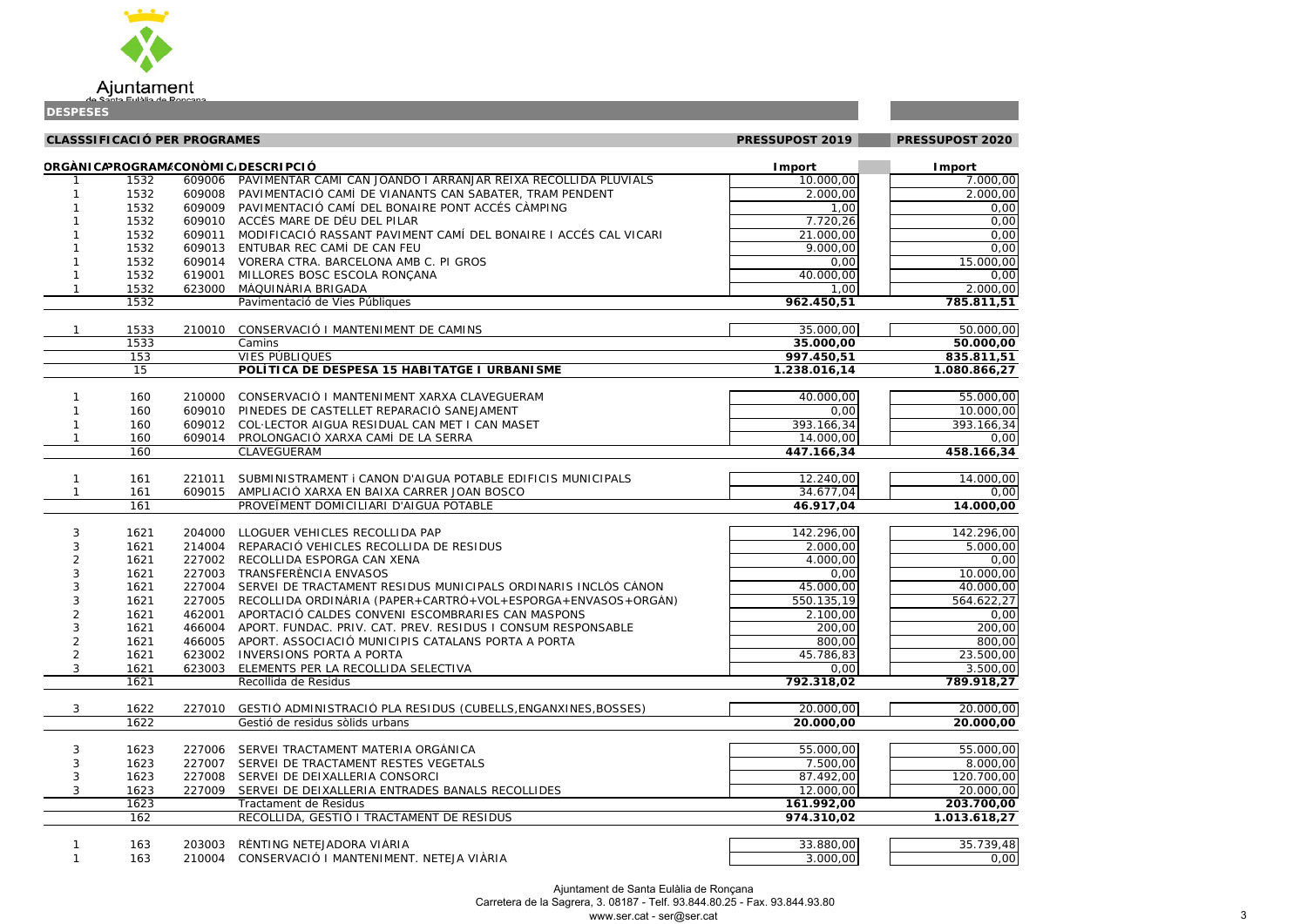

| 0,00 |
|------|
| 0,00 |
| 0,00 |
|      |

|                           | X<br>)                                                             | $\mathfrak{g}$<br>)<br>$\mathbf$<br>l                                                    |
|---------------------------|--------------------------------------------------------------------|------------------------------------------------------------------------------------------|
|                           | 0                                                                  | 00<br>$\overline{1}$                                                                     |
|                           | $\overline{)0}$                                                    | OO<br>$\overline{1}$                                                                     |
| ֧֖֖֚֚֚֚֬֝֬                | J<br>X                                                             | $\overline{0}$<br>5<br>ı                                                                 |
|                           | )<br>(                                                             | (<br>$\mathcal{C}$<br>$\mathfrak{c}$<br>$\overline{ }$                                   |
|                           | )<br>Ó                                                             | $\overline{\mathcal{C}}$<br>j<br>$\overline{\chi}$<br>$\overline{1}$                     |
|                           | $\overline{\mathcal{C}}$<br>J                                      | $\overline{\mathcal{C}}$<br>$\overline{\phantom{a}}$<br>$\bar{\alpha}$<br>$\overline{1}$ |
|                           | $\overline{\mathcal{C}}$<br>)                                      | $\overline{C}$<br>)<br>$\overline{\mathfrak{c}}$<br>$\overline{1}$                       |
| ֚֚֬                       | $\overline{\mathcal{C}}$<br>$\overline{\phantom{a}}$               | $\overline{O}$<br>$\overline{\phantom{a}}$<br>,                                          |
|                           |                                                                    | 00,00                                                                                    |
|                           | $\overline{\mathbf{0}}$                                            | $\frac{1}{00}$                                                                           |
|                           | $\overline{4}$                                                     | J<br>λŚ<br>C                                                                             |
|                           |                                                                    |                                                                                          |
|                           |                                                                    |                                                                                          |
|                           | 19                                                                 | 94                                                                                       |
|                           | $\bar{\rm o}$                                                      | l<br>$\mathcal{E}$                                                                       |
| $\overline{\mathbf{3}}$   | 7                                                                  | $\overline{0}$<br>$\overline{16}$                                                        |
|                           |                                                                    | $\overline{ }$<br>$\overline{28}$                                                        |
|                           |                                                                    | 3                                                                                        |
|                           |                                                                    | $\frac{1}{28}$<br>83<br>Ś                                                                |
|                           | $\frac{50}{33}$<br>$\frac{1}{75}$<br>$\overline{\mathcal{L}}$<br>J | $\overline{ }$<br>ງ<br>$\overline{\chi}$<br>$\mathcal{L}$                                |
| $\overline{\overline{1}}$ | 7                                                                  | $\overline{1}$<br>⋾<br>š                                                                 |
|                           | $\mathbf{)}$                                                       | $\overline{ }$<br>$\overline{\phantom{a}}$<br>$\overline{O}$<br>$\overline{1}$           |
|                           | $\frac{2}{1}$<br>$\overline{56}$                                   | J<br>$\overline{4}$                                                                      |
|                           | $\overline{)}$<br>$\overline{12}$                                  | $\frac{1}{2}$<br>$\overline{ }$<br>$\overline{1}$                                        |
|                           |                                                                    | 5 <sup>2</sup><br>$\overline{\phantom{a}}$<br>$\overline{\mathbf{C}}$<br>$\overline{1}$  |
|                           | $\frac{1}{100}$                                                    | $\mathfrak{c}$<br>$\overline{\mathcal{C}}$<br>$\mathfrak{c}$<br>)<br>,                   |

|            |      | <b>CLASSSIFICACIÓ PER PROGRAMES</b> |                                                                            | PRESSUPOST 2019 | PRESSUPOST 2020       |
|------------|------|-------------------------------------|----------------------------------------------------------------------------|-----------------|-----------------------|
|            |      |                                     | ORGÀNICAPROGRAM/CONÒMIC/DESCRIPCIÓ                                         | <b>I</b> mport  | Import                |
|            | 163  |                                     | NETEJA VIÀRIA                                                              | 36.880,00       | 35.739,48             |
|            | 164  | 212033                              | CONSERVACIÓ I MANTENIMENT CEMENTIRI MUNICIPAL ÀREA 3                       | 3.000,00        | 1.500,00              |
|            | 164  | 212038                              | CONSERVACIÓ I MANTENIMENT CEMENTIRI MUNICIPAL ÀREA 8                       | 0,00            | 0,00                  |
|            | 164  |                                     | <b>CEMENTIRIS</b>                                                          | 3.000,00        | 1.500,00              |
|            |      |                                     |                                                                            |                 |                       |
|            | 165  | 213000                              | CONSERVACIÓ I MANTENIMENT XARXA ENLLUMENAT PÚBLIC ÀREA 8                   | 20.000,00       | 15.000,00             |
|            | 165  | 213001                              | MILLORA QUADRES ELÈCTRICS                                                  | 8.000,00        | 0,00                  |
|            | 165  | 213005                              | CONSERVACIÓ I MANTENIMENT XARXA ENLLUMENAT PÚBLIC ÀREA 5                   | 12.000,00       | 22.000,00             |
|            | 165  | 221000                              | ENERGIA ELÈCTRICA ENLLUMENAT PÚBLIC                                        | 182.950,42      | 180.000,00            |
|            | 165  | 462000                              | APORTACIÓ CONVENI CARRER XALOC                                             | 342,00          | 0,00                  |
|            | 165  | 609017                              | ENLLUMENAT CAMÍ DE LA ROVIRA                                               | 90.000,00       | 0,00                  |
|            | 165  | 609023                              | ENLLUMENAT SANT SIMPLE                                                     | 6.000,00        | 0,00                  |
|            | 165  | 609024                              | CANVI DE TENSIÓ ENLLUMENAT CAMÍ DE LA SERRA                                | 15.000,00       | 0,00                  |
|            | 165  | 609025                              | ENLLUMENAT CAN MARQUÈS                                                     | 4.500,00        | 0,00                  |
|            | 165  | 609026                              | <b>ENLLUMENATS DIVERSOS</b>                                                |                 | 45.000,00             |
|            | 165  |                                     | ENLLUMENAT PÚBLIC                                                          | 338.792,42      | 262.000,00            |
|            | 16   |                                     | POLÍTICA DE DESPESA 16 BENESTAR COMUNITARI                                 | 1.847.065,82    | 1.785.024,09          |
|            |      |                                     |                                                                            |                 |                       |
| 3          | 170  | 120010                              | RETRIBUCIONS BÀSIQUES FUNCIONARIS A2 ADMINISTRACIÓ GENERAL DE MEDI AMBIE   | 0,00            | 14.019,94             |
|            | 170  | 120060                              | TRIENNIS FUNCIONARIS ADMINISTRACIÓ GENERAL DEL MEDI AMBIENT                | 0,00            | 0,00                  |
|            | 170  | 121000                              | COMPLEMENT DE DESTÍ ADMINISTRACIÓ GENERAL DEL MEDI AMBIENT                 | 0,00            | 6.687,16              |
| 3          | 170  | 121010                              | COMPLEMENT ESPECÍFIC ADMINISTRACIÓ GENERAL DEL MEDI AMBIENT                | 0,00            | 1.960,28              |
| 3          | 170  | 130000                              | RETRIBUCIONS BASIQUES LABORALS ADMINISTRACIÓ GENERAL DEL MEDI AMBIENT      | 21.629,78       | 14.583,88             |
| 3          | 170  | 130020                              | PLUS CONVENI LABORALS ADMINISTRACIÓ GENERAL DEL MEDI AMBIENT               | 24.247,57       | 15.475,83             |
| 3          | 170  | 130022                              | ALTRES COMPLEMENTS LABORALS ADMINISTRACIÓ GENERAL DEL MEDI AMBIENT         | 0,00            | 0,00                  |
| 3          | 170  | 130060                              | TRIENNIS LABORALS ADMINISTRACIÓ GENERAL DEL MEDI AMBIENT                   | 2.072,71        | 2.117,23              |
| 3          | 170  | 150000                              | COMPLEMENT DE PRODUCTIVITAT ADMINISTRACIÓ GENERAL DEL MEDI AMBIENT         | 0,00            | 920,00                |
| 3          | 170  | 160000                              | FUNCIONARIS SEGURETAT SOCIAL ADMINISTRACIÓ GENERAL DEL MEDI AMBIENT        | 0,00            | 5.558,40              |
|            | 170  | 160002                              | LABORALS SEGURETAT SOCIAL ADMINISTRACIÓ GENERAL DEL MEDI AMBIENT           | 14.445,60       | 9.212,52              |
|            | 170  | 210003                              | MEDI AMBIENT. MANTENIMENT D'INFRAESTRUCTURES I BÉNS NATURALS               | 25.000,00       | 34.000,00             |
| 3          | 170  | 226990                              | MEDI AMBIENT. DESPESES DIVERSES                                            | 5.000,00        | 6.000,00              |
| 3          | 170  |                                     | 489020 CONVENI DE COL·LABORACIÓ CAÇADORS                                   | 2.500,00        | 2.500,00              |
|            | 170  |                                     | ADMINISTRACIÓ GENERAL MEDI AMBIENT                                         | 94.895,66       | 113.035,24            |
|            | 171  |                                     | 210000 CONSERVACIÓ I MANTENIMENT PARCS I JARDINS ÀREA 8                    | 5.000,00        | 4.000,00              |
|            | 171  | 210004                              | CONSERVACIÓ I MANTENIMENT PARCS I JARDINS ÀREA 4                           | 5.000,00        | 15.000,00             |
|            | 171  | 210006                              | CONSERVACIÓ I MANTENIMENT PARCS I JARDINS ÀREA 6                           | 8.000,00        | 12.000,00             |
|            | 171  | 210031                              | CONSERVACIÓ I MANTENIMENT JARDINS CAP, BIBLIOTECA, CAN NAPS I ESCOLA BRESS | 15.436,48       | 17.657,72             |
|            | 171  |                                     | 619000 RENOVACIÓ GRONXADORS I MOBILIARI PARCS I JARDINS                    | 40.000,00       | 20.000,00             |
|            | 171  | 619004                              | ARRANJAMENT ZONES VERDES I FONTS                                           | 10.000,00       | 0,00                  |
|            | 171  | 619020                              | REFORMES DIVERSOS JARDINS                                                  | 0,00            | $\overline{9.000,00}$ |
|            | 171  |                                     | PARCS I JARDINS                                                            | 83.436,48       | 77.657,72             |
|            |      |                                     |                                                                            |                 |                       |
|            | 1722 | 210007                              | MESURES DE PREVENCIÓ D´INCENDIS                                            | 26.252,00       | 26.452,00             |
|            | 1722 | 210030                              | CONSERVACIÓ I MANTENIMENT CAMÍ FLUVIAL DEL RIU TENES                       | 8.500,00        | 9.000,00              |
|            | 1722 | 226999                              | DINAMITZACIÓ AGRO-ECOLÒGICA                                                | 0,00            | 1.500,00              |
| 3          | 1722 | 466006                              | APORTACIÓ CONVENI PREVENCIÓ I EXTINCIÓ INCENDIS ADF ALZINA                 | 6.850,00        | 5.500,00              |
| $\sqrt{3}$ | 1722 | 467003                              | APORTACIÓ CONSORCI DE DEFENSA DEL RIU BESÒS                                | 87,20           | 87,20                 |
|            | 1722 |                                     | Protecció i millora del medi natural                                       | 41.689,20       | 42.539,20             |
|            | 172  |                                     | PROTECCIÓ I MILLORA DEL MEDI AMBIENT                                       | 41.689,20       | 42.539,20             |

| 00,00                |
|----------------------|
| 00,00                |
| 00,00                |
| $\frac{1}{2}$ , 72   |
| $\frac{1}{00}$ ,00   |
| $\frac{0,00}{00,00}$ |
|                      |
| 57,72                |
|                      |
| $\frac{1}{2}$ ,00    |
| 00,00                |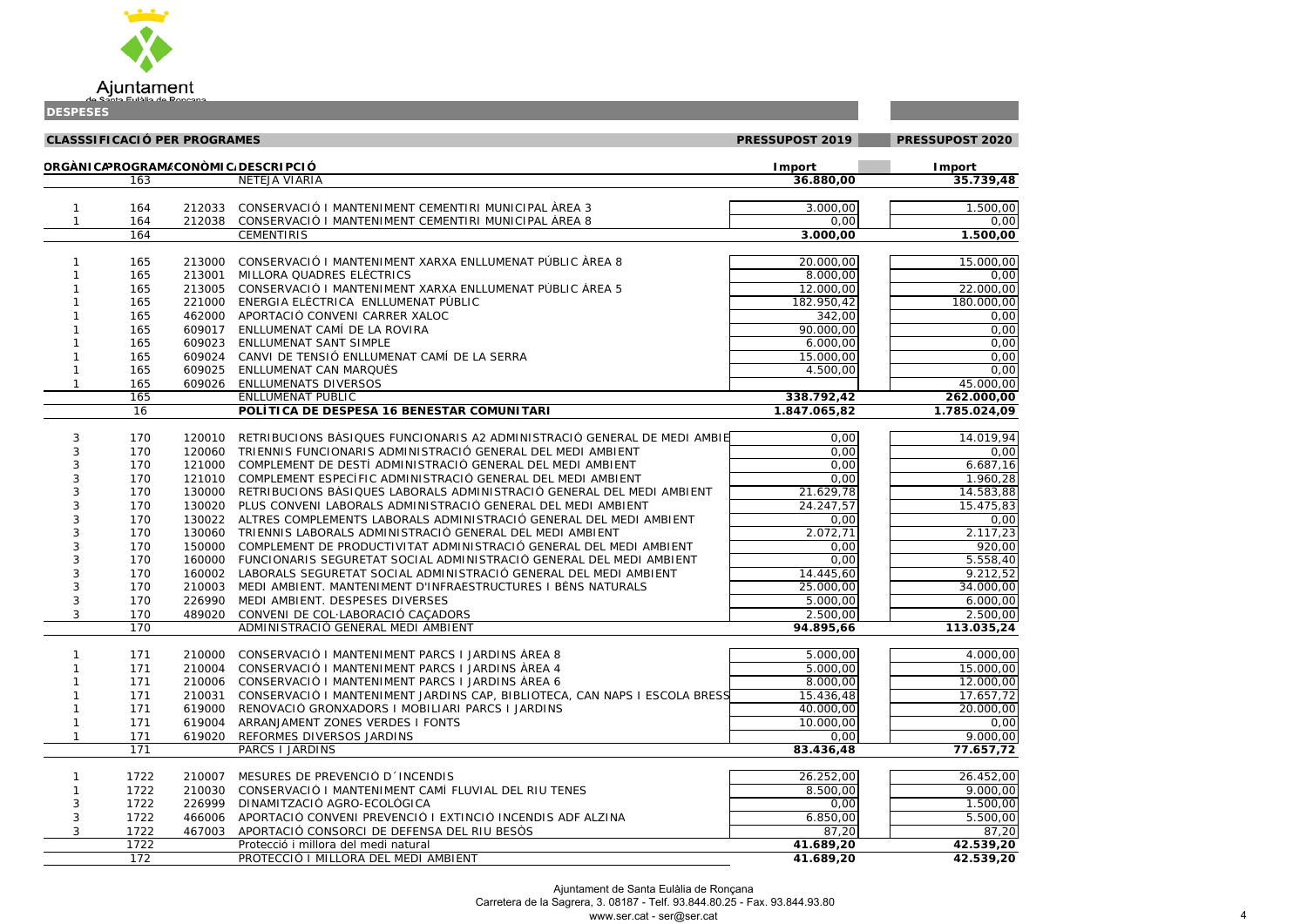

the control of the control of the

| טשטש וטשט           |                                     |                  |                                                                                                       |                        |                        |
|---------------------|-------------------------------------|------------------|-------------------------------------------------------------------------------------------------------|------------------------|------------------------|
|                     | <b>CLASSSIFICACIÓ PER PROGRAMES</b> |                  |                                                                                                       | PRESSUPOST 2019        | PRESSUPOST 2020        |
|                     |                                     |                  | ORGÀNICAPROGRAM/CONÒMIC/DESCRIPCIÓ                                                                    | <b>I</b> mport         | Import                 |
|                     | 17                                  |                  | POLÍTICA DE DESPESA 17 MEDI AMBIENT                                                                   | 220.021,34             | 233.232,16             |
|                     | $\mathbf{1}$                        |                  | ÀREA DE DESPESA 1 SERVEIS PÚBLICS BÀSICS                                                              | 3.984.539,04           | 3.870.728,20           |
|                     |                                     |                  |                                                                                                       |                        |                        |
| 3                   | 221                                 | 162090           | <b>FONS SOCIAL</b>                                                                                    | 5.000,00               | 5.000,00               |
| 3                   | 221                                 | 162091           | <b>QUOTA SINDICAL</b>                                                                                 | 0,00                   | 1.200,00               |
|                     | 221                                 |                  | ALTRES PRESTACIONS ECONÓMIQUES A FAVOR DELS EMPLEATS                                                  | 5.000,00               | 6.200,00               |
|                     | $\overline{22}$                     |                  | POLÍTICA DE DESPESA 22 ALTRES PRESTACIONS ECONÒMIQUES A FAVOR DELS                                    | 5.000,00               | 6.200,00               |
|                     |                                     |                  | RETRIBUCIONS BÀSIQUES LABORALS ASSISTÈNCIA SOCIAL I PRIMÀRIA                                          |                        |                        |
| 3<br>3              | 231<br>231                          | 130000<br>130020 | PLUS CONVENI LABORALS ASSISTÈNCIA SOCIAL I PRIMÀRIA                                                   | 61.112,54<br>57.143,91 | 69.128,51<br>61.342,99 |
| 3                   | 231                                 | 130022           | ALTRES COMPLEMENTS LABORALS ASSISTÈNCIA SOCIAL I PRIMÀRIA                                             | 15.080,56              | 15.397,35              |
| 3                   | 231                                 | 130060           | TRIENNIS LABORALS ASSISTÈNCIA SOCIAL I PRIMÀRIA                                                       | 8.498,50               | 9.482,64               |
| 3                   | 231                                 | 150000           | COMPLEMENT DE PRODUCTIVITAT ASSISTÈNCIA SOCIAL I PRIMÀRIA                                             | 0,00                   | 2.760,00               |
| 3                   | 231                                 | 160002           | LABORALS SEGURETAT SOCIAL ASSISTÈNCIA SOCIAL I PRIMÀRIA                                               | 43.695,24              | 45.764,64              |
| 2                   | 231                                 | 202007           | LLOGUER PIS ACOLLIDA PERSONES REFUGIADES                                                              | 7.917,00               | 8.178,89               |
| 8                   | 231                                 | 214002           | REPARACIÓ VEHICLES PORTA'M                                                                            | 1.800,00               | 1.800,00               |
| $\overline{c}$      | 231                                 | 221007           | SUBMINISTRAMENTS DIVERSOS ACOLLIDA PERSONES REFUGIADES                                                | 420,00                 | 500,00                 |
| 8                   | 231                                 | 221034           | CARBURANT VEHICLE PORTA'M                                                                             | 2.300,00               | $\overline{2.000,00}$  |
| $\overline{c}$      | 231                                 | 222009           | COMUNICACIONS POSTALS SERVEIS SOCIALS                                                                 | 3.000,00               | 3.000,00               |
| $\overline{c}$      | 231                                 | 226997           | DESPESES DIVERSES ACOLLIDA PERSONES REFUGIADES                                                        | 1.000,00               | 1.000,00               |
| 8                   | 231                                 | 227067           | ARRANJAMENTS HABITATGES GENT GRAN                                                                     | 3.000,00               | 4.000,00               |
| $\overline{2}$      | 231                                 | 227070           | ACCIÓ SOCIAL: MENJADOR                                                                                | 35.000,00              | 35.000,00              |
| $\overline{c}$      | 231                                 | 227071           | ACCIÓ SOCIAL: CASALS PER INFANTS I JOVES ÀREA 9                                                       | 1.000,00               | 0,00                   |
| 8                   | 231                                 | 227072           | ACCIÓ SOCIAL: PORTA'M                                                                                 | 2.000,00               | 2.000,00               |
| $\overline{2}$      | 231                                 | 227073           | ACCIÓ SOCIAL: ATENCIÓ MENORS EN SITUACIÓ DE RISC ÀREA 9                                               | 3.000,00               | 0,00                   |
| 2                   | 231                                 | 227074           | ACCIÓ SOCIAL: PROJECTE EDUCATIU CAN RAJOLER                                                           | 10.000,00              | 12.000,00              |
| $\overline{2}$      | 231                                 | 227075           | ACCIÓ SOCIAL: PREVENCIÓ SALUT                                                                         | 600,00                 | 1.000,00               |
| $\overline{c}$      | 231                                 | 227076           | ACCIÓ SOCIAL: ACTES PROMOCIÓ DE LA DONA                                                               | 1.500,00               | 3.000,00               |
| 2                   | 231                                 |                  | 227077 ACCIÓ SOCIAL: TRACT. PSICOLÒGIC VICT. VIOLÈNCIA GÈNERE                                         | 3.000,00               | 5.000,00               |
| 8                   | 231                                 |                  | 227078 ASSISTÈNCIA PERSONES DEPENDENTS: SAD SERVEI AJUT DOMICILI                                      | 12.000,00              | 20.000,00              |
| 8                   | 231                                 | 227079           | ASSISTÈNCIA PERSONES DEPENDENTS: ÀPATS A DOMICILI PER GENT GRAN                                       | 5.000,00               | 5.000,00               |
| 8                   | 231                                 | 227091           | DINAMITZACIÓ GENT GRAN                                                                                | 5.000,00               | 12.000,00              |
| 2                   | 231                                 |                  | 227092 ACCIÓ SOCIAL: CASALS PER INFANTS I JOVES ÀREA 10                                               | 6.000,00               | 0,00                   |
| $\overline{c}$      | 231                                 | 227093           | ACCIÓ SOCIAL: ATENCIÓ MENORS EN SITUACIÓ DE RISC ÀREA 10                                              | 7.000,00               | $\overline{11.000,00}$ |
| $\overline{c}$      | 231                                 | 227094           | ACTIVITATS PROMOCIÓ GÈNERE I COEDUCACIÓ                                                               | 0,00                   | 20.000,00              |
| $\overline{c}$      | 231                                 | 227095           | FONS DE SOLIDARITAT: AGERMANAMENT                                                                     | 0,00                   | 600,00                 |
| $\overline{2}$      | 231                                 | 227097           | CONSELL SOCIAL ÀREA 9                                                                                 | 1.500,00               | 1.500,00               |
| 2                   | 231                                 | 227098           | CONSELL SOCIAL AREA 10                                                                                | 1.000,00               | 1.000,00               |
| $\overline{2}$      | 231                                 | 227099           | CONSELL SOCIAL ÀREA 11                                                                                | 1.000,00               | 1.000,00               |
| 2                   | 231                                 | 465001           | APORTACIÓ CC CONVENI INTERADMINISTRATIU                                                               | 1.650,00               | 1.650,00               |
| 2                   | 231                                 | 465003           | APORTACIÓ AL CONSELL COMARCAL ADDENDA I PIA SERVEIS SOCIALS                                           | 2.605,61               | 5.686,95               |
| 2                   | 231<br>231                          | 465009           | CONVENI CC: SUPORT ADMINISTRATIU EBASP<br>480002 SUBVENCIONS INFANCIA I JOVES: AJUTS MATERIAL ESCOLAR | 9.805,50               | 9.805,50               |
| 2<br>$\overline{c}$ | 231                                 |                  | 480003 SUBVENCIONS INFÀNCIA I JOVES: AJUTS SORTIDES ESCOLARS                                          | 17.000,00<br>12.000,00 | 17.000,00<br>12.000,00 |
| 2                   | 231                                 |                  | 480010 SUBVENCIONS FAMÍLIES I ADULTS: AJUTS URGÈNCIA SOCIAL                                           | 10.000,00              | 10.000,00              |
| 2                   | 231                                 |                  | 480011 SUBVENCIONS FAMÍLIES I ADULTS: BANCS ALIMENTS ÀREA 9                                           | 10.000,00              | 10.000,00              |
| 2                   | 231                                 |                  | 480012 SUBVENCIONS POBRESA ENERGÈTICA                                                                 | 10.000,00              | 10.000,00              |
| $\overline{c}$      | 231                                 |                  | 480013 SUBVENCIONS RISC EXCLUSIÓ RESIDENCIAL                                                          | 2.000,00               | 2.000,00               |
| $\overline{2}$      | 231                                 | 480014           | SUBVENCIONS BEQUES ESPORTIVES                                                                         | 4.000,00               | 4.000,00               |
| $\overline{2}$      | 231                                 |                  | 480016 SUBVENCIONS: CASALS PER INFANTS I JOVES AREA 9                                                 | 0,00                   | 3.500,00               |
| $\overline{2}$      | 231                                 |                  | 480016 SUBVENCIONS: CASALS PER INFANTS I JOVES ÀREA 10                                                | 0,00                   | 3.500,00               |
|                     |                                     |                  |                                                                                                       |                        |                        |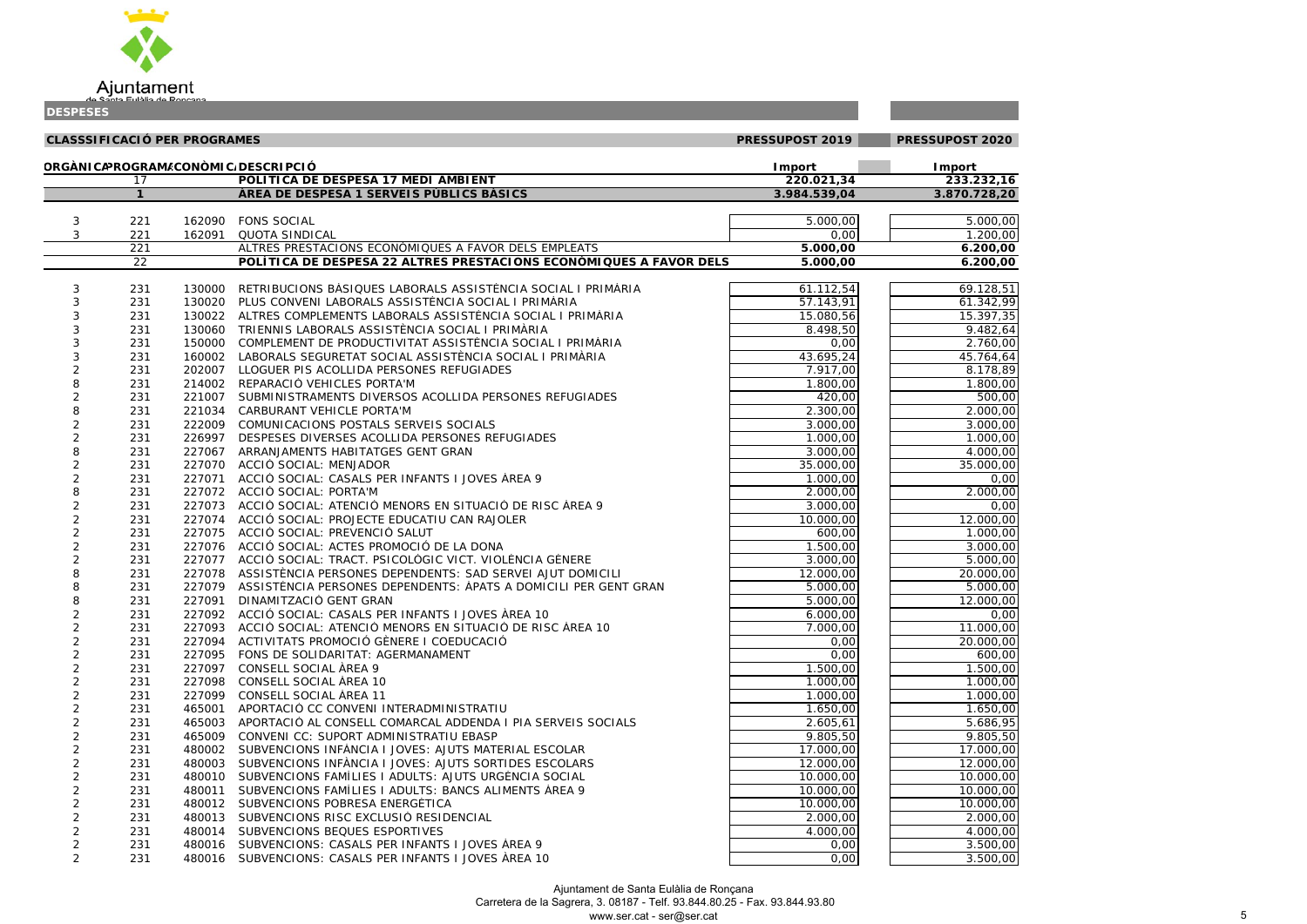

**CLASSSIFICACIÓ PER PROGRAMES PRESSUPOST 2019 PRESSUPOST 2020ORGÀNICAPROGRAMEACONÒMICADESCRIPCIÓ Import Import** 2 231 480111 SUBVENCIONS FAMÍLIES I ADULTS: BANCS ALIMENTS ÀREA 11 20.000,00 20.000,00 20.00 9 231 489000 APORTACIÓ FONS CATALÀ DE COOPERACIÓ 1.000,00 1.000,00 7 **231**223003 TRANSPORT PERSONES DEPENDENTS 7.800,00 7.800,00 7.800,00 7.800 7.800 7.800 7.800 7.800 7.800 7.800 7.80 8 **231**227065 ACCIÓ SOCIAL: AJUDES TÈCNIQUES 2.000 2.000 2.000 2.000 2.000 2.000 2.000 2.000 2.000 2.000 2.000 2.000 2.000 2.000 2.000 2.000 2.000 2.000 2.000 2.000 2.000 2.000 2.000 2.000 2.000 2.000 2.000 2.000 2.000 2.000 2.00 8 **231**227066 ASSISTÈNCIA PERSONES DEPENDENTS: TELEASSISTÈNCIA 1999 15.000,00 15.000,00 15.000 15.00 231 *ACCIÓ SOCIAL* **424.428,86 489.397,47** 23 **POLÍTICA DE DESPESA 23 SERVEIS SOCIALS I PROMOCIÓ SOCIAL 424.428,86 489.397,47 2 ÀREA DE DESPESA 2 ACTUACIONS DE PROTECCIÓ I PROMOCIÓ SOCIAL 429.428,86 495.597,47** 4 311 203000 RÈNTING DESFIBRIL·LADORSS 7.340,16 7.340,16 8 311 221062 DESPESES AMPLIABLES PROTECTORAA 1,00| | 1,00 8 311 221063 DESPESES AMPLIABLES PROGRAMA DE SALUT ESCOLAR 1,00 1,00 8 311 226095 SANITAT ÀREA 5: LEGIONELA I PLAGUES 13.000,00 1 13.000,00 1 14.00 8 311 226096 SANITAT ÀREA 6: PLAGUES I ALTRES ACTUACIONS 10.000,00 10.000,00 18.00 8 311 226097 SERVEIS PROTECTORA D'ANIMALS23.000,00 25.000,00 23.000,00 23.000,00 25.000,00 25.000,00 25.000,00 25.000,00 25.000,00 25.000,00 25.000,00 4 311 489002 ONCOVALLÈS 1.000,00 1.000,00 311 *PROTECCIÓ DE LA SALUT PÚBLICA* **54.342,16 65.342,16** 31 **POLÍTICA DE DESPESA 31 SANITAT 54.342,16 65.342,16** 3 320 130000 RETRIBUCIONS BÀSIQUES LABORALS ADMINISTRACIÓ GENERAL D'EDUCACIÓ 17 12.189,83 12.50 3 320 130020 PLUS CONVENI LABORALS ADMINISTRACIÓ GENERAL D'EDUCACIÓ **1999 - 1999, 1999 1999 1999**.31 3 320 130022 ALTRES COMPLEMENTS LABORALS ADMINISTRACIÓ GENERAL D'EDUCACIÓ 0,00 0,00 3 320 130060 TRIENNIS LABORALS ADMINISTRACIÓ GENERAL D'EDUCACIÓ 1. 1.1954,54 1.554,54 1.567,54 1.58 3 320 150000 COMPLEMENT DE PRODUCTIVITAT ADMINISTRACIÓ GENERAL D'EDUCACIÓ 0,00 460,00 3 320 160002 LABORALS SEGURETAT SOCIAL ADMINISTRACIÓ GENERAL D'EDUCACIÓ 7 1999 17040,52 17040,52 1707.23 4 320 226095 DEPARTAMENT D'EDUCACIÓ0 28.700,00 28.700,00 28.700,00 28.700,00 28.700,00 28.700,00 28.700,00 28.700,00 4 320 465007 CONVENI CC: MONTSERRAT MONTERO 1.500,00 1.500,00 4 320 479000 CONVENI TEATRE GRANOLLERS: CANTÀNIAA 604,80 604,80 320 *ADMINISTRACIÓ GENERAL DE L'EDUCACIÓ* **50.895,60 61.904,38** 3 323 130000 RETRIBUCIONS BÀSIQUES LABORALS EDUCACIÓ ESCOLA BRESSOL 110.768,22 110.768,22 115.373,34 3 323 130001 RETRIBUCIONS BÀSIQUES LABORALS EDUCACIÓ NO ESCOLA BRESSOL 28.136,99 28.728,19 3 323 130020 PLUS CONVENI LABORALS EDUCACIÓ ESCOLA BRESSOL **1992 - 1992 - 1992 - 19938,74 Plus** 95.859,85 3 323 130021 PLUS CONVENI LABORALS EDUCACIÓ NO ESCOLA BRESSOL 20.879.97| 18.779.74 3 323 130022 ALTRES COMPLEMENTS LABORALS EDUCACIÓ ESCOLA BRESSOL 6 6 1 3.650,64 130022 ALTRES COMPLEMENTS LABORALS EDUCACIÓ ESCOLA BRESSOL 3 323 130023 ALTRES COMPLEMENTS LABORALS EDUCACIÓ NO ESCOLA BRESSOL **1989 12.2006 12.332.39** 7.332.39 3 323 130060 TRIENNIS LABORALS EDUCACIÓ ESCOLA BRESSOL 13.059,09 13.059,79 13.367,28 3 323 130061 TRIENNIS LABORALS EDUCACIÓ NO ESCOLA BRESSOL 7.327,25 7.483,91 3 323 150000 COMPLEMENT DE PRODUCTIVITAT EDUCACIÓ NO ESCOLA BRESSOL 0,00 6.440,00 3 323 160001 LABORALS SEGURETAT SOCIAL EDUCACIÓ NO ESCOLA BRESSOL  $22.912,92$  20.312,92 20.357,76 3 323 160002 LABORALS SEGURETAT SOCIAL EDUCACIÓ ESCOLA BRESSOL 61.553,40 1 61.553,40 1 70.017,30 323 212000 CONSERVACIÓ I MANTENIMENT ESCOLA RONÇANA ÀREA 8 5.700,00 5.700,00 7.000,00 11.000,00 212003 CONSERVACIÓ I MANTENIMENT ESCOLA RONCANA ÀREA 3 323 212005 CONSERVACIÓ I MANTENIMENT ESCOLA RONCANA ÀREA 5 12.800,00 0,00 323 212010 CONSERVACIÓ I MANTENIMENT ESCOLA LA SAGRERA ÀREA 8 3.050,00 1 3.050,00 1 2.000,00 1.400,00 212013 CONSERVACIÓ I MANTENIMENT ESCOLA LA SAGRERA ÀREA 3 0.00  $\sqrt{0.00}$ 1 4 323 212015 CONSERVACIÓ I MANTENIMENT ESCOLA LA SAGRERA ÀREA 5 0,00 0,000 0,000 0,000 0,00 4 323 212020 CONSERVACIÓ I MANTENIMENT ESCOLA BRESSOL L'ALZINA ÀREA 8 3.500,00 2.500,00 4 323 212023 CONSERVACIÓ I MANTENIMENT ESCOLA BRESSOL L'ALZINA ÀREA 3 6.100,00 15.800,00 4 323 212025 CONSERVACIÓ I MANTENIMENT ESCOLA BRESSOL L'ALZINA ÀREA 53.500,00 2.000,00

| $\overline{50}$                                                          | $\overline{00}$                                                                             |  |
|--------------------------------------------------------------------------|---------------------------------------------------------------------------------------------|--|
| $\frac{1}{10}$                                                           | $\overline{.00}$                                                                            |  |
| $\overline{C}$<br>5                                                      | $\overline{O}$<br>j                                                                         |  |
|                                                                          | $\overline{00}$                                                                             |  |
| $\frac{1}{100}$                                                          | J                                                                                           |  |
|                                                                          | $\overline{00}$<br>$\overline{1}$                                                           |  |
|                                                                          |                                                                                             |  |
| $\frac{1}{7.4}$<br>$\frac{7.4}{7.4}$                                     |                                                                                             |  |
|                                                                          |                                                                                             |  |
|                                                                          |                                                                                             |  |
| $\frac{10}{4}$                                                           | 16                                                                                          |  |
| ı                                                                        | j<br>$\bar{\mathfrak{z}}$<br>$\overline{\mathcal{L}}$<br>l                                  |  |
| I<br>Ī                                                                   | $\overline{\mathcal{C}}$<br>$\overline{\chi}$<br>$\overline{\phantom{a}}$<br>$\overline{1}$ |  |
| $\overline{)0}$ ,                                                        | $\epsilon$<br>$\overline{\chi}$<br>ັ                                                        |  |
|                                                                          | $\overline{00}$                                                                             |  |
| $\frac{1}{100}$<br>$\frac{1}{100}$<br>$\frac{1}{200}$<br>$\frac{1}{200}$ | $\overline{00}$                                                                             |  |
|                                                                          | $\overline{00}$                                                                             |  |
|                                                                          | $\overline{\mathbf{1}}$<br>$\overline{\mathbf{6}}$                                          |  |
|                                                                          | 1<br>6                                                                                      |  |
|                                                                          |                                                                                             |  |
| $\overline{51}$                                                          |                                                                                             |  |
|                                                                          | $\overline{30}$<br>$\overline{1}$                                                           |  |
| $\frac{19}{0}$                                                           | 40<br>$\overline{\phantom{a}}$<br>$\overline{ }$                                            |  |
| ັງ<br>$\overline{\mathbf{C}}$                                            | $\overline{O}$<br>)<br>$\overline{1}$                                                       |  |
| $rac{c}{\sqrt{37}}$                                                      | $\overline{9}$<br>,<br>$\overline{1}$                                                       |  |
| $\frac{1}{20}$                                                           | $\overline{\mathfrak{z}}$<br>$\overline{)}$<br>$\overline{ }$                               |  |
| 30                                                                       | 96<br>5<br>$\overline{1}$                                                                   |  |
| $\overline{50}$                                                          | $\frac{1}{00}$                                                                              |  |
| $\overline{)0}$                                                          | $\overline{O}$<br>J                                                                         |  |
|                                                                          |                                                                                             |  |

4 323 212030 CONSERVACIÓ I MANTENIMENT ESCOLA BRESSOL FONT DEL RIERAL ÀREA 8

1.200,00 600,00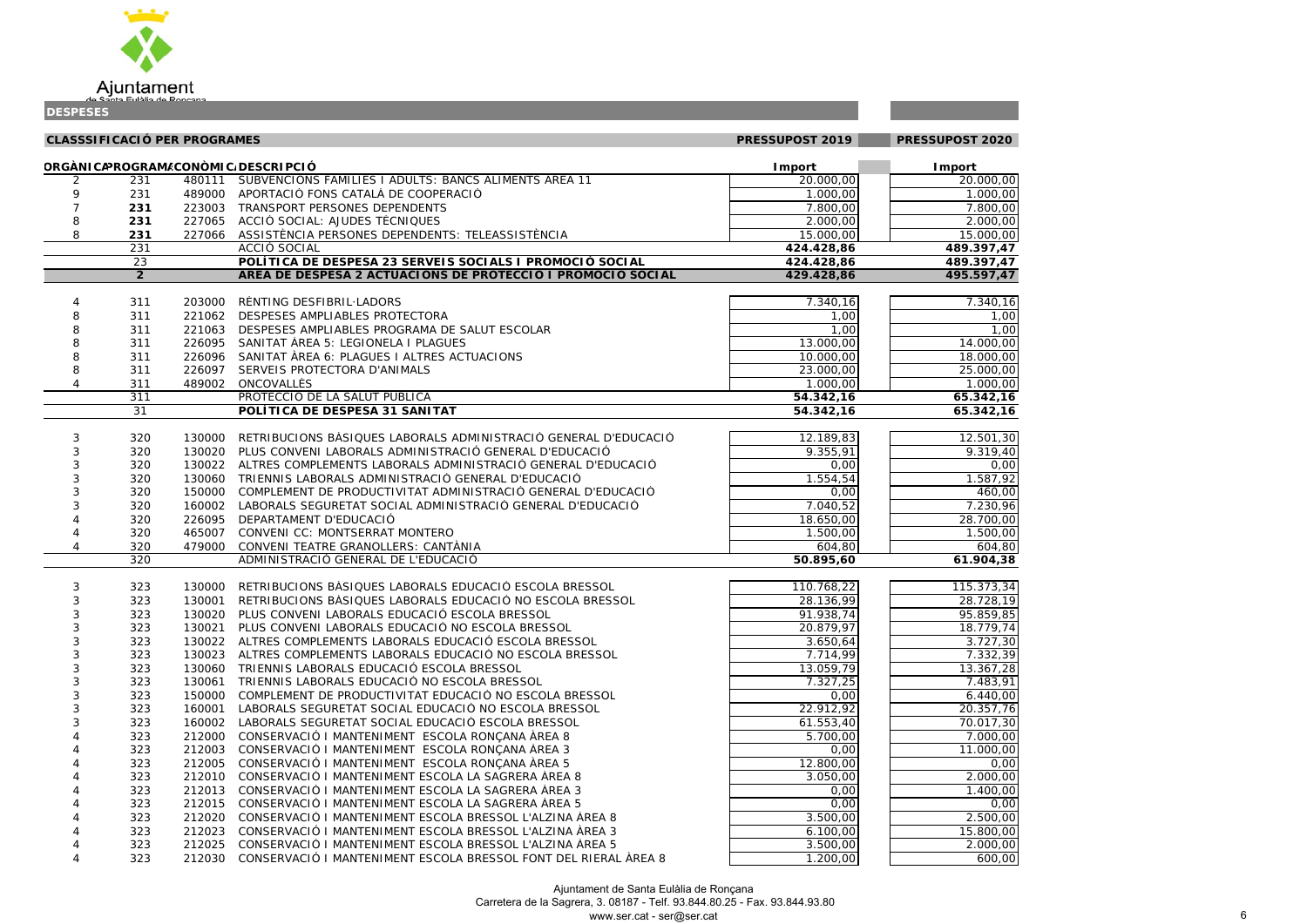

| l                                                   | )(<br>)<br>(                                    |
|-----------------------------------------------------|-------------------------------------------------|
| )<br>(<br>l                                         | (<br>)(<br>)                                    |
| X<br>)<br>$\overline{1}$                            | (<br>X<br>)                                     |
| X<br>)<br>,                                         | (<br>)<br>)(                                    |
| $\overline{\phantom{a}}$<br>)<br>l                  | (<br>X<br>)                                     |
| x<br>)                                              | (<br>X<br>)                                     |
| X<br>)<br>,                                         | (<br>)(<br>)                                    |
| X<br>)<br>,                                         | (<br>)(<br>)                                    |
| X<br>)<br>l                                         | (<br>X<br>)                                     |
| X<br>)<br>l                                         | )(<br>)<br>(                                    |
| X<br>)<br>l                                         | X<br>)<br>(                                     |
| X<br>)<br>$\mathbf{I}$                              | )<br>(<br>X                                     |
| x<br>)<br>$\overline{ }$                            | X<br>(<br>)                                     |
| $\overline{\mathfrak{z}}$<br>)<br>l                 | X<br>(<br>)                                     |
| X<br>)<br>֦֧֦֧֦֧֦֧֦֧֦֧֦֧֦֧֦֧֦֧֦֧֦֧֦֧֦֧֧֚֬֓֓֓֓֓֓֓֜֓֓ | X<br>)<br>(                                     |
| Ī<br>1<br>$\overline{1}$                            | )(<br>)<br>(                                    |
| $\overline{\mathbf{3}}$<br>)<br>ı                   | $\frac{1}{2}$<br>,                              |
| $\frac{19}{27}$<br>l                                | $\overline{\epsilon}$<br>¢<br>,                 |
| l                                                   | $\frac{1}{2}$<br>ļ<br>$\ddot{\phantom{0}}$      |
| )<br>)<br>l                                         | )<br>(<br>)(                                    |
| l<br>l                                              | $\overline{\mathbf{C}}$<br>)<br>$\mathfrak{z}$  |
| $\frac{1}{4}$<br>ı                                  | $\overline{\mathbf{C}}$<br>)<br>X               |
| $\overline{4}$<br>l                                 | (<br>$\mathfrak{g}$<br>)                        |
|                                                     |                                                 |
| )(<br>$\overline{\phantom{0}}$<br>,                 | X<br>)<br>(                                     |
| x<br>)<br>,                                         | )<br>(<br>X                                     |
| (<br>€<br>l                                         | )(<br>(<br>)                                    |
| x<br>)                                              | X<br>)<br>(                                     |
| x<br>)<br>$\overline{1}$                            | )<br>X<br>(                                     |
| 7<br>$\overline{\phantom{a}}$<br>ļ<br>ı             | $\overline{\mathcal{L}}$<br>)                   |
| )(<br>)                                             | X<br>)<br>(                                     |
| $\overline{\mathcal{L}}$<br>)                       | $\overline{\phantom{a}}$<br>X<br>)              |
| $\overline{\mathsf{o}}_t$                           | )<br>J<br>$\mathbf$                             |
|                                                     |                                                 |
|                                                     |                                                 |
| $\overline{\mathbf{o}}$                             | 0,00<br>ОĆ<br>)                                 |
| 4                                                   | $\overline{\mathbf{3}}$<br>ś                    |
|                                                     |                                                 |
|                                                     | Į<br>Ş                                          |
|                                                     | $\overline{\phantom{a}}$<br>):                  |
| )<br>(<br>,                                         | $\mathfrak{g}$<br>$\overline{\mathcal{L}}$<br>) |
| ļ                                                   | Ş<br>}.                                         |
| $\frac{1}{2}$<br>)<br>(<br>J                        | $\overline{\mathcal{L}}$<br>)<br>)(             |
| )<br>Ó<br>)                                         | l {<br>}<br>ō<br>$\overline{(}$<br>J            |

| $\overline{75,15}$ |
|--------------------|
| 37,40              |
| 0,00               |
| 02,07              |
| 30,00              |

| ORGÀNICAPROGRAM/CONÒMIC/DESCRIPCIÓ<br><b>I</b> mport<br><b>Import</b><br>212033 CONSERVACIÓ I MANTENIMENT ESCOLA BRESSOL FONT DEL RIERAL ÀREA 3<br>0,00<br>323<br>4<br>0,00<br>212035 CONSERVACIÓ I MANTENIMENT ESCOLA BRESSOL FONT DEL RIERAL ÀREA 5<br>323<br>212045 CONSERVACIÓ I MANTENIMENT ESCOLA LA SAGRERA ÀREA 15<br>300,00<br>323<br>212055 CONSERVACIÓ I MANTENIMENT ESCOLA RONÇANA ÀREA 15<br>323<br>300,00<br>212065 CONSERVACIÓ I MANTENIMENT ESCOLA BRESSOL L'ALZINA ÀREA 15<br>323<br>0,00<br>17.454,85<br>323<br>221001 ENERGIA ELÈCTRICA ESCOLA RONÇANA<br>323<br>221007 ENERGIA ELÈCTRICA ESCOLA BRESSOL L'ALZINA<br>6.000,00<br>3.000,00<br>323<br>221008 ENERGIA ELÈCTRICA ESCOLA BRESSOL LA FONT DEL RIERAL<br>323<br>221009 ENERGIA ELÈCTRICA ESCOLA LA SAGRERA<br>18.000,00<br>9.500,00<br>323<br>221032 COMBUSTIBLE ESCOLA RONÇANA<br>323<br>221036 GAS ESCOLA BRESSOL L'ALZINA<br>11.500,00<br>323<br>221038 GAS ESCOLA LA SAGRERA<br>3.000,00<br>323<br>221039 GASOIL ESCOLA LA SAGRERA<br>8.000,00<br>1.000,00<br>323<br>221044 VESTUARI EDUCADORES ESCOLA BRESSOL<br>323<br>226094 DESPESES ESCOLA BRESSOL ALZINA<br>7.460,00<br>323<br>226095<br>DESPESES SORTIDES ESCOLA BRESSOL ALZINA<br>1,00<br>68.662,49<br>323<br>227000 SERVEI NETEJA ESCOLA RONÇANA<br>23.995,79<br>323<br>227001 SERVEI NETEJA ESCOLA BRESSOL L'ALZINA<br>75.906,48<br>323<br>227002 SERVEI NETEJA ESCOLA LA SAGRERA<br>323<br>227097 SERVEI CONSERGERIA ESCOLES<br>6.000,00<br>323<br>480001 SUBVENCIONS INFÀNCIA I JOVES: AJUTS MENJADOR<br>1,00<br>3.004,00<br>489011 CONVENI COL.LABORACIÓ ESCOLA RONÇANA<br>3.004,00<br>323<br>3.004,00<br>323<br>489012 CONVENI COL.LABORACIÓ ESCOLA LA SAGRERA<br>2.500,00<br>323<br>489013 CONVENI COL.LABORACIÓ AFA ESCOLA LA SAGRERA<br>2.500,00<br>323<br>489014 CONVENI COL.LABORACIÓ AMPA RONÇANA<br>323<br>632001<br>REFORMES ESCOLA BRESSOL ALZINA<br>10.000,00<br>7.000,00<br>323<br>632002 INVERSIONS PATI ESCOLA SAGRERA<br>323<br>632003<br>REFORMES ESCOLA BRESSOL ALZINA ÀREA 3<br>323<br>108.074,70<br>632004 REFORMES ESCOLA BRESSOL RIERAL<br>108.074,70<br>323<br>632005<br>REFORMES ESCOLA BRESSOL ALZINA ÀREA 5<br>4<br>7.500,00<br>323<br><b>INVERSIONS ESCOLA RONÇANA</b><br>632009<br>4<br>323<br>FUNCIONAMENT DELS CENTRES DOCENTS D'ENSENYAMENT INFANTIL I PRIMÀRIA I ED.<br>800.457,22<br>818.850,00<br>50.000,00<br>SERVEI MENJADOR<br>326<br>227099<br>4<br>326<br>SERVEIS COMPLEMENTARIS A L'EDUCACIÓ<br>50.000,00<br>32<br>POLÍTICA DE DESPESA 32 EDUCACIÓ<br>901.352,82<br>RETRIBUCIONS BÀSIQUES LABORALS ADMINISTRACIÓ GENERAL DE CULTURA<br>14.283,85<br>3<br>330<br>130000<br>3<br>130020 PLUS CONVENI LABORALS ADMINISTRACIÓ GENERAL DE CULTURA<br>10.413,36<br>330<br>3<br>130022 ALTRES COMPLEMENTS LABORALS ADMINISTRACIÓ GENERAL DE CULTURA<br>330<br>0,00<br>3.109,07<br>130060 TRIENNIS LABORALS ADMINISTRACIÓ GENERAL DE CULTURA<br>3<br>330<br>3<br>330<br>150000 COMPLEMENT DE PRODUCTIVITAT ADMINISTRACIÓ GENERAL DE CULTURA<br>0,00<br>3<br>160002 LABORALS SEGURETAT SOCIAL ADMINISTRACIÓ GENERAL DE CULTURA<br>6.358,56<br>330<br>$\overline{4}$<br>330<br>489023<br>CONVENI CASAL PARROQUIAL<br>4.000,00<br>330<br>ADMINISTRACIÓ GENERAL DE CULTURA<br>38.164,84<br>27.375,15<br>26.811,90<br>3<br>RETRIBUCIONS BASIQUES LABORALS BIBLIOTECA<br>3321<br>130000<br>24.587,40<br>3<br>3321<br>130020<br>PLUS CONVENI LABORALS BIBLIOTECA<br>24.081,45<br>3<br>3321<br>130022<br>ALTRES COMPLEMENTS LABORALS BIBLIOTECA<br>0,00<br>0,00<br>3<br>3321<br>TRIENNIS LABORALS BIBLIOTECA<br>1.568,74<br>1.602,07<br>130060<br>3<br>3321<br>150000 COMPLEMENT DE PRODUCTIVITAT BIBLIOTECA<br>0,00 | <b>CLASSSIFICACIÓ PER PROGRAMES</b> |  | PRESSUPOST 2019 | PRESSUPOST 2020 |
|------------------------------------------------------------------------------------------------------------------------------------------------------------------------------------------------------------------------------------------------------------------------------------------------------------------------------------------------------------------------------------------------------------------------------------------------------------------------------------------------------------------------------------------------------------------------------------------------------------------------------------------------------------------------------------------------------------------------------------------------------------------------------------------------------------------------------------------------------------------------------------------------------------------------------------------------------------------------------------------------------------------------------------------------------------------------------------------------------------------------------------------------------------------------------------------------------------------------------------------------------------------------------------------------------------------------------------------------------------------------------------------------------------------------------------------------------------------------------------------------------------------------------------------------------------------------------------------------------------------------------------------------------------------------------------------------------------------------------------------------------------------------------------------------------------------------------------------------------------------------------------------------------------------------------------------------------------------------------------------------------------------------------------------------------------------------------------------------------------------------------------------------------------------------------------------------------------------------------------------------------------------------------------------------------------------------------------------------------------------------------------------------------------------------------------------------------------------------------------------------------------------------------------------------------------------------------------------------------------------------------------------------------------------------------------------------------------------------------------------------------------------------------------------------------------------------------------------------------------------------------------------------------------------------------------------------------------------------------------------------------------------------------------------------------------------------------------------------------------------------------------------------------------------------------------------------------------------------------------------------------------------------------------------------------------------------------------------------------------------------------------------------------------------------------------------------------------------------------------------------------------------------------------------------------------------------------------------------------------------------------------------------------------------------------------------|-------------------------------------|--|-----------------|-----------------|
|                                                                                                                                                                                                                                                                                                                                                                                                                                                                                                                                                                                                                                                                                                                                                                                                                                                                                                                                                                                                                                                                                                                                                                                                                                                                                                                                                                                                                                                                                                                                                                                                                                                                                                                                                                                                                                                                                                                                                                                                                                                                                                                                                                                                                                                                                                                                                                                                                                                                                                                                                                                                                                                                                                                                                                                                                                                                                                                                                                                                                                                                                                                                                                                                                                                                                                                                                                                                                                                                                                                                                                                                                                                                                          |                                     |  |                 |                 |
|                                                                                                                                                                                                                                                                                                                                                                                                                                                                                                                                                                                                                                                                                                                                                                                                                                                                                                                                                                                                                                                                                                                                                                                                                                                                                                                                                                                                                                                                                                                                                                                                                                                                                                                                                                                                                                                                                                                                                                                                                                                                                                                                                                                                                                                                                                                                                                                                                                                                                                                                                                                                                                                                                                                                                                                                                                                                                                                                                                                                                                                                                                                                                                                                                                                                                                                                                                                                                                                                                                                                                                                                                                                                                          |                                     |  |                 | 0,00            |
|                                                                                                                                                                                                                                                                                                                                                                                                                                                                                                                                                                                                                                                                                                                                                                                                                                                                                                                                                                                                                                                                                                                                                                                                                                                                                                                                                                                                                                                                                                                                                                                                                                                                                                                                                                                                                                                                                                                                                                                                                                                                                                                                                                                                                                                                                                                                                                                                                                                                                                                                                                                                                                                                                                                                                                                                                                                                                                                                                                                                                                                                                                                                                                                                                                                                                                                                                                                                                                                                                                                                                                                                                                                                                          |                                     |  |                 | 0,00            |
|                                                                                                                                                                                                                                                                                                                                                                                                                                                                                                                                                                                                                                                                                                                                                                                                                                                                                                                                                                                                                                                                                                                                                                                                                                                                                                                                                                                                                                                                                                                                                                                                                                                                                                                                                                                                                                                                                                                                                                                                                                                                                                                                                                                                                                                                                                                                                                                                                                                                                                                                                                                                                                                                                                                                                                                                                                                                                                                                                                                                                                                                                                                                                                                                                                                                                                                                                                                                                                                                                                                                                                                                                                                                                          |                                     |  |                 | 600,00          |
|                                                                                                                                                                                                                                                                                                                                                                                                                                                                                                                                                                                                                                                                                                                                                                                                                                                                                                                                                                                                                                                                                                                                                                                                                                                                                                                                                                                                                                                                                                                                                                                                                                                                                                                                                                                                                                                                                                                                                                                                                                                                                                                                                                                                                                                                                                                                                                                                                                                                                                                                                                                                                                                                                                                                                                                                                                                                                                                                                                                                                                                                                                                                                                                                                                                                                                                                                                                                                                                                                                                                                                                                                                                                                          |                                     |  |                 | 300,00          |
|                                                                                                                                                                                                                                                                                                                                                                                                                                                                                                                                                                                                                                                                                                                                                                                                                                                                                                                                                                                                                                                                                                                                                                                                                                                                                                                                                                                                                                                                                                                                                                                                                                                                                                                                                                                                                                                                                                                                                                                                                                                                                                                                                                                                                                                                                                                                                                                                                                                                                                                                                                                                                                                                                                                                                                                                                                                                                                                                                                                                                                                                                                                                                                                                                                                                                                                                                                                                                                                                                                                                                                                                                                                                                          |                                     |  |                 | 0,00            |
|                                                                                                                                                                                                                                                                                                                                                                                                                                                                                                                                                                                                                                                                                                                                                                                                                                                                                                                                                                                                                                                                                                                                                                                                                                                                                                                                                                                                                                                                                                                                                                                                                                                                                                                                                                                                                                                                                                                                                                                                                                                                                                                                                                                                                                                                                                                                                                                                                                                                                                                                                                                                                                                                                                                                                                                                                                                                                                                                                                                                                                                                                                                                                                                                                                                                                                                                                                                                                                                                                                                                                                                                                                                                                          |                                     |  |                 | 17.500,00       |
|                                                                                                                                                                                                                                                                                                                                                                                                                                                                                                                                                                                                                                                                                                                                                                                                                                                                                                                                                                                                                                                                                                                                                                                                                                                                                                                                                                                                                                                                                                                                                                                                                                                                                                                                                                                                                                                                                                                                                                                                                                                                                                                                                                                                                                                                                                                                                                                                                                                                                                                                                                                                                                                                                                                                                                                                                                                                                                                                                                                                                                                                                                                                                                                                                                                                                                                                                                                                                                                                                                                                                                                                                                                                                          |                                     |  |                 | 9.000,00        |
|                                                                                                                                                                                                                                                                                                                                                                                                                                                                                                                                                                                                                                                                                                                                                                                                                                                                                                                                                                                                                                                                                                                                                                                                                                                                                                                                                                                                                                                                                                                                                                                                                                                                                                                                                                                                                                                                                                                                                                                                                                                                                                                                                                                                                                                                                                                                                                                                                                                                                                                                                                                                                                                                                                                                                                                                                                                                                                                                                                                                                                                                                                                                                                                                                                                                                                                                                                                                                                                                                                                                                                                                                                                                                          |                                     |  |                 | 3.000,00        |
|                                                                                                                                                                                                                                                                                                                                                                                                                                                                                                                                                                                                                                                                                                                                                                                                                                                                                                                                                                                                                                                                                                                                                                                                                                                                                                                                                                                                                                                                                                                                                                                                                                                                                                                                                                                                                                                                                                                                                                                                                                                                                                                                                                                                                                                                                                                                                                                                                                                                                                                                                                                                                                                                                                                                                                                                                                                                                                                                                                                                                                                                                                                                                                                                                                                                                                                                                                                                                                                                                                                                                                                                                                                                                          |                                     |  |                 | 20.000,00       |
|                                                                                                                                                                                                                                                                                                                                                                                                                                                                                                                                                                                                                                                                                                                                                                                                                                                                                                                                                                                                                                                                                                                                                                                                                                                                                                                                                                                                                                                                                                                                                                                                                                                                                                                                                                                                                                                                                                                                                                                                                                                                                                                                                                                                                                                                                                                                                                                                                                                                                                                                                                                                                                                                                                                                                                                                                                                                                                                                                                                                                                                                                                                                                                                                                                                                                                                                                                                                                                                                                                                                                                                                                                                                                          |                                     |  |                 | 8.500,00        |
|                                                                                                                                                                                                                                                                                                                                                                                                                                                                                                                                                                                                                                                                                                                                                                                                                                                                                                                                                                                                                                                                                                                                                                                                                                                                                                                                                                                                                                                                                                                                                                                                                                                                                                                                                                                                                                                                                                                                                                                                                                                                                                                                                                                                                                                                                                                                                                                                                                                                                                                                                                                                                                                                                                                                                                                                                                                                                                                                                                                                                                                                                                                                                                                                                                                                                                                                                                                                                                                                                                                                                                                                                                                                                          |                                     |  |                 | 14.000,00       |
|                                                                                                                                                                                                                                                                                                                                                                                                                                                                                                                                                                                                                                                                                                                                                                                                                                                                                                                                                                                                                                                                                                                                                                                                                                                                                                                                                                                                                                                                                                                                                                                                                                                                                                                                                                                                                                                                                                                                                                                                                                                                                                                                                                                                                                                                                                                                                                                                                                                                                                                                                                                                                                                                                                                                                                                                                                                                                                                                                                                                                                                                                                                                                                                                                                                                                                                                                                                                                                                                                                                                                                                                                                                                                          |                                     |  |                 | 3.500,00        |
|                                                                                                                                                                                                                                                                                                                                                                                                                                                                                                                                                                                                                                                                                                                                                                                                                                                                                                                                                                                                                                                                                                                                                                                                                                                                                                                                                                                                                                                                                                                                                                                                                                                                                                                                                                                                                                                                                                                                                                                                                                                                                                                                                                                                                                                                                                                                                                                                                                                                                                                                                                                                                                                                                                                                                                                                                                                                                                                                                                                                                                                                                                                                                                                                                                                                                                                                                                                                                                                                                                                                                                                                                                                                                          |                                     |  |                 | 10.500,00       |
|                                                                                                                                                                                                                                                                                                                                                                                                                                                                                                                                                                                                                                                                                                                                                                                                                                                                                                                                                                                                                                                                                                                                                                                                                                                                                                                                                                                                                                                                                                                                                                                                                                                                                                                                                                                                                                                                                                                                                                                                                                                                                                                                                                                                                                                                                                                                                                                                                                                                                                                                                                                                                                                                                                                                                                                                                                                                                                                                                                                                                                                                                                                                                                                                                                                                                                                                                                                                                                                                                                                                                                                                                                                                                          |                                     |  |                 | 1.000,00        |
|                                                                                                                                                                                                                                                                                                                                                                                                                                                                                                                                                                                                                                                                                                                                                                                                                                                                                                                                                                                                                                                                                                                                                                                                                                                                                                                                                                                                                                                                                                                                                                                                                                                                                                                                                                                                                                                                                                                                                                                                                                                                                                                                                                                                                                                                                                                                                                                                                                                                                                                                                                                                                                                                                                                                                                                                                                                                                                                                                                                                                                                                                                                                                                                                                                                                                                                                                                                                                                                                                                                                                                                                                                                                                          |                                     |  |                 | 8.500,00        |
|                                                                                                                                                                                                                                                                                                                                                                                                                                                                                                                                                                                                                                                                                                                                                                                                                                                                                                                                                                                                                                                                                                                                                                                                                                                                                                                                                                                                                                                                                                                                                                                                                                                                                                                                                                                                                                                                                                                                                                                                                                                                                                                                                                                                                                                                                                                                                                                                                                                                                                                                                                                                                                                                                                                                                                                                                                                                                                                                                                                                                                                                                                                                                                                                                                                                                                                                                                                                                                                                                                                                                                                                                                                                                          |                                     |  |                 | 1,00            |
|                                                                                                                                                                                                                                                                                                                                                                                                                                                                                                                                                                                                                                                                                                                                                                                                                                                                                                                                                                                                                                                                                                                                                                                                                                                                                                                                                                                                                                                                                                                                                                                                                                                                                                                                                                                                                                                                                                                                                                                                                                                                                                                                                                                                                                                                                                                                                                                                                                                                                                                                                                                                                                                                                                                                                                                                                                                                                                                                                                                                                                                                                                                                                                                                                                                                                                                                                                                                                                                                                                                                                                                                                                                                                          |                                     |  |                 | 63.380,76       |
|                                                                                                                                                                                                                                                                                                                                                                                                                                                                                                                                                                                                                                                                                                                                                                                                                                                                                                                                                                                                                                                                                                                                                                                                                                                                                                                                                                                                                                                                                                                                                                                                                                                                                                                                                                                                                                                                                                                                                                                                                                                                                                                                                                                                                                                                                                                                                                                                                                                                                                                                                                                                                                                                                                                                                                                                                                                                                                                                                                                                                                                                                                                                                                                                                                                                                                                                                                                                                                                                                                                                                                                                                                                                                          |                                     |  |                 | 22.149,96       |
|                                                                                                                                                                                                                                                                                                                                                                                                                                                                                                                                                                                                                                                                                                                                                                                                                                                                                                                                                                                                                                                                                                                                                                                                                                                                                                                                                                                                                                                                                                                                                                                                                                                                                                                                                                                                                                                                                                                                                                                                                                                                                                                                                                                                                                                                                                                                                                                                                                                                                                                                                                                                                                                                                                                                                                                                                                                                                                                                                                                                                                                                                                                                                                                                                                                                                                                                                                                                                                                                                                                                                                                                                                                                                          |                                     |  |                 | 70.067,52       |
|                                                                                                                                                                                                                                                                                                                                                                                                                                                                                                                                                                                                                                                                                                                                                                                                                                                                                                                                                                                                                                                                                                                                                                                                                                                                                                                                                                                                                                                                                                                                                                                                                                                                                                                                                                                                                                                                                                                                                                                                                                                                                                                                                                                                                                                                                                                                                                                                                                                                                                                                                                                                                                                                                                                                                                                                                                                                                                                                                                                                                                                                                                                                                                                                                                                                                                                                                                                                                                                                                                                                                                                                                                                                                          |                                     |  |                 | 1.000,00        |
|                                                                                                                                                                                                                                                                                                                                                                                                                                                                                                                                                                                                                                                                                                                                                                                                                                                                                                                                                                                                                                                                                                                                                                                                                                                                                                                                                                                                                                                                                                                                                                                                                                                                                                                                                                                                                                                                                                                                                                                                                                                                                                                                                                                                                                                                                                                                                                                                                                                                                                                                                                                                                                                                                                                                                                                                                                                                                                                                                                                                                                                                                                                                                                                                                                                                                                                                                                                                                                                                                                                                                                                                                                                                                          |                                     |  |                 | 1,00            |
|                                                                                                                                                                                                                                                                                                                                                                                                                                                                                                                                                                                                                                                                                                                                                                                                                                                                                                                                                                                                                                                                                                                                                                                                                                                                                                                                                                                                                                                                                                                                                                                                                                                                                                                                                                                                                                                                                                                                                                                                                                                                                                                                                                                                                                                                                                                                                                                                                                                                                                                                                                                                                                                                                                                                                                                                                                                                                                                                                                                                                                                                                                                                                                                                                                                                                                                                                                                                                                                                                                                                                                                                                                                                                          |                                     |  |                 |                 |
|                                                                                                                                                                                                                                                                                                                                                                                                                                                                                                                                                                                                                                                                                                                                                                                                                                                                                                                                                                                                                                                                                                                                                                                                                                                                                                                                                                                                                                                                                                                                                                                                                                                                                                                                                                                                                                                                                                                                                                                                                                                                                                                                                                                                                                                                                                                                                                                                                                                                                                                                                                                                                                                                                                                                                                                                                                                                                                                                                                                                                                                                                                                                                                                                                                                                                                                                                                                                                                                                                                                                                                                                                                                                                          |                                     |  |                 | 3.004,00        |
|                                                                                                                                                                                                                                                                                                                                                                                                                                                                                                                                                                                                                                                                                                                                                                                                                                                                                                                                                                                                                                                                                                                                                                                                                                                                                                                                                                                                                                                                                                                                                                                                                                                                                                                                                                                                                                                                                                                                                                                                                                                                                                                                                                                                                                                                                                                                                                                                                                                                                                                                                                                                                                                                                                                                                                                                                                                                                                                                                                                                                                                                                                                                                                                                                                                                                                                                                                                                                                                                                                                                                                                                                                                                                          |                                     |  |                 | 2.500,00        |
|                                                                                                                                                                                                                                                                                                                                                                                                                                                                                                                                                                                                                                                                                                                                                                                                                                                                                                                                                                                                                                                                                                                                                                                                                                                                                                                                                                                                                                                                                                                                                                                                                                                                                                                                                                                                                                                                                                                                                                                                                                                                                                                                                                                                                                                                                                                                                                                                                                                                                                                                                                                                                                                                                                                                                                                                                                                                                                                                                                                                                                                                                                                                                                                                                                                                                                                                                                                                                                                                                                                                                                                                                                                                                          |                                     |  |                 | 2.500,00        |
|                                                                                                                                                                                                                                                                                                                                                                                                                                                                                                                                                                                                                                                                                                                                                                                                                                                                                                                                                                                                                                                                                                                                                                                                                                                                                                                                                                                                                                                                                                                                                                                                                                                                                                                                                                                                                                                                                                                                                                                                                                                                                                                                                                                                                                                                                                                                                                                                                                                                                                                                                                                                                                                                                                                                                                                                                                                                                                                                                                                                                                                                                                                                                                                                                                                                                                                                                                                                                                                                                                                                                                                                                                                                                          |                                     |  |                 | 0,00            |
|                                                                                                                                                                                                                                                                                                                                                                                                                                                                                                                                                                                                                                                                                                                                                                                                                                                                                                                                                                                                                                                                                                                                                                                                                                                                                                                                                                                                                                                                                                                                                                                                                                                                                                                                                                                                                                                                                                                                                                                                                                                                                                                                                                                                                                                                                                                                                                                                                                                                                                                                                                                                                                                                                                                                                                                                                                                                                                                                                                                                                                                                                                                                                                                                                                                                                                                                                                                                                                                                                                                                                                                                                                                                                          |                                     |  |                 |                 |
|                                                                                                                                                                                                                                                                                                                                                                                                                                                                                                                                                                                                                                                                                                                                                                                                                                                                                                                                                                                                                                                                                                                                                                                                                                                                                                                                                                                                                                                                                                                                                                                                                                                                                                                                                                                                                                                                                                                                                                                                                                                                                                                                                                                                                                                                                                                                                                                                                                                                                                                                                                                                                                                                                                                                                                                                                                                                                                                                                                                                                                                                                                                                                                                                                                                                                                                                                                                                                                                                                                                                                                                                                                                                                          |                                     |  |                 | 7.000,00        |
|                                                                                                                                                                                                                                                                                                                                                                                                                                                                                                                                                                                                                                                                                                                                                                                                                                                                                                                                                                                                                                                                                                                                                                                                                                                                                                                                                                                                                                                                                                                                                                                                                                                                                                                                                                                                                                                                                                                                                                                                                                                                                                                                                                                                                                                                                                                                                                                                                                                                                                                                                                                                                                                                                                                                                                                                                                                                                                                                                                                                                                                                                                                                                                                                                                                                                                                                                                                                                                                                                                                                                                                                                                                                                          |                                     |  |                 |                 |
|                                                                                                                                                                                                                                                                                                                                                                                                                                                                                                                                                                                                                                                                                                                                                                                                                                                                                                                                                                                                                                                                                                                                                                                                                                                                                                                                                                                                                                                                                                                                                                                                                                                                                                                                                                                                                                                                                                                                                                                                                                                                                                                                                                                                                                                                                                                                                                                                                                                                                                                                                                                                                                                                                                                                                                                                                                                                                                                                                                                                                                                                                                                                                                                                                                                                                                                                                                                                                                                                                                                                                                                                                                                                                          |                                     |  |                 | 3.000,00        |
|                                                                                                                                                                                                                                                                                                                                                                                                                                                                                                                                                                                                                                                                                                                                                                                                                                                                                                                                                                                                                                                                                                                                                                                                                                                                                                                                                                                                                                                                                                                                                                                                                                                                                                                                                                                                                                                                                                                                                                                                                                                                                                                                                                                                                                                                                                                                                                                                                                                                                                                                                                                                                                                                                                                                                                                                                                                                                                                                                                                                                                                                                                                                                                                                                                                                                                                                                                                                                                                                                                                                                                                                                                                                                          |                                     |  |                 | 0,00            |
|                                                                                                                                                                                                                                                                                                                                                                                                                                                                                                                                                                                                                                                                                                                                                                                                                                                                                                                                                                                                                                                                                                                                                                                                                                                                                                                                                                                                                                                                                                                                                                                                                                                                                                                                                                                                                                                                                                                                                                                                                                                                                                                                                                                                                                                                                                                                                                                                                                                                                                                                                                                                                                                                                                                                                                                                                                                                                                                                                                                                                                                                                                                                                                                                                                                                                                                                                                                                                                                                                                                                                                                                                                                                                          |                                     |  |                 |                 |
|                                                                                                                                                                                                                                                                                                                                                                                                                                                                                                                                                                                                                                                                                                                                                                                                                                                                                                                                                                                                                                                                                                                                                                                                                                                                                                                                                                                                                                                                                                                                                                                                                                                                                                                                                                                                                                                                                                                                                                                                                                                                                                                                                                                                                                                                                                                                                                                                                                                                                                                                                                                                                                                                                                                                                                                                                                                                                                                                                                                                                                                                                                                                                                                                                                                                                                                                                                                                                                                                                                                                                                                                                                                                                          |                                     |  |                 | 52.000,00       |
|                                                                                                                                                                                                                                                                                                                                                                                                                                                                                                                                                                                                                                                                                                                                                                                                                                                                                                                                                                                                                                                                                                                                                                                                                                                                                                                                                                                                                                                                                                                                                                                                                                                                                                                                                                                                                                                                                                                                                                                                                                                                                                                                                                                                                                                                                                                                                                                                                                                                                                                                                                                                                                                                                                                                                                                                                                                                                                                                                                                                                                                                                                                                                                                                                                                                                                                                                                                                                                                                                                                                                                                                                                                                                          |                                     |  |                 | 52.000,00       |
|                                                                                                                                                                                                                                                                                                                                                                                                                                                                                                                                                                                                                                                                                                                                                                                                                                                                                                                                                                                                                                                                                                                                                                                                                                                                                                                                                                                                                                                                                                                                                                                                                                                                                                                                                                                                                                                                                                                                                                                                                                                                                                                                                                                                                                                                                                                                                                                                                                                                                                                                                                                                                                                                                                                                                                                                                                                                                                                                                                                                                                                                                                                                                                                                                                                                                                                                                                                                                                                                                                                                                                                                                                                                                          |                                     |  |                 | 932.754,38      |
|                                                                                                                                                                                                                                                                                                                                                                                                                                                                                                                                                                                                                                                                                                                                                                                                                                                                                                                                                                                                                                                                                                                                                                                                                                                                                                                                                                                                                                                                                                                                                                                                                                                                                                                                                                                                                                                                                                                                                                                                                                                                                                                                                                                                                                                                                                                                                                                                                                                                                                                                                                                                                                                                                                                                                                                                                                                                                                                                                                                                                                                                                                                                                                                                                                                                                                                                                                                                                                                                                                                                                                                                                                                                                          |                                     |  |                 | 14.583,88       |
|                                                                                                                                                                                                                                                                                                                                                                                                                                                                                                                                                                                                                                                                                                                                                                                                                                                                                                                                                                                                                                                                                                                                                                                                                                                                                                                                                                                                                                                                                                                                                                                                                                                                                                                                                                                                                                                                                                                                                                                                                                                                                                                                                                                                                                                                                                                                                                                                                                                                                                                                                                                                                                                                                                                                                                                                                                                                                                                                                                                                                                                                                                                                                                                                                                                                                                                                                                                                                                                                                                                                                                                                                                                                                          |                                     |  |                 | 10.632,02       |
|                                                                                                                                                                                                                                                                                                                                                                                                                                                                                                                                                                                                                                                                                                                                                                                                                                                                                                                                                                                                                                                                                                                                                                                                                                                                                                                                                                                                                                                                                                                                                                                                                                                                                                                                                                                                                                                                                                                                                                                                                                                                                                                                                                                                                                                                                                                                                                                                                                                                                                                                                                                                                                                                                                                                                                                                                                                                                                                                                                                                                                                                                                                                                                                                                                                                                                                                                                                                                                                                                                                                                                                                                                                                                          |                                     |  |                 | 0,00            |
|                                                                                                                                                                                                                                                                                                                                                                                                                                                                                                                                                                                                                                                                                                                                                                                                                                                                                                                                                                                                                                                                                                                                                                                                                                                                                                                                                                                                                                                                                                                                                                                                                                                                                                                                                                                                                                                                                                                                                                                                                                                                                                                                                                                                                                                                                                                                                                                                                                                                                                                                                                                                                                                                                                                                                                                                                                                                                                                                                                                                                                                                                                                                                                                                                                                                                                                                                                                                                                                                                                                                                                                                                                                                                          |                                     |  |                 | 3.175,84        |
|                                                                                                                                                                                                                                                                                                                                                                                                                                                                                                                                                                                                                                                                                                                                                                                                                                                                                                                                                                                                                                                                                                                                                                                                                                                                                                                                                                                                                                                                                                                                                                                                                                                                                                                                                                                                                                                                                                                                                                                                                                                                                                                                                                                                                                                                                                                                                                                                                                                                                                                                                                                                                                                                                                                                                                                                                                                                                                                                                                                                                                                                                                                                                                                                                                                                                                                                                                                                                                                                                                                                                                                                                                                                                          |                                     |  |                 | 460,00          |
|                                                                                                                                                                                                                                                                                                                                                                                                                                                                                                                                                                                                                                                                                                                                                                                                                                                                                                                                                                                                                                                                                                                                                                                                                                                                                                                                                                                                                                                                                                                                                                                                                                                                                                                                                                                                                                                                                                                                                                                                                                                                                                                                                                                                                                                                                                                                                                                                                                                                                                                                                                                                                                                                                                                                                                                                                                                                                                                                                                                                                                                                                                                                                                                                                                                                                                                                                                                                                                                                                                                                                                                                                                                                                          |                                     |  |                 | 6.501,48        |
|                                                                                                                                                                                                                                                                                                                                                                                                                                                                                                                                                                                                                                                                                                                                                                                                                                                                                                                                                                                                                                                                                                                                                                                                                                                                                                                                                                                                                                                                                                                                                                                                                                                                                                                                                                                                                                                                                                                                                                                                                                                                                                                                                                                                                                                                                                                                                                                                                                                                                                                                                                                                                                                                                                                                                                                                                                                                                                                                                                                                                                                                                                                                                                                                                                                                                                                                                                                                                                                                                                                                                                                                                                                                                          |                                     |  |                 | 0,00            |
|                                                                                                                                                                                                                                                                                                                                                                                                                                                                                                                                                                                                                                                                                                                                                                                                                                                                                                                                                                                                                                                                                                                                                                                                                                                                                                                                                                                                                                                                                                                                                                                                                                                                                                                                                                                                                                                                                                                                                                                                                                                                                                                                                                                                                                                                                                                                                                                                                                                                                                                                                                                                                                                                                                                                                                                                                                                                                                                                                                                                                                                                                                                                                                                                                                                                                                                                                                                                                                                                                                                                                                                                                                                                                          |                                     |  |                 | 35.353,22       |
|                                                                                                                                                                                                                                                                                                                                                                                                                                                                                                                                                                                                                                                                                                                                                                                                                                                                                                                                                                                                                                                                                                                                                                                                                                                                                                                                                                                                                                                                                                                                                                                                                                                                                                                                                                                                                                                                                                                                                                                                                                                                                                                                                                                                                                                                                                                                                                                                                                                                                                                                                                                                                                                                                                                                                                                                                                                                                                                                                                                                                                                                                                                                                                                                                                                                                                                                                                                                                                                                                                                                                                                                                                                                                          |                                     |  |                 |                 |
|                                                                                                                                                                                                                                                                                                                                                                                                                                                                                                                                                                                                                                                                                                                                                                                                                                                                                                                                                                                                                                                                                                                                                                                                                                                                                                                                                                                                                                                                                                                                                                                                                                                                                                                                                                                                                                                                                                                                                                                                                                                                                                                                                                                                                                                                                                                                                                                                                                                                                                                                                                                                                                                                                                                                                                                                                                                                                                                                                                                                                                                                                                                                                                                                                                                                                                                                                                                                                                                                                                                                                                                                                                                                                          |                                     |  |                 |                 |
|                                                                                                                                                                                                                                                                                                                                                                                                                                                                                                                                                                                                                                                                                                                                                                                                                                                                                                                                                                                                                                                                                                                                                                                                                                                                                                                                                                                                                                                                                                                                                                                                                                                                                                                                                                                                                                                                                                                                                                                                                                                                                                                                                                                                                                                                                                                                                                                                                                                                                                                                                                                                                                                                                                                                                                                                                                                                                                                                                                                                                                                                                                                                                                                                                                                                                                                                                                                                                                                                                                                                                                                                                                                                                          |                                     |  |                 |                 |
|                                                                                                                                                                                                                                                                                                                                                                                                                                                                                                                                                                                                                                                                                                                                                                                                                                                                                                                                                                                                                                                                                                                                                                                                                                                                                                                                                                                                                                                                                                                                                                                                                                                                                                                                                                                                                                                                                                                                                                                                                                                                                                                                                                                                                                                                                                                                                                                                                                                                                                                                                                                                                                                                                                                                                                                                                                                                                                                                                                                                                                                                                                                                                                                                                                                                                                                                                                                                                                                                                                                                                                                                                                                                                          |                                     |  |                 |                 |
|                                                                                                                                                                                                                                                                                                                                                                                                                                                                                                                                                                                                                                                                                                                                                                                                                                                                                                                                                                                                                                                                                                                                                                                                                                                                                                                                                                                                                                                                                                                                                                                                                                                                                                                                                                                                                                                                                                                                                                                                                                                                                                                                                                                                                                                                                                                                                                                                                                                                                                                                                                                                                                                                                                                                                                                                                                                                                                                                                                                                                                                                                                                                                                                                                                                                                                                                                                                                                                                                                                                                                                                                                                                                                          |                                     |  |                 | 1.380,00        |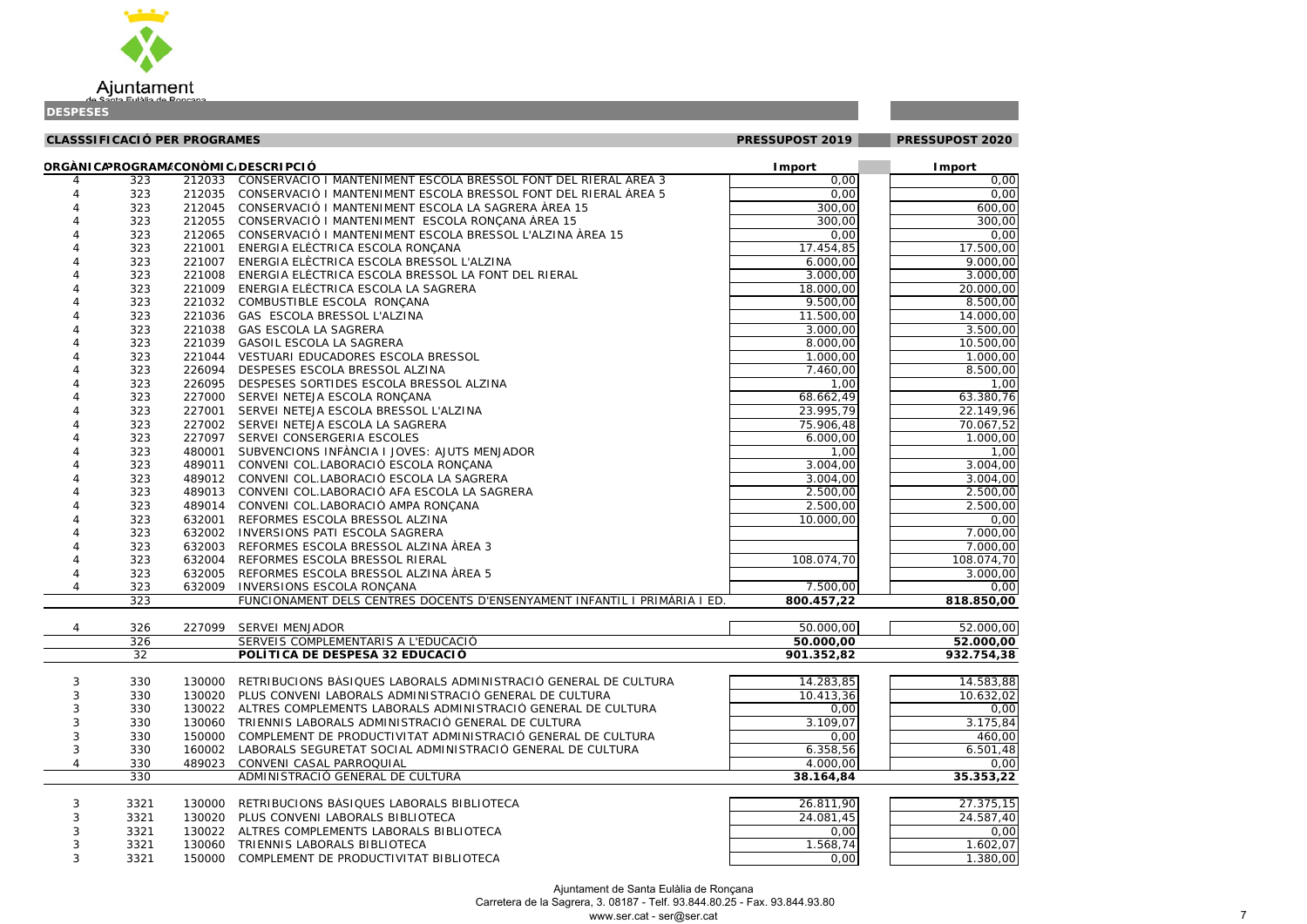

| $\overline{57}$<br>l                                  | ١۷<br>1<br>$\overline{\phantom{a}}$ |
|-------------------------------------------------------|-------------------------------------|
| $\frac{1}{2}$                                         | )<br>x<br>(                         |
| $\mathfrak{z}$<br>)<br>,                              | )(<br>)<br>(                        |
| $\mathfrak{z}$<br>)<br>,                              | X<br>)<br>(                         |
| $\mathfrak{z}$<br>)                                   | (<br>X<br>)                         |
| l<br>$\frac{1}{2}$<br>)                               | (<br>)(<br>)                        |
| l<br>$\frac{1}{2}$<br>)                               | X<br>)<br>(                         |
| $\overline{ }$<br>$\overline{\mathfrak{z}}$<br>)      | )(<br>)<br>(                        |
| $\overline{1}$<br>ļ<br>$\overline{\phantom{a}}$<br>,  | (<br>)(<br>)                        |
| l<br>$\mathbf{)}$<br>l                                | (<br>)(<br>)                        |
| l<br>$\frac{1}{2}$<br>)                               | X<br>)<br>(                         |
| $\frac{1}{2}$<br>)                                    | (<br>X<br>)                         |
| ı<br>$\overline{\mathbf{C}}$<br>)                     | (<br>X<br>)                         |
| ı<br>$\overline{\mathbf{2}}$                          | $\overline{6}$                      |
| $\overline{2}$                                        | C<br>$\blacksquare$                 |
|                                                       | $\overline{\mathbf{6}}$             |
|                                                       |                                     |
| į<br>)                                                | ı                                   |
| ,<br>I                                                | ₹<br>Ć<br>,                         |
| $\overline{\mathbf{3}}$<br>ļ                          | $\overline{ }$<br>Ş<br>₿            |
| ŗ<br>I<br>)<br>,                                      | ¢<br>冫                              |
| $\overline{\mathbf{r}}$<br>)                          | (<br>x<br>)                         |
| $\overline{\mathcal{U}}$<br>)                         | Z<br>ŀ<br>L                         |
| (<br>)                                                | X<br>)<br>(                         |
| $\overline{\mathfrak{z}}$<br>)<br>l                   | x<br>)<br>(                         |
| $\overline{\mathfrak{z}}$<br>;                        | ;<br>)                              |
| $\overline{1}$<br>$\overline{\mathfrak{z}}$<br>)<br>ļ | X<br>(<br>)                         |
| $\frac{1}{2}$<br>)                                    | (<br>)<br>)(                        |
| l<br>$\frac{1}{2}$<br>)                               | X<br>(<br>)                         |
| ı<br>$\mathfrak{z}$<br>)                              | )<br>(<br>X                         |
| ı<br>X<br>)                                           | (<br>X<br>)                         |
| l                                                     |                                     |
| (<br>)<br>$\overline{\chi}$                           | (<br>)<br>1                         |
| )                                                     | (<br>X<br>)                         |
| ),                                                    | $\overline{ }$                      |
| ļ<br>$\overline{\phantom{a}}$<br>$\overline{ }$<br>ļ  | )<br>x<br>(                         |
| $\mathfrak{z}$<br>)                                   | (<br>)<br>)(                        |
| ç<br>$\overline{ }$                                   | Į<br>l                              |
|                                                       |                                     |
| I                                                     | (<br>$\mathfrak{g}$<br>)            |
| ļ                                                     | å<br>)<br>)                         |
| 1                                                     | X<br>١<br>(                         |
| $\frac{1}{2}$<br>)                                    | )(<br>)<br>(                        |
| $\overline{\mathfrak{z}}$<br>)                        | X<br>(<br>)                         |
| X<br>)                                                | )<br>(<br>)                         |
| $\frac{1}{2}$<br>)                                    | )<br>(<br>)                         |
| ī                                                     | ٤<br>۱Ì<br>١                        |
|                                                       |                                     |
|                                                       |                                     |

|                | <b>CLASSSIFICACIÓ PER PROGRAMES</b> |        |                                                                   | PRESSUPOST 2019        | PRESSUPOST 2020        |
|----------------|-------------------------------------|--------|-------------------------------------------------------------------|------------------------|------------------------|
|                |                                     |        | ORGÀNICAPROGRAM/CONÒMIC/DESCRIPCIÓ                                | <b>I</b> mport         | <b>Import</b>          |
| 3              | 3321                                | 160002 | LABORALS SEGURETAT SOCIAL BIBLIOTECA                              | 16.109,52              | 16.957,44              |
| 2              | 3321                                | 203005 | RÈNTING FOTOCOPIADORA BIBLIOTECA                                  | $\overline{837}$ ,00   | 654,00                 |
| 2              | 3321                                | 212000 | CONSERVACIÓ I MANTENIMENT DE LA BIBLIOTECA ÀREA 8                 | 8.000,00               | 2.000,00               |
| $\overline{c}$ | 3321                                | 212003 | CONSERVACIÓ I MANTENIMENT DE LA BIBLIOTECA ÀREA 3                 | 1.800,00               | 12.300,00              |
| $\overline{c}$ | 3321                                | 212005 | CONSERVACIÓ I MANTENIMENT DE LA BIBLIOTECA ÀREA 5                 | 0,00                   | 600,00                 |
| $\overline{c}$ | 3321                                | 213007 | MANTENIMENT CLIMATITZACIÓ BIBLIOTECA                              | 5.200,00               | 5.200,00               |
| $\overline{c}$ | 3321                                | 220000 | MATERIAL ORDINARI D'OFICINA BIBLIOTECA                            | 1.850,00               | 1.850,00               |
| $\overline{c}$ | 3321                                | 221007 | ENERGIA ELÈCTRICA BIBLIOTECA                                      | 25.911,36              | 26.000,00              |
| $\overline{c}$ | 3321                                | 226090 | CULTURA. BIBLIOTECA                                               | 10.950,00              | 14.115,00              |
| $\overline{c}$ | 3321                                | 227001 | SERVEI NETEJA LA BIBLIOTECA                                       | 21.667,75              | 20.001,00              |
| $\overline{c}$ | 3321                                | 625000 | MOBILIARI BIBLIOTECA                                              |                        | 2.600,00               |
| 4              | 3321                                | 629000 | <b>FONS BIBLIOGRÀFIC</b>                                          | 4.800,00               | 4.800,00               |
| 4              | 3321                                | 632002 | REFORMES BIBLIOTECA                                               | 1.200,00               | 0,00                   |
|                | 3321                                |        | Biblioteques públiques                                            | 150.787,72             | 162.022,06             |
|                | 332                                 |        | <b>BIBLIOTEQUES I ARXIUS</b>                                      | 150.787,72             | 162.022,06             |
| 3              | 333                                 | 130000 | RETRIBUCIONS BASIQUES LABORALS EQUIPAMENTS CULTURALS. LA FÀBRICA  | 16.338,91              | 16.682,24              |
| 3              | 333                                 | 130020 | PLUS CONVENI LABORALS EQUIPAMENTS CULTURALS. LA FÀBRICA           | 16.173,31              | 16.512,86              |
| 3              | 333                                 | 130022 | ALTRES COMPLEMENTS LABORALS EQUIPAMENTS CULTURALS. LA FÀBRICA     | 4.097,36               | 4.183,28               |
| 3              | 333                                 | 130060 | TRIENNIS LABORALS EQUIPAMENTS CULTURALS. LA FÀBRICA               | 602,70                 | 615,79                 |
| 3              | 333                                 | 150000 | COMPLEMENT DE PRODUCTIVITAT EQUIPAMENTS CULTURALS. LA FÀBRICA     | 0,00                   | 920,00                 |
| 3              | 333                                 | 160002 | LABORALS SEGURETAT SOCIAL EQUIPAMENTS CULTURALS. LA FÀBRICA       | 11.804,52              | 12.070,44              |
|                | 333                                 | 203002 | RÈNTING FOTOCOPIADORA CC LA FÀBRICA                               | 916,80                 | 0,00                   |
| 2              | 333                                 | 212000 | CONSERVACIÓ I MANTENIMENT CENTRE CÍVIC LA FÀBRICA ÀREA 8          | 5.000,00               | 4.500,00               |
| $\overline{c}$ | 333                                 | 212003 | CONSERVACIÓ I MANTENIMENT CENTRE CÍVIC LA FÀBRICA ÀREA 3          | 3.600,00               | 21.035,25              |
| $\overline{2}$ | 333                                 | 212005 | CONSERVACIÓ I MANTENIMENT CENTRE CÍVIC LA FÀBRICA ÀREA 5          | 7.600,00               | 15.000,00              |
| 2              | 333                                 | 212013 | CONSERVACIÓ I MANTENIMENT CENTRE CÍVIC LA FÀBRICA ÀREA 13         | 0,00                   | 1.500,00               |
| 2              | 333                                 | 212015 | CONSERVACIÓ I MANTENIMENT FOTOVOLTÀIQUES FÀBRICA                  | 1.000,00               | 1.000,00               |
| $\overline{2}$ | 333                                 | 213006 | MANTENIMENT CLIMATITZACIÓ LA FÀBRICA                              | $\overline{5.61}$ 6,58 | 3.500,00               |
| $\overline{2}$ | 333                                 | 220000 | MATERIAL ORDINARI D'OFICINA CENTRE CÍVIC """"LA FÀBRICA""""       | 2.100,00               | 2.100,00               |
| 2              | 333                                 | 220011 | ADQUISICIÓ REVISTES, LLIBRES, ETC. (CULTURA I EDUCACIÓ)           | 435,00                 | 0,00                   |
| $\overline{c}$ | 333                                 | 221006 | ENERGIA ELÈCTRICA CENTRE CÍVIC LA FABRICA                         | 29.287,05              | 33.000,00              |
| $\sqrt{2}$     | 333                                 |        | 227000 SERVEI NETEJA LA FÀBRICA                                   | 20.696,78              | 19.104,72              |
| $\overline{2}$ | 333                                 |        | 632006 INVERSIONS LA FÀBRICA                                      | 11.200,00              | 19.615,00              |
| $\overline{2}$ | 333                                 | 632007 | REFORMES SALA MURIEL CASALS                                       |                        | 10.000,00              |
|                | 333                                 |        | EQUIPAMENTS CULTURALS I MUSEUS                                    | 136.469,01             | 181.339,58             |
|                |                                     |        |                                                                   |                        |                        |
| $\overline{2}$ | 334                                 |        | 221063 CULTURA. LA FÀBRICA. ACTIVITATS AMB FINANÇAMENT FINALISTA  | 1,00                   | 1,00                   |
| $\overline{c}$ | 334                                 |        | 226062 CULTURA. LA FÀBRICA                                        | 38.360,65              | 35.184,80              |
| 2              | 334                                 | 226063 | CULTURA. LA FÀBRICA. ACTIVITATS AMB FINANÇAMENT FINALISTA         | 1,00                   | 1,00                   |
| 2              | 334                                 | 227060 | PROFESSIONALS INDEPENDENTS LA FÀBRICA                             | 80.700,00              | 80.700,00              |
| $\overline{c}$ | 334                                 | 227097 | SERVEI CONSERGERIA EQUIPAMENTS CULTURALS                          | 7.820,00               | 1.000,00               |
| $\overline{c}$ | 334                                 | 489001 | SUBVENCIONS A ENTITATS LOCALS - CULTURALS                         | 18.500,00              | 19.500,00              |
| $\overline{2}$ | 334<br>334                          | 489004 | PREMIS CONCURSOS CULTURA<br>PROMOCIÓ CULTURAL                     | 1.895,00<br>147.277,65 | 1.850,00<br>138.236,80 |
|                |                                     |        |                                                                   |                        |                        |
| 2              | 338                                 | 226091 | FESTES DE CULTURA POPULAR I TRADICIONAL                           | 13.517,00              | 16.494,70              |
| 5              | 338                                 |        | 226092 FESTES POPULARS. FESTA MAJOR - HIVERN - ESTIU - REIS - ETC | 100.000,00             | 107.500,00             |
|                | 338                                 | 226097 | <b>DESPESES SGAE</b>                                              | 4.200,00               | 4.200,00               |
| 5              | 338                                 | 489003 | PREMIS CARNESTOLTES                                               | 1.000,00               | 1.050,00               |
| 5              | 338                                 |        | 489015 APORTACIÓ ENTITAT FESTA MAJOR                              | 6.500,00               | 6.500,00               |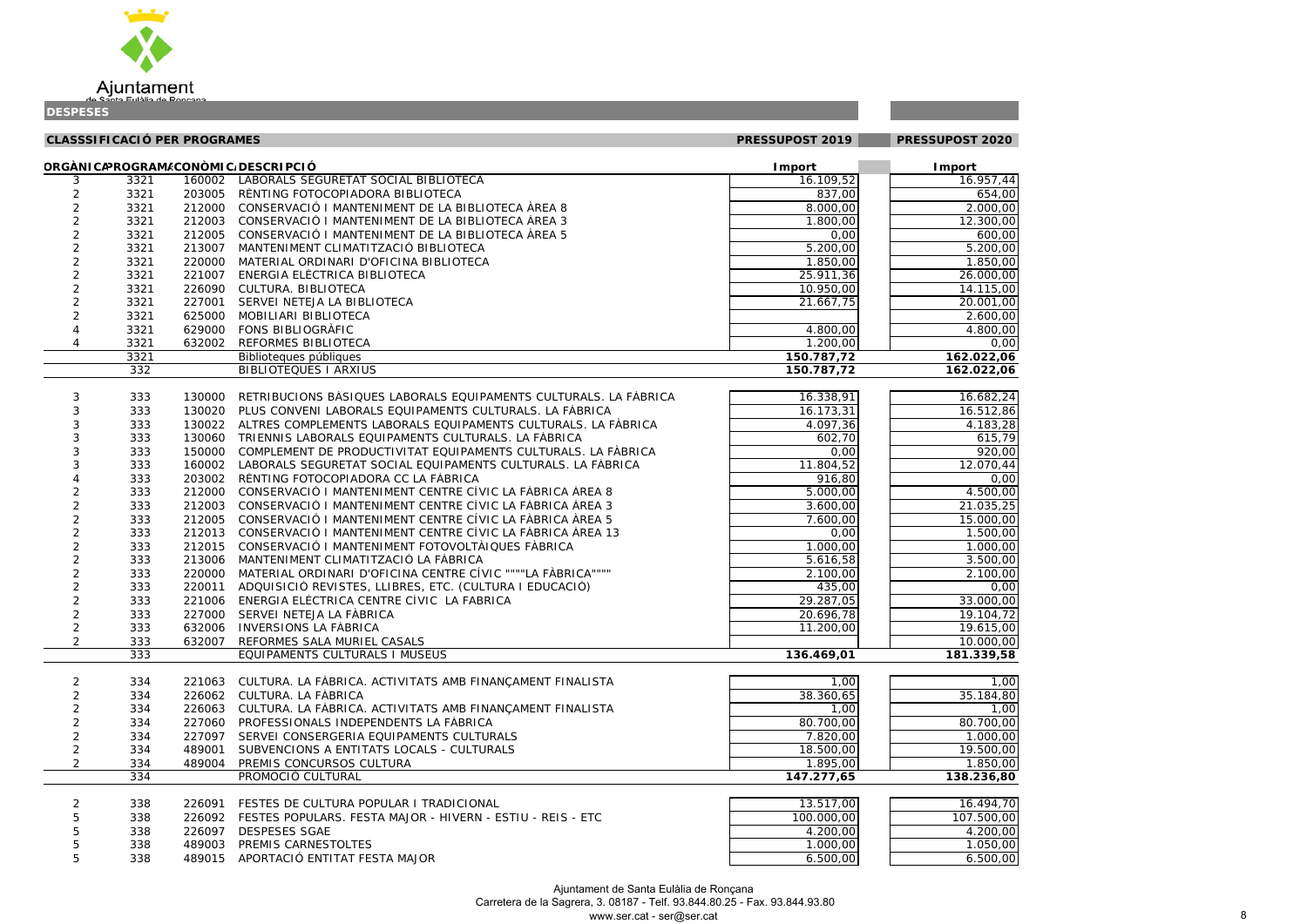

| .229,65              |
|----------------------|
| .811,54              |
| 0,00                 |
| .222,70              |
| 460,00               |
| .554,64              |
| $\overline{.2}78,53$ |
|                      |
| .450,00              |
| .450,00              |
| .450,00              |
| .450,00              |
| 850,00               |
| 750,00               |
| .000,00              |
| .000,00              |
| .000,00              |
| .400,00              |

| $\overline{C}$<br>)                       | )<br>O0                                              |
|-------------------------------------------|------------------------------------------------------|
|                                           |                                                      |
| ֚֚֬<br>1<br>J<br>$\overline{\phantom{a}}$ | ξ<br>1<br>٤<br>l                                     |
| 7<br>J<br>(                               | 1<br>$\overline{1}$                                  |
| ງເ<br>J                                   | Ş<br>∖<br>ļ<br>)<br>l                                |
| $\overline{\mathbf{5}}$<br>ś              | 10<br>)<br>l                                         |
| $\overline{1}$<br>١                       | $\lambda$<br>)<br>(<br>l                             |
| 7<br>ī                                    | )<br>10<br>l                                         |
| $\frac{1}{2}$<br>)                        | X<br>١<br>(<br>$\overline{1}$                        |
| $\overline{\chi}$<br>)                    | )<br>(<br>X<br>ı                                     |
| $\overline{\mathfrak{z}}$<br>١            | (<br>X<br>١<br>$\overline{1}$                        |
| X<br>)                                    | X<br>)<br>(<br>l                                     |
| $\mathfrak{z}$<br>١                       | X<br>١<br>(<br>l                                     |
| $\mathfrak{z}$<br>)                       | J<br>X<br>(<br>l                                     |
| $\mathfrak{c}$<br>)                       | X<br>J<br>(<br>ı                                     |
| $\lambda$<br>)                            | $\mathfrak{z}$<br>)<br>(<br>l                        |
| X<br>١                                    | (<br>X<br>)<br>$\overline{1}$                        |
| x<br>١                                    | )<br>X<br>(<br>$\overline{1}$                        |
| )<br>(                                    | $\mathcal{E}$<br>)(<br>(<br>ı                        |
| $\overline{\mathbf{3}}$<br>١              | (<br>X<br>١<br>l                                     |
| )<br>)                                    | X<br>)<br>(                                          |
| (<br>١                                    | $\overline{ }$<br>)<br>J<br>$\overline{\mathcal{L}}$ |
| X<br>١                                    | l<br>J<br>X<br>$\overline{\phantom{a}}$              |
| $\overline{\mathcal{L}}$<br>)             | $\overline{1}$<br>(<br>X<br>)<br>,                   |
| X<br>)                                    | $\overline{\mathbf{C}}$<br>)<br>)                    |
| 3<br>١                                    | $\overline{ }$<br>J<br>(<br>X                        |
| X<br>١                                    | $\overline{1}$<br>J<br>)<br>(                        |
| ,<br>Ś                                    | $\overline{1}$<br>Š<br>1                             |
| 1                                         | )<br>0<br>X                                          |
| $\mathfrak{c}$<br>١                       | $\overline{1}$<br>)<br>(<br>X                        |
| ١í<br>١                                   | $\overline{1}$<br>١<br>١í<br>í                       |

| ٠ |  |  |
|---|--|--|
|   |  |  |

**Contract Contract** 

|  |  | 4,70 |
|--|--|------|
|  |  | 6,36 |
|  |  |      |

| <b>IDESPESES</b> |                                     |        |                                                                                                                                       |                       |                       |  |
|------------------|-------------------------------------|--------|---------------------------------------------------------------------------------------------------------------------------------------|-----------------------|-----------------------|--|
|                  | <b>CLASSSIFICACIÓ PER PROGRAMES</b> |        |                                                                                                                                       | PRESSUPOST 2019       | PRESSUPOST 2020       |  |
|                  |                                     |        | ORGÀNICAPROGRAM/CONÒMIC/DESCRIPCIÓ                                                                                                    | <b>I</b> mport        | <b>Import</b>         |  |
|                  | 338                                 |        | <b>FESTES POPULARS I CELEBRACIONS</b>                                                                                                 | 125.217,00            | 135.744,70            |  |
|                  | $\overline{33}$                     |        | POLÍTICA DE DESPESA 33 CULTURA                                                                                                        | 597.916,22            | 652.696,36            |  |
|                  |                                     |        |                                                                                                                                       |                       |                       |  |
| 3                | 340<br>340                          |        | 130000 RETRIBUCIONS BASIQUES LABORALS ADMINISTRACIÓ GENERAL D'ESPORTS<br>130020 PLUS CONVENI LABORALS ADMINISTRACIÓ GENERAL D'ESPORTS | 10.284,37<br>8.069,91 | 11.229,65<br>8.811,54 |  |
|                  | 340                                 |        | 130022 ALTRES COMPLEMENTS LABORALS ADMINISTRACIÓ GENERAL D'ESPORTS                                                                    |                       | 0,00                  |  |
| 3<br>3           | 340                                 |        | 130060 TRIENNIS LABORALS ADMINISTRACIÓ GENERAL D'ESPORTS                                                                              | 0,00<br>1.119,27      | 1.222,70              |  |
| $\sqrt{3}$       | 340                                 |        | 150000 COMPLEMENT DE PRODUCTIVITAT ADMINISTRACIÓ GENERAL D'ESPORTS                                                                    | 0,00                  | 460,00                |  |
| 3                | 340                                 |        | 160002 LABORALS SEGURETAT SOCIAL ADMINISTRACIÓ GENERAL D'ESPORTS                                                                      | 5.994,26              | 6.554,64              |  |
|                  | 340                                 |        | ADMINISTRACIÓ GENERAL D'ESPORTS                                                                                                       | 25.467,81             | 28.278,53             |  |
|                  |                                     |        |                                                                                                                                       |                       |                       |  |
| 9                | 341                                 | 226093 | DEPARTAMENT D'ESPORTS                                                                                                                 | 22.600,00             | 20.450,00             |  |
| 9                | 341                                 | 489005 | SUBVENCIONS ESPORT (PATINATGE): CLUB PATINATGE SANTA EULÀLIA                                                                          | 1.450,00              | 1.450,00              |  |
| 9                | 341                                 |        | 489006 SUBVENCIONS ESPORTS (BASQUET). ASSOCIACIÓ DE BASQUET RONÇANA                                                                   | 3.950,00              | 5.450,00              |  |
| 9                | 341                                 |        | 489007 SUBVENCIONS ESPORTS (FUTBOL): CLUB ESPORTIU SANTA EULÀLIA                                                                      | 13.450,00             | 13.450,00             |  |
| 9                | 341                                 |        | 489008 SUBVENCIONS ESPORTS (PATINATGE): CLUB PATINATGE ARTÍSTIC RONÇANA                                                               | 850,00                | 850,00                |  |
| 9                | 341                                 |        | 489009 SUBVENCIONS ESPORTS CLUB ESCACS VALL DEL TENES                                                                                 | 750,00                | 750,00                |  |
| 9                | 341                                 |        | 489010 SUBVENCIONS ACTIVITATS ESPORTIVES                                                                                              | 3.000,00              | 4.000,00              |  |
| 9                | 341                                 |        | 489100 SUBVENCIONS ACTIVITATS ESPORTIVES FOMENT COMPETITIVITAT                                                                        | 4.000,00              | 4.000,00              |  |
| 9                | 341                                 | 489101 | SUBVENCIONS ACTIVITATS ESPORTIVES FOMENT ESPORT BASE                                                                                  | 3.000,00              | 3.000,00              |  |
|                  | 341                                 |        | PROMOCIÓ I FOMENT DE L'ESPORT                                                                                                         | 53.050,00             | 53.400,00             |  |
| 3                | 342                                 |        | 130000 RETRIBUCIONS BASIQUES LABORALS INSTAL LACIONS ESPORTIVES                                                                       | 32.677,82             | 33.364,48             |  |
| 3                | 342                                 |        | 130020 PLUS CONVENI LABORALS INSTAL LACIONS ESPORTIVES                                                                                | 13.976,61             | 14.270,13             |  |
| 3                | 342                                 | 130022 | ALTRES COMPLEMENTS LABORALS INSTAL LACIONS ESPORTIVES                                                                                 | 8.432,49              | 8.609,85              |  |
| 3                | 342                                 | 130060 | TRIENNIS LABORALS INSTAL·LACIONS ESPORTIVES                                                                                           | 2.611,70              | 2.668,40              |  |
| 3                | 342                                 | 150000 | COMPLEMENT DE PRODUCTIVITAT INSTAL LACIONS ESPORTIVES                                                                                 | 0,00                  | 1.840,00              |  |
| 3                | 342                                 | 160002 | LABORALS SEGURETAT SOCIAL INSTAL·LACIONS ESPORTIVES                                                                                   | 18.529,68             | 18.947,40             |  |
| 9                | 342                                 | 202008 | LLOGUER MÒDULS CAMP DE FUTBOL                                                                                                         | 2.780,00              | 2.640,00              |  |
| 9                | 342                                 |        | 212000 CONSERVACIÓ I MANTENIMENT CAMP DE FUTBOL ÀREA 8                                                                                | 4.000,00              | 4.000,00              |  |
| 9                | 342                                 |        | 212003 CONSERVACIÓ I MANTENIMENT CAMP DE FUTBOL ÀREA 3                                                                                | 5.700,00              | 5.000,00              |  |
| Q                | 342                                 |        | 212005 CONSERVACIÓ I MANTENIMENT CAMP DE FUTBOL ÀREA 5                                                                                | 7.500,00              | 4.500,00              |  |
| 9                | 342                                 |        | 212010 CONSERVACIÓ I MANTENIMENT EDIFICI PAVELLÓ ÀREA 8                                                                               | 4.000,00              | 4.000,00              |  |
| 9                | 342                                 |        | 212013 CONSERVACIÓ I MANTENIMENT EDIFICI PAVELLÓ ÀREA 3                                                                               | 10.000,00             | 24.600,00             |  |
| 9                | 342                                 |        | 212015 CONSERVACIÓ I MANTENIMENT EDIFICI PAVELLÓ ÀREA 5                                                                               | 7.800,00              | 800,00                |  |
| 9                | 342                                 |        | 212017 CONSERVACIÓ I MANTENIMENT EDIFICI PAVELLÓ ÀREA 17                                                                              | 0,00                  | $\overline{4.800,00}$ |  |
|                  | 342                                 |        | 212020 CONSERVACIÓ I MANTENIMENT PAVELLÓ PISTA EXTERIOR I SKATE PARK ÀREA 8                                                           | 900,00                | 900,00                |  |
|                  | 342                                 | 212023 | CONSERVACIÓ I MANTENIMENT PAVELLÓ PISTA EXTERIOR I SKATE PARK ÀREA 3                                                                  | 0,00                  | 900,00                |  |
|                  | 342                                 | 212025 | CONSERVACIÓ I MANTENIMENT PAVELLÓ PISTA EXTERIOR I SKATE PARK ÀREA 5                                                                  | 0,00                  | 0,00                  |  |
|                  | 342                                 | 212027 | CONSERVACIÓ I MANTENIMENT CAMP DE FUTBOL ÀREA 17                                                                                      | 0,00                  | 6.080,00              |  |
|                  | 342                                 | 212030 | CONSERVACIÓ I MANTENIMENT PINEDES CASTELLET ÀREA 8                                                                                    | 900,00                | 4.000,00              |  |
|                  | 342                                 | 212033 | CONSERVACIÓ I MANTENIMENT PINEDES CASTELLET ÀREA 3                                                                                    | 4.800,00              | 0,00                  |  |
|                  | 342                                 | 212035 | CONSERVACIÓ I MANTENIMENT PINEDES CASTELLET ÀREA 5                                                                                    | 25.000,00             | 7.500,00              |  |
|                  | 342                                 | 212037 | CONSERVACIÓ I MANTENIMENT PINEDES CASTELLET ÀREA 7                                                                                    | 6.000,00              | 0,00                  |  |
| 9                | 342                                 | 212045 | CONSERVACIÓ I MANTENIMENT FOTOVOLTÀIQUES PAVELLÓ                                                                                      | 1.300,00              | 3.000,00              |  |
| 9                | 342                                 | 212047 | CONSERVACIÓ I MANTENIMENT PINEDES ÀREA 17                                                                                             | 0,00                  | 780,00                |  |
| 9                | 342                                 | 221003 | ENERGIA ELÈCTRICA EDIFICI PAVELLÓ                                                                                                     | 8.000,00              | 10.000,00             |  |
|                  | 342                                 | 221004 | ENERGIA ELÈCTRICA CAMP DE FUTBOL                                                                                                      | 11.432,13             | 11.432,13             |  |
| 9                | 342                                 | 221005 | AMPLIABLE ENERGIA ELÈCTRICA CAMP DE FUTBOL                                                                                            | 1,00                  | 1,00                  |  |
| 9                | 342                                 | 221037 | COMBUSTIBLE CAMP DE FUTBOL                                                                                                            | 6.000,00              | 6.000,00              |  |
|                  | 342                                 | 221039 | <b>GAS PAVELLÓ</b>                                                                                                                    | 1.200,00              | 1.200,00              |  |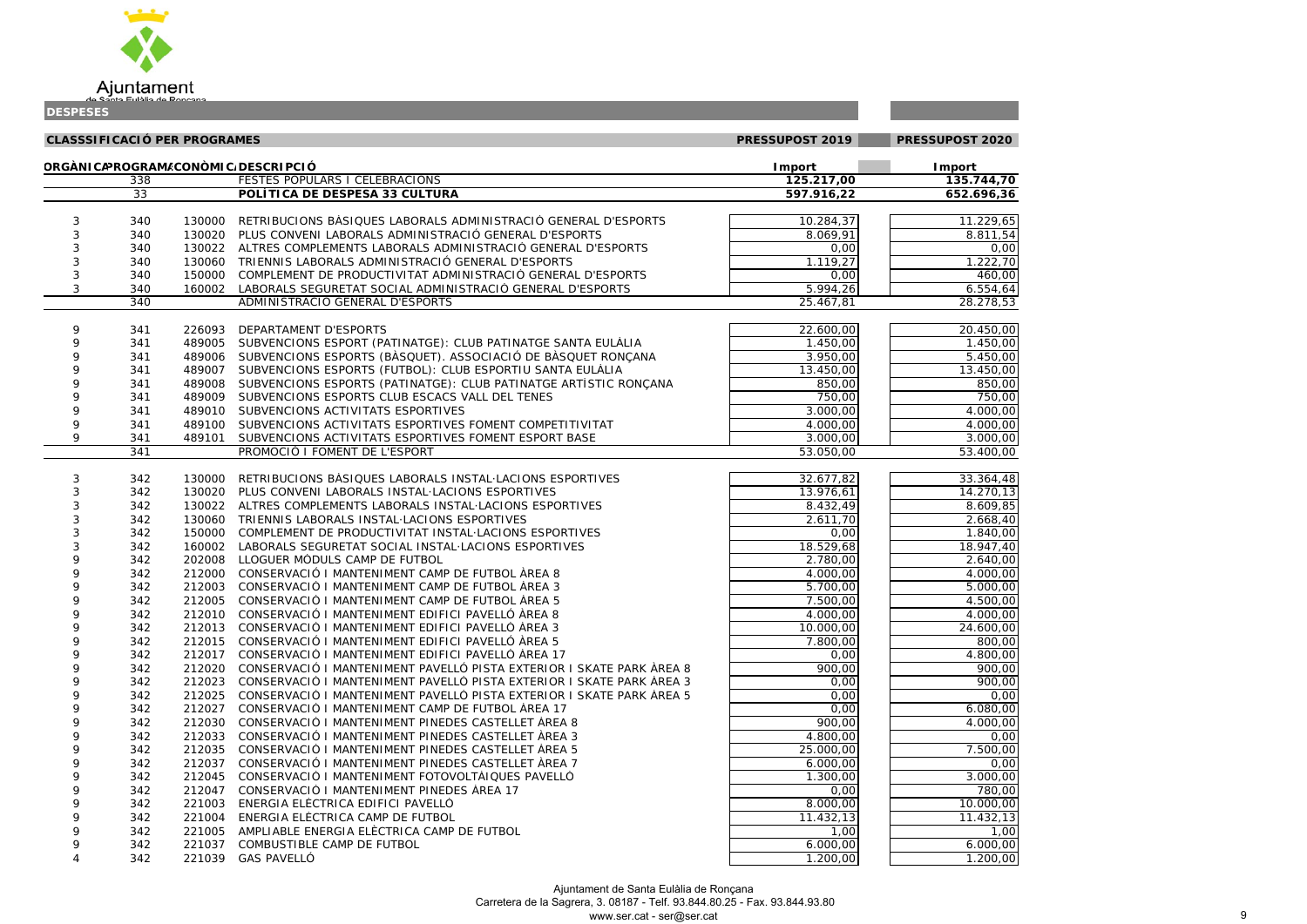

| )U                                             | <u>,00</u>               |
|------------------------------------------------|--------------------------|
| $\overline{r}$                                 | $\frac{1}{2,88}$         |
|                                                |                          |
| $\frac{00,00}{00,00}$                          | $\overline{00}$          |
|                                                |                          |
|                                                |                          |
| $\frac{100,000}{0,000}$ $\frac{0,000}{0,000}$  |                          |
|                                                |                          |
| $\frac{6}{6,27}$                               |                          |
|                                                | $\mathbf{\dot{}}$        |
| $\frac{8}{4}$ ,80<br>7,70                      | j                        |
|                                                |                          |
| $\frac{33,88}{51,36}$<br>0,00<br>17,23         |                          |
|                                                |                          |
|                                                |                          |
| $\overline{ }$                                 | $\frac{3}{2}$            |
| $\frac{6.623}{50,00}$<br>$\frac{6.623}{55,80}$ |                          |
|                                                |                          |
|                                                |                          |
| 0,00                                           |                          |
| $\frac{1}{00,00}$                              |                          |
| $\overline{0}$                                 | $\frac{1}{00}$           |
| $\overline{0}$                                 |                          |
| $\overline{0}$<br>$\overline{\mathcal{C}}$     | Ю                        |
|                                                |                          |
|                                                | )                        |
| )0,00<br><mark>1,79</mark>                     |                          |
|                                                |                          |
|                                                | $\frac{10,00}{0,00}$     |
|                                                |                          |
| $\frac{1}{1}$<br>$\overline{ }$                | $\overline{79}$          |
| í                                              |                          |
|                                                | <sup>98,50</sup><br>8,50 |
|                                                |                          |
|                                                |                          |
|                                                | $\frac{1}{00,00}$        |
|                                                |                          |

| 74,35  |
|--------|
| 50,00  |
| .4, 35 |
| 4,35   |
| 5,64∖  |
|        |

|                | <b>CLASSSIFICACIÓ PER PROGRAMES</b> |        |                                                                                            | PRESSUPOST 2019         | PRESSUPOST 2020         |
|----------------|-------------------------------------|--------|--------------------------------------------------------------------------------------------|-------------------------|-------------------------|
|                |                                     |        | ORGÀNICAPROGRAM/CONÒMIC/DESCRIPCIÓ                                                         | <b>I</b> mport          | <b>Import</b>           |
| 9              | 342                                 |        | 221042 VESTUARI CONSERGES INSTAL·LACIONS ESPORTIVES                                        | 1.300,00                | 1.300,00                |
| 9              | 342                                 |        | 227000 SERVEI NETEJA PAVELLÓ                                                               | 18.495,62               | 17.072,88               |
| 9              | 342                                 |        | 227097 SERVEI CONSERGERIA EQUIPAMENTS ESPORTIUS                                            | 4.500,00                | 10.000,00               |
|                | 342                                 | 609000 | <b>GESPA CAMP DE FUTBOL</b>                                                                |                         | 220.000,00              |
|                | 342                                 | 632000 | <b>INVERSIONS PINEDES AREA 3</b>                                                           |                         | 27.000,00               |
| 9              | 342                                 | 632003 | REFORMES CAMP DE FUTBOL                                                                    | 2.500,00                | 0,00                    |
| 9              | 342                                 | 632011 | <b>INVERSIONS PINEDES AREA 5</b>                                                           |                         | 6.000,00                |
| 9              | 342                                 | 632012 | <b>INVERSIONS PAVELLÓ</b>                                                                  |                         | 4.000,00                |
|                | 342                                 |        | <b>INSTAL·LACIONS ESPORTIVES</b>                                                           | 210.337,05              | 467.206,27              |
|                | 34                                  |        | POLÍTICA DE DESPESA 34 ESPORT                                                              | 288.854,86              | 548.884,80              |
|                | $\overline{3}$                      |        | ÀREA DE DESPESA 3 PRODUCCIÓ DE BÉNS PÚBLICS DE CARÀCTER PREFERENT                          | 1.842.466,06            | 2.199.677,70            |
| 3              | 430                                 | 130000 | RETRIBUCIONS BÀSIQUES LABORALS ADMINISTRACIÓ GENERAL PROMOCIÓ ECONÒMIC                     | 14.283,85               | 14.583,88               |
| 3              | 430                                 | 130020 | PLUS CONVENI LABORALS ADMINISTRACIÓ GENERAL PROMOCIÓ ECONÒMICA                             | 8.293,73                | 8.261,36                |
|                | 430                                 | 130022 | ALTRES COMPLEMENTS LABORALS ADMINISTRACIÓ GENERAL PROMOCIÓ ECONÒMICA                       | 0,00                    | 0,00                    |
|                | 430                                 | 130060 | TRIENNIS LABORALS ADMINISTRACIÓ GENERAL PROMOCIÓ ECONÒMICA                                 | 2.072,71                | 2.117,23                |
|                | 430                                 | 150000 | COMPLEMENT DE PRODUCTIVITAT ADMINISTRACIÓ GENERAL PROMOCIÓ ECONÒMICA                       | 0,00                    | 460,00                  |
|                | 430                                 | 160002 | LABORALS SEGURETAT SOCIAL ADMINISTRACIÓ GENERAL PROMOCIÓ ECONÒMICA                         | 7.710,36                | 9.263,52                |
|                | 430                                 | 210026 | CONSERVACIÓ I MANTENIMENT POLÍGON ÀREA 6                                                   | 16.855,80               | 16.855,80               |
|                | 430                                 | 210028 | CONSERVACIÓ I MANTENIMENT POLÍGON ÀREA 8                                                   | 0,00                    | 0,00                    |
|                | 430                                 | 222020 | COMUNICACIONS POSTALS PROMO ECONÓMICA                                                      | 1.000,00                | 500,00                  |
| 5              | 430                                 | 226061 | FOMENT DE L'ACTIVITAT ECONÒMICA                                                            | 20.000,00               | 15.500,00               |
| 5              | 430                                 | 226065 | FOMENT DE LA PARTICIPACIÓ CIUTADANA                                                        | 500,00                  | 3.000,00                |
| $\overline{c}$ | 430                                 | 465006 | <b>CONVENI CC: TURISME</b>                                                                 | 1.700,00                | 1.700,00                |
|                |                                     |        | CONVENI DE COL·LABORACIÓ RONÇANA COMERÇ ACTIU: PREMIS TARDOR I                             |                         |                         |
| 5              | 430                                 | 489021 | DINAMITZACIÓ COMERCIAL                                                                     | 4.000,00                | 9.000,00                |
|                | 430                                 |        | ADMINISTRACIÓ GENERAL DE COMERÇ, TURISME I PETITES I MITJANES EMPRESES                     | 76.416,45               | 81.241,79               |
| 5              | 4313                                | 226064 | DESPESES MERCAT MUNICIPAL                                                                  | 28.100,00               | 30.000,00               |
|                | 4313                                |        | Comerc ambulant                                                                            | 28.100,00               | 30.000,00               |
|                | 43                                  |        | POLÍTICA DE DESPESA 43 COMERÇ, TURISME I MITJANES EMPRESES                                 | 104.516,45              | 111.241,79              |
|                |                                     |        |                                                                                            |                         |                         |
| $\overline{2}$ | 440                                 |        | 223002 ZONA APARCAMENT CAMIONS                                                             | 6.298,50                | 6.298,50                |
|                | 440                                 |        | ADMINSITRACIÓ GENERAL DE TRANSPORT                                                         | 6.298,50                | 6.298,50                |
| 7              | 4411                                | 223005 | TRANSPORT A DEMANDA                                                                        | 20.100,00               | 29.000,00               |
|                | 4411                                | 226068 | DESPESES DIVERSES MOBILITAT                                                                | 0,00                    | 40.500,00               |
|                | 4411                                | 465004 | APORTACIÓ CC CONVENI TRANSPORT ESCOLAR                                                     | 9.271,00                | 9.271,00                |
| $\overline{7}$ | 4411                                | 466005 | CONVENI COL·LABORACIÓ AMTU                                                                 | 1.520,00                | 3.600,00                |
|                | 4411                                |        | Transport col·lectiu urbà de viatgers                                                      | 30.891,00               | 82.371,00               |
|                | 441                                 |        | TRANSPORT DE VIATGERS                                                                      | 30.891,00               | 82.371,00               |
|                | 44                                  |        | POLÍTICA DE DESPESA 44 TRANSPORT PÚBLIC                                                    | 37.189,50               | 88.669,50               |
|                |                                     |        |                                                                                            |                         |                         |
| $\overline{2}$ | 491                                 |        | 410000 SUBVENCIÓ COMUNICACIÓ LOCAL (SET COMUNICACIÓ)                                       | 81.000,00               | 94.674,35               |
| $\overline{2}$ | 491                                 | 467004 | APORTACIÓ CONSORCI LOCALRET                                                                | 850,00                  | 850,00                  |
|                | 491                                 |        | SOCIETAT DE LA INFORMACIÓ<br>POLÍTICA DE DESPESA 49 ALTRES ACTUACIONS DE CARACTER ECONOMIC | 81.850,00               | 95.524,35               |
|                | 49<br>$\overline{\mathbf{4}}$       |        | ÀREA DE DESPESA 4 ACTUACIONS DE CARÀCTER ECONÒMIC                                          | 81.850,00<br>223.555,95 | 95.524,35<br>295.435,64 |
|                |                                     |        |                                                                                            |                         |                         |
| 3              | 912                                 |        | 100000 RETRIBUCIONS BASIQUES ORGANS DE GOVERN                                              | 46.125,06               | 93.851,55               |
| 3              | 912                                 |        | 160002 LABORALS SEGURETAT SOCIAL ORGANS DE GOVERN                                          | 14.647,56               | 29.945,64               |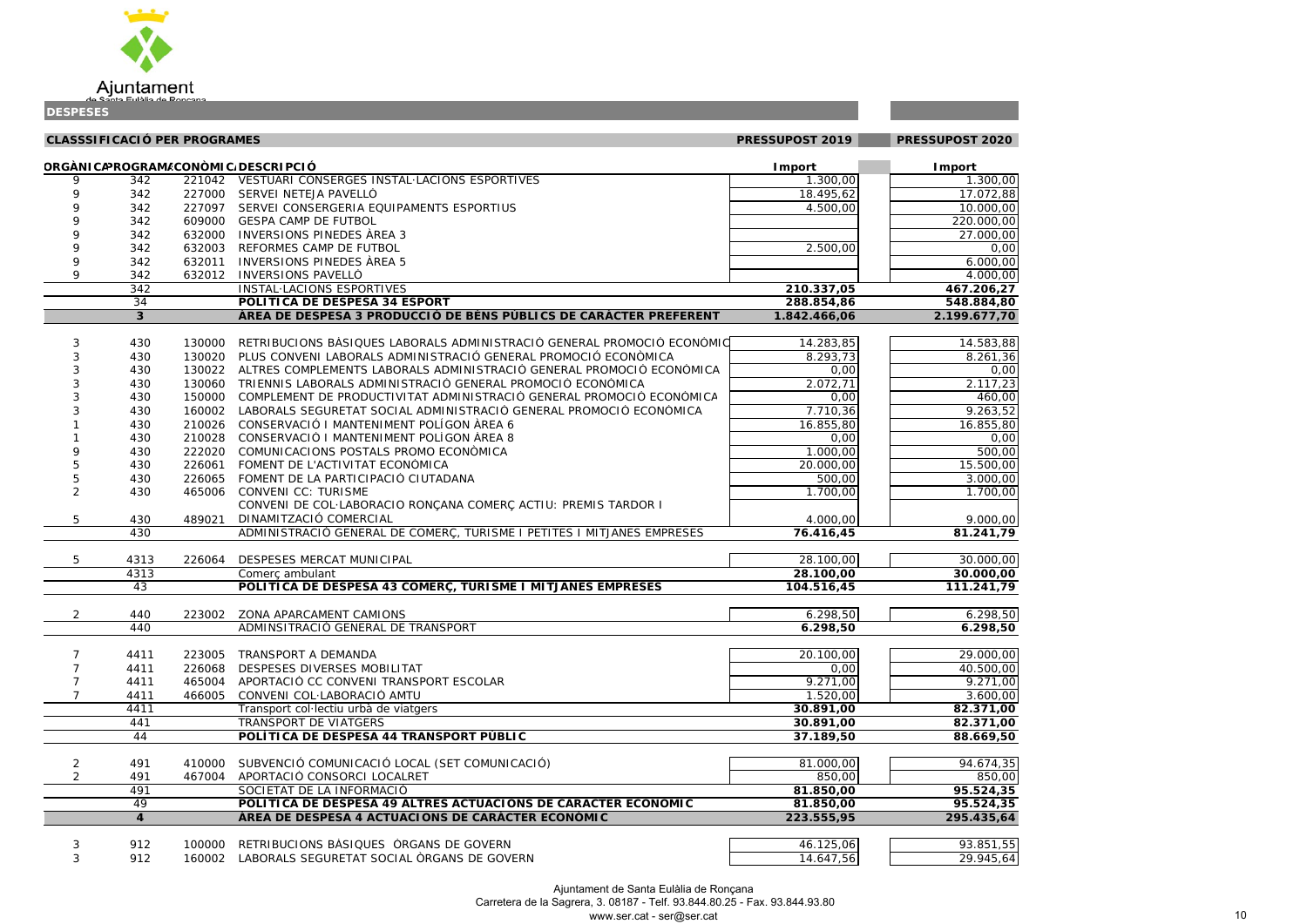

|                                                   | $\overline{00}$ , 00                     |
|---------------------------------------------------|------------------------------------------|
| 0,00                                              | J                                        |
| $\frac{1}{7}$<br>$\overline{)}$                   | <u>َ (</u><br>)(<br>$\mathbf{C}$         |
|                                                   | 1<br>Ç                                   |
| j<br>$\overline{\mathbf{L}}$                      | 1                                        |
|                                                   |                                          |
| $\frac{1}{4,85}$                                  | $\mathbf{c}$                             |
|                                                   | $\overline{88,}88$                       |
| $\overline{)4}$                                   | 3.<br>3                                  |
| $\overline{0}$                                    | 7:<br>3                                  |
| $\overline{1}$                                    | $\overline{80}$                          |
|                                                   |                                          |
|                                                   |                                          |
|                                                   | $\frac{17.80}{2,09}$ $\frac{1,00}{1,12}$ |
| $\overline{a}$                                    |                                          |
| $\frac{1}{2}$<br>$\overline{1}$                   | $\overline{5}$<br>)                      |
| $\overline{1}$                                    | $\tilde{\epsilon}$<br>$\sqrt{4}$         |
| $\overline{9}$<br>$\overline{1}$                  | 3<br>$\overline{\mathbf{c}}$             |
| $\frac{1}{5}$<br>$\overline{a}$<br>$\overline{1}$ | $\overline{7}$<br>冫                      |
| $\overline{50}$<br>$\overline{1}$                 | J<br>O                                   |
| $\frac{1}{2}$<br>ś<br>$\overline{ }$              | ₹<br>į<br>$\mathfrak{z}$                 |
| $\overline{21}$<br>$\overline{ }$                 | $\overline{84}$                          |
| $\frac{1}{2}$                                     | $\overline{00}$                          |
| $\frac{18}{0}$<br>$\overline{1}$                  | 00                                       |
| $\overline{8}$<br>$\overline{1}$                  | 78                                       |
| )O                                                | $\overline{00}$                          |
| $\overline{3}$ O                                  | .00                                      |
| $\overline{4}$                                    | $\overline{74}$                          |
|                                                   | 94                                       |
| $\frac{1}{5}$                                     | 94                                       |
| $\overline{ }$<br>$\overline{\mathbf{S}}$         | $\overline{31}$                          |
| $\frac{33}{2}$<br>$\overline{ }$                  | 20                                       |
| $\overline{\phantom{a}}$                          | 2۱,<br>00,<br>?<br>)                     |
| $\frac{1}{2}$<br>$\mathbf{1}$                     | $\overline{\mathbf{3}}$                  |
| $\overline{1}$<br>$\frac{1}{3}$                   | )<br>4                                   |
|                                                   |                                          |
| )0,00                                             | )                                        |
| $\overline{)0}$                                   | $\overline{OC}$<br>)                     |
| ) (<br>)                                          | I<br>) (<br>)                            |
| $\mathfrak{z}$<br>)<br>l                          | (<br>X<br>)                              |
| X<br>)                                            | )(<br>)<br>(                             |
| $\mathfrak{z}$<br>)                               | (<br>X<br>)                              |
| $\mathfrak{z}$<br>$\mathbf{)}$                    | (<br>X<br>)                              |
| $\mathfrak{z}$<br>)<br>,                          | X<br>(<br>)                              |
| )(<br>)<br>,                                      | (<br>X<br>)                              |
| $\overline{\mathfrak{z}}$<br>)<br>l               | (<br>)(<br>)                             |
| $\overline{\mathfrak{z}}$<br>)<br>l               | )(<br>)<br>(                             |
| $\overline{\mathfrak{z}}$<br>)<br>l               | )<br>(<br>)(                             |
| $\overline{\mathfrak{z}}$<br>)<br>$\overline{1}$  | )<br>(<br>X                              |
| $\overline{\mathfrak{z}}$<br>)<br>$\overline{ }$  | $\overline{\phantom{a}}$<br>X<br>)       |
| $\overline{\mathfrak{z}}$<br>)<br>l               | (<br>X<br>)                              |
| $\overline{\mathfrak{z}}$<br>)<br>l               | X<br>)<br>(                              |
| $\overline{)0}$                                   |                                          |
| )<br>ı                                            | X<br>I<br>)                              |

|   | <b>CLASSSIFICACIÓ PER PROGRAMES</b> |        |                                                                                             | PRESSUPOST 2019      | PRESSUPOST 2020        |
|---|-------------------------------------|--------|---------------------------------------------------------------------------------------------|----------------------|------------------------|
|   |                                     |        | ORGÀNICAPROGRAM/CONÒMIC/DESCRIPCIÓ                                                          | <b>I</b> mport       | <b>I</b> mport         |
|   | 912                                 |        | 226010 ATENCIONS PROTOCOL·LÀRIES I REPRESENT.                                               | 9.000,00             | 9.000,00               |
|   | 912                                 |        | 230000 INDEMNITZACIONS PER RAÓ DE SERVEIS ÒRGANS DE GOVERN                                  | 39.080,00            | $\overline{46.760,00}$ |
|   | 912                                 |        | 480100 ASSIGNACIÓ PARTITS POLÍTICS                                                          | 22.800,00            | 23.400,00              |
|   | 912                                 |        | <b>ORGANS DE GOVERN</b>                                                                     | 131.652,62           | 202.957,19             |
|   | 91                                  |        | POLÍTICA DE DESPESA 91 ÒRGANS DE GOVERN                                                     | 131.652,62           | 202.957,19             |
| 3 | 920                                 | 120000 | RETRIBUCIONS BASIQUES FUNCIONARIS A1 ADMINISTRACIÓ GENERAL                                  | 67.320,37            | 63.774,85              |
| 3 | 920                                 | 120030 | RETRIBUCIONS BÀSIQUES FUNCIONARIS C1 ADMINISTRACIÓ GENERAL                                  | 52.584,04            | 53.688,88              |
|   | 920                                 |        | 120060 TRIENNIS FUNCIONARIS ADMINISTRACIÓ GENERAL                                           | 16.419,23            | 18.804,33              |
|   | 920                                 |        | 121000 COMPLEMENT DE DESTÍ FUNCIONARIS ADMINISTRACIÓ GENERAL                                | 58.021,21            | 56.470,73              |
|   | 920                                 |        | 121010 COMPLEMENT ESPECÍFIC FUNCIONARIS ADMINISTRACIÓ GENERAL                               | 127.632,38           | 128.539,80             |
|   | 920                                 |        | 121030 ALTRES COMPLEMENTS FUNCIONARIS ADMINISTRACIÓ GENERAL                                 | 5.893,83             | 9.762,09               |
|   | 920                                 | 121031 | HORES EXTRA ALTRES FUNCIONARIS                                                              | 1,00                 | 1,00                   |
|   | 920                                 | 130000 | RETRIBUCIONS BÀSIQUES LABORALS ADMINISTRACIÓ GENERAL                                        | 8.169,46             | 8.341,12               |
|   | 920                                 |        | 130010 HORES EXTRA ALTRES LABORALS                                                          | 810,00               | 1.192,50               |
|   | 920                                 |        | 130020 PLUS CONVENI LABORALS ADMINISTRACIÓ GENERAL                                          | 3.496,23             | 3.569,64               |
|   | 920                                 |        | 130022 ALTRES COMPLEMENTS LABORALS ADMINISTRACIÓ GENERAL                                    | 1.262,80             | 1.289,32               |
|   | 920                                 | 130060 | TRIENNIS LABORALS ADMINISTRACIÓ GENERAL                                                     | 602,70               | 615,79                 |
|   | 920                                 | 150000 | COMPLEMENT DE PRODUCTIVITAT ADMINISTRACIÓ GENERAL                                           | 0,00                 | 3.680,00               |
|   | 920                                 | 160000 | FUNCIONARIS SEGURETAT SOCIAL ADMINISTRACIÓ GENERAL                                          | 86.219,64            | 100.863,59             |
|   | 920                                 | 160002 | LABORALS SEGURETAT SOCIAL ADMINISTRACIÓ GENERAL                                             | 4.356,84             | 4.521,84               |
|   | 920                                 | 160090 | PREVISIÓ SALUT                                                                              | 3.000,00             | 2.520,00               |
|   | 920                                 | 161080 | <b>INDEMNITZACIONS</b>                                                                      | 0,00                 | 0,00                   |
|   | 920                                 | 162000 | <b>FORMACIÓ -</b>                                                                           | 4.000,00             | 4.088,78               |
|   | 920                                 |        | 162050 ASEGURANCES PERSONAL                                                                 | 0,00                 | 800,00                 |
|   | 920                                 |        | 162051 QUOTA ANUAL PREVISIÓ RISCOS LABORALS                                                 | 4.926, 10            | 4.980,00               |
|   | 920                                 |        | 202000 LLOGUER PUNT D'INFORMACIÓ JUVENIL (PIJ)                                              | 7.788,01             | 7.864,74               |
|   | 920                                 |        | 202002 LLOGUER IMMOBLE: ORGT                                                                | 3.134,40             | 3.201,94               |
|   | 920                                 |        | 202003 LLOGUER ESPAI RAJOLER + ARXIU                                                        | 18.067,93            | 18.245,94              |
|   | 920                                 |        | 202004 LLOGUER LOCAL SERVEIS SOCIALS                                                        | 8.400,55             | 8.483,31               |
|   | 920                                 |        | 202005 LLOGUER TERRENY PÀRQUING BIBLIOTECA I TV                                             | 5.895,12             | $\overline{5.953,20}$  |
|   | 920                                 |        | 202006 PAGAMENT CONVENIS IBI PER TERRENYS LLOGATS I/O CEDITS                                | 1.300,00             | 1.300,00               |
|   | 920                                 |        | 203001 RÈNTING FOTOCOPIADORA AJUNTAMENT I S. TÈCNICS                                        | 900,00               | 871,32                 |
|   | 920                                 | 203004 | RÈNTING FOTOCOPIADORA ALTRES EDIFICIS (POLICIA - PIJ - JUTJAT)                              | 3.600,00             | 3.943,24               |
|   | 920                                 |        | 212000 CONSERVACIÓ I MANTENIMENT EDIFICI AJUNTAMENT ÀREA 8                                  | 3.000,00             | 2.000,00               |
|   | 920                                 |        | 212003 CONSERVACIÓ I MANTENIMENT EDIFICI AJUNTAMENT ÀREA 3                                  | 3.450,00             | 12.000,00              |
|   | 920                                 | 212005 | CONSERVACIÓ I MANTENIMENT EDIFICI AJUNTAMENT ÀREA 5                                         | 6.600,00             | 11.200,00              |
|   | 920                                 |        | 212010 CONSERVACIÓ I MANTENIMENT ALTRES EDIFICIS MUNICIPALS ÀREA 8                          | 5.000,00             | 6.000,00               |
|   | 920                                 |        | 212013 CONSERVACIÓ I MANTENIMENT ALTRES EDIFICIS MUNICIPALS ÀREA 3                          | 0,00                 | 15.000,00              |
|   | 920                                 |        | 212015 CONSERVACIÓ I MANTENIMENT ALTRES EDIFICIS MUNICIPALS ÀREA 5                          | 2.500,00             | 5.000,00               |
|   | 920                                 | 212034 | CONSERVACIÓ I MANTENIMENT ALARMES MUNICIPALS                                                | 4.000,00             | 1.600,00               |
|   | 920                                 | 214003 | REPARACIÓ VEHICLES ADMINISTRACIÓ GENERAL                                                    | 500,00               | 500,00                 |
|   | 920                                 |        | 220000 MATERIAL ORDINARI D'OFICINA AJUNTAMENT                                               | 10.000,00            | 12.000,00              |
|   | 920<br>920                          |        | 220002 MATERIAL ORDINARI D'OFICINA ALTRES EDIFICIS MUNICIPALS<br>220003 MATERIAL INFORMATIC | 500,00               | 1.500,00               |
|   | 920                                 |        | 220010 ADQUISICIÓ DE REVISTES , LLIBRES I ALTRES PUB (JURÍDIQUES I TÈCNIQUES)               | 1.000,00<br>3.200,00 | 1.500,00               |
|   | 920                                 |        | 221002 ENERGIA ELECTRICA OFICINES MUNICIPALS AJUNTAMENT                                     | 7.000,00             | 3.200,00<br>7.800,00   |
|   | 920                                 |        | 221003 ENERGIA ELÈCTRICA ALTRES EDIFICIS MUNICIPALS                                         | 16.500,00            | 20.000,00              |
|   | 920                                 |        | 221012 SUBMINISTRAMENT AIGUA ENVASADA EDIFICIS MUNICIPALS                                   | 3.570,00             | 4.100,00               |
|   | 920                                 |        | 221013 PRODUCTES SAL DESCALCIFICADORS                                                       | 800,00               | 900,00                 |
|   | 920                                 |        | 221030 COMBUSTIBLE AJUNTAMENT                                                               | 1.500,00             | 1.500,00               |
|   |                                     |        |                                                                                             |                      |                        |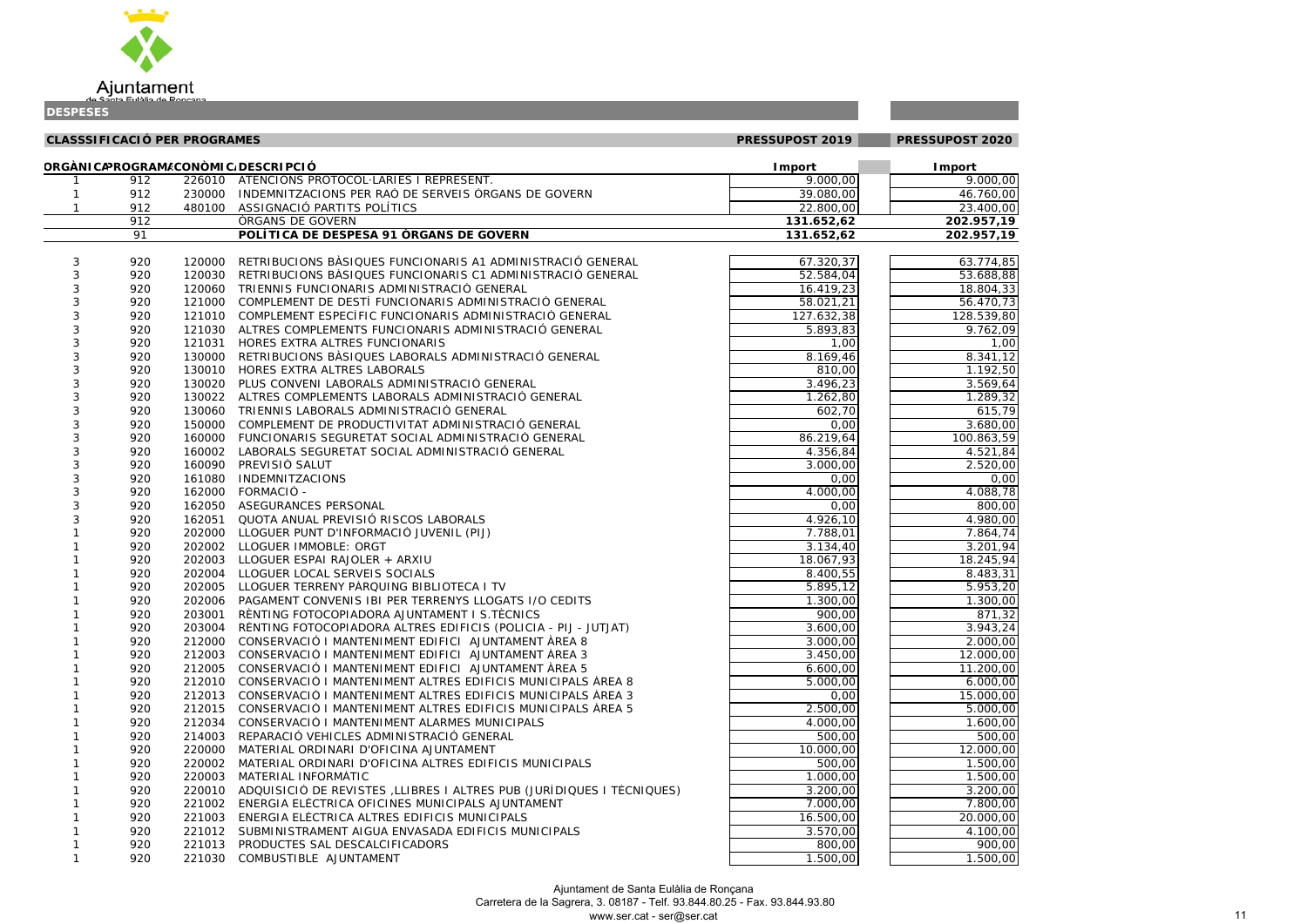

|              | <b>CLASSSIFICACIÓ PER PROGRAMES</b> |        |                                                        | PRESSUPOST 2019 | PRESSUPOST 2020 |  |
|--------------|-------------------------------------|--------|--------------------------------------------------------|-----------------|-----------------|--|
|              |                                     |        | ORGÀNICAPROGRAM/CONÒMIC/DESCRIPCIÓ                     | <b>I</b> mport  | <b>Import</b>   |  |
|              | 920                                 | 221031 | COMBUSTIBLE ALTRES EDIFICIS MUNICIPALS                 | 2.000,00        | 2.000,00        |  |
|              | 920                                 | 221043 | VESTUARI PERSONAL NETEJA EDIFICIS MUNICIPALS           | 300,00          | 300,00          |  |
|              | 920                                 | 221064 | MATERIAL SANITARI FARMACIOLES                          | 100,00          | 100,00          |  |
|              | 920                                 | 221100 | PRODUCTES NETEJA EDIFICI EDIFICIS MUNICIPALS           | 3.720,00        | 3.720,00        |  |
|              | 920                                 | 222000 | TELEFONIA AJUNTAMENT.                                  | 27.200,00       | 27.500,00       |  |
|              | 920                                 | 222010 | COMUNICACIONS POSTALS ADMINISTRACIÓ GENERAL            | 2.900,00        | 5.100,00        |  |
|              | 920                                 | 223001 | DESPESES DE TRANSPORTS (MISSATGERS)                    | 2.000,00        | 1.500,00        |  |
|              | 920                                 | 224000 | PRIMES D'ASSEGURANCES VEHICLES I MAQUINÀRIA            | 10.000,00       | 8.600,00        |  |
|              | 920                                 | 224005 | PRIMES D'ASSEGURANCES RESTA                            | 44.650,00       | 45.700,00       |  |
|              | 920                                 | 224006 | <b>INDEMNITZACIONS RESTA</b>                           | 0,00            | 2.000,00        |  |
|              | 920                                 | 225000 | TRIBUTS ESTATALS                                       | 2.000,00        | 2.000,00        |  |
|              | 920                                 | 226021 | DESPESES ANUNCIS OFICIALS                              | 4.000,00        | 3.000,00        |  |
|              | 920                                 | 226041 | DESPESES JURÍDIQUES                                    | 15.000,00       | 15.000,00       |  |
|              | 920                                 | 227000 | SERVEI NETEJA SET                                      | 1.819,74        | 1.679,76        |  |
|              | 920                                 | 227001 | SERVEI NETEJA SANT SIMPLE                              | 910,00          | 840,00          |  |
|              | 920                                 | 227003 | SERVEI NETEJA AJUNTAMENT                               | 546,00          | 504,00          |  |
|              | 920                                 | 227004 | SERVEI NETEJA SERVEIS SOCIALS                          | 91,13           | 84,12           |  |
|              | 920                                 | 227005 | SERVEI NETEJA JUTJAT                                   | 200,07          | 184,68          |  |
| 3            | 920                                 | 227061 | <b>GESTIÓ RECURSOS HUMANS</b>                          | 15.300,00       | 15.300,00       |  |
|              | 920                                 | 227063 | SERVEI MANTENIMENT XARXA INFORMÀTICA                   | 17.641,80       | 21.600,00       |  |
|              | 920                                 | 227067 | ASSESSORAMENTS, ESTUDIS I TREBALLS TÈCNICS             | 40.000,00       | 34.000,00       |  |
|              | 920                                 | 227068 | MANTENIMENT I SUPORT APLICACIONS INFORMATIQUES ABSIS   | 8.860,83        | 5.000,00        |  |
|              | 920                                 | 227080 | SERVEIS DE RECAPTACIÓ                                  | 98.000,00       | 98.000,00       |  |
|              | 920                                 | 227097 | SERVEI CONSERGERIA ADMINISTRACIÓ GENERAL               | 1.000,00        | 1.000,00        |  |
|              | 920                                 | 231000 | DESPESES LOCOMOCIÓ, CÀRRECS I FUNCIONARIS              | 3.500,00        | 2.500,00        |  |
|              | 920                                 | 463000 | APORTACIÓ MANCOMUNITAT VALL DEL TENES                  | 106.295,29      | 122.424,82      |  |
|              | 920                                 | 465009 | CONVENI CC: PLANS OCUPACIÓ                             | 4.580,00        | 4.580,00        |  |
|              | 920                                 | 465010 | CONVENI CC: ORIENTACIÓ I INSERCIÓ LABORAL              | 0,00            | 1.867,34        |  |
|              | 920                                 | 466001 | APORTACIÓ ASSOCIACIÓ CATALANA DE MUNICIPIS             | 1.495,00        | 1.495,00        |  |
|              | 920                                 | 466002 | APORTACIÓ FEDERACIÓ DE MUNICIPIS DE CATALUNYA          | 1.200,00        | 1.200,00        |  |
|              | 920                                 | 466003 | APORTACIÓ ASSOCIACIÓ DE MUNICIPIS PER LA INDEPENDÈNCIA | 800,00          | 800,00          |  |
|              | 920                                 | 500000 | FONS DE CONTINGÈNCIA INCREMENT SALARIAL 1%             | 0,00            | 0,00            |  |
|              | 920                                 | 609005 | PUNT DE RECÀRREGA COTXE ELÈCTRIC                       | 0,00            | 36.000,00       |  |
|              | 920                                 | 623004 | COMPRA CARPES, CADIRES, TAULES, ETC                    | 1,00            | 1,00            |  |
|              | 920                                 | 624001 | ELEMENTS DE TRANSPORT AJUNTAMENT                       | 1,00            | 1,00            |  |
|              | 920                                 | 626000 | INVERSIONS MATERIAL INFORMATIC                         | 4.900,00        | 6.000,00        |  |
|              | 920                                 | 632008 | ADEQUACIÓ ANTIGA BIBLIOTECA                            | 108.000,00      | 27.201,32       |  |
|              | 920                                 | 632009 | <b>SERVEIS SOCIALS</b>                                 | 0,00            | 5.000,00        |  |
|              | 920                                 | 632010 | ACTUACIONS ESCOLA DE MÚSICA DE LA VALL DEL TENES       | 9.500,00        | 0,00            |  |
|              | 920                                 | 632013 | RENOVACIÓ OAC                                          | 0,00            | 13.000,00       |  |
|              | 920                                 | 635003 | MOBILIARI GENERAL ÀREA 3                               | 4.000,00        | 1,00            |  |
|              | 920                                 | 635005 | MOBILIARI GENERAL ÀREA 5                               | 3.600,00        | 1,00            |  |
|              | 920                                 | 641000 | ADQUISICIÓ DE LLICÈNCIES INFORMÀTIQUES                 | 3.221,86        | 5.000,00        |  |
| $\mathbf{1}$ | 920                                 | 641001 | ADQUISICIÓ SOFTWARE CEMENTIRI                          | 1.300,00        | 0,00            |  |
|              | 920                                 |        | ADMINISTRACIÓ GENERAL                                  | 1.113.555,56    | 1.144.952,99    |  |
| 3            | 924                                 | 130000 | RETRIBUCIONS BASIQUES LABORALS JOVENTUT                | 9.521,61        | 14.583,88       |  |
| $\sqrt{3}$   | 924                                 | 130001 | RETRIBUCIONS BÀSIQUES LABORALS JUTJAT DE PAU           | 3.060,72        | 3.124, 99       |  |
| 3            | 924                                 | 130020 | PLUS CONVENI LABORALS JOVENTUT                         | 7.459,53        | 11.426,05       |  |

### 2020

| -1           | 920 |        | 221031 COMBUSTIBLE ALTRES EDIFICIS MUNICIPALS                 | 2.000,00      | 2.000,00     |
|--------------|-----|--------|---------------------------------------------------------------|---------------|--------------|
| $\mathbf 1$  | 920 |        | 221043 VESTUARI PERSONAL NETEJA EDIFICIS MUNICIPALS           | 300,00        | 300,00       |
| $\mathbf{1}$ | 920 |        | 221064 MATERIAL SANITARI FARMACIOLES                          | 100,00        | 100,00       |
| $\mathbf{1}$ | 920 |        | 221100 PRODUCTES NETEJA EDIFICI EDIFICIS MUNICIPALS           | 3.720,00      | 3.720,00     |
| 2            | 920 |        | 222000 TELEFONIA AJUNTAMENT.                                  | 27.200,00     | 27.500,00    |
| $\mathbf{1}$ | 920 |        | 222010 COMUNICACIONS POSTALS ADMINISTRACIÓ GENERAL            | 2.900,00      | 5.100,00     |
| $\mathbf{1}$ | 920 |        | 223001 DESPESES DE TRANSPORTS (MISSATGERS)                    | 2.000,00      | 1.500,00     |
| $\mathbf{1}$ | 920 |        | 224000 PRIMES D'ASSEGURANCES VEHICLES I MAQUINÀRIA            | 10.000,00     | 8.600,00     |
| $\mathbf{1}$ | 920 |        | 224005 PRIMES D'ASSEGURANCES RESTA                            | 44.650,00     | 45.700,00    |
| $\mathbf{1}$ | 920 |        | 224006 INDEMNITZACIONS RESTA                                  | 0,00          | 2.000,00     |
| $\mathbf{1}$ | 920 |        | 225000 TRIBUTS ESTATALS                                       | 2.000,00      | 2.000,00     |
|              | 920 | 226021 | DESPESES ANUNCIS OFICIALS                                     | 4.000,00      | 3.000,00     |
|              | 920 | 226041 | DESPESES JURÍDIQUES                                           | 15.000,00     | 15.000,00    |
|              | 920 |        | 227000 SERVEI NETEJA SET                                      | 1.819,74      | 1.679,76     |
|              | 920 |        | 227001 SERVEI NETEJA SANT SIMPLE                              | 910,00        | 840,00       |
|              | 920 |        | 227003 SERVEI NETEJA AJUNTAMENT                               | 546,00        | 504,00       |
| -1           | 920 |        | 227004 SERVEI NETEJA SERVEIS SOCIALS                          | 91,13         | 84,12        |
| $\mathbf{1}$ | 920 |        | 227005 SERVEI NETEJA JUTJAT                                   | 200,07        | 184,68       |
| 3            | 920 |        | 227061 GESTIÓ RECURSOS HUMANS                                 | 15.300,00     | 15.300,00    |
|              | 920 |        | 227063 SERVEI MANTENIMENT XARXA INFORMÀTICA                   | 17.641,80     | 21.600,00    |
| $\mathbf{1}$ | 920 |        | 227067 ASSESSORAMENTS, ESTUDIS I TREBALLS TÈCNICS             | 40.000,00     | 34.000,00    |
| $\mathbf{1}$ | 920 |        | 227068 MANTENIMENT I SUPORT APLICACIONS INFORMATIQUES ABSIS   | 8.860,83      | 5.000,00     |
|              | 920 |        | 227080 SERVEIS DE RECAPTACIÓ                                  | 98.000,00     | 98.000,00    |
| -1           | 920 |        | 227097 SERVEI CONSERGERIA ADMINISTRACIÓ GENERAL               | 1.000,00      | 1.000,00     |
| $\mathbf 1$  | 920 |        | 231000 DESPESES LOCOMOCIÓ, CÀRRECS I FUNCIONARIS              | 3.500,00      | 2.500,00     |
| $\mathbf{1}$ | 920 |        | 463000 APORTACIÓ MANCOMUNITAT VALL DEL TENES                  | 106.295,29    | 122.424,82   |
| 1            | 920 | 465009 | CONVENI CC: PLANS OCUPACIÓ                                    | 4.580,00      | 4.580,00     |
|              | 920 |        | 465010 CONVENI CC: ORIENTACIÓ I INSERCIÓ LABORAL              | 0,00          | 1.867,34     |
|              | 920 | 466001 | APORTACIÓ ASSOCIACIÓ CATALANA DE MUNICIPIS                    | 1.495,00      | 1.495,00     |
|              | 920 |        | 466002 APORTACIÓ FEDERACIÓ DE MUNICIPIS DE CATALUNYA          | 1.200,00      | 1.200,00     |
|              | 920 |        | 466003 APORTACIÓ ASSOCIACIÓ DE MUNICIPIS PER LA INDEPENDÈNCIA | 800,00        | 800,00       |
| -1           | 920 |        | 500000 FONS DE CONTINGÈNCIA INCREMENT SALARIAL 1%             | 0,00          | 0,00         |
| -1           | 920 |        | 609005 PUNT DE RECÀRREGA COTXE ELÈCTRIC                       | 0,00          | 36.000,00    |
| -1           | 920 |        | 623004 COMPRA CARPES, CADIRES, TAULES, ETC                    | 1,00          | 1,00         |
| $\mathbf{1}$ | 920 |        | 624001 ELEMENTS DE TRANSPORT AJUNTAMENT                       | 1,00          | 1,00         |
|              | 920 |        | 626000 INVERSIONS MATERIAL INFORMATIC                         | 4.900,00      | 6.000,00     |
| $\mathbf{1}$ | 920 |        | 632008 ADEQUACIÓ ANTIGA BIBLIOTECA                            | 108.000,00    | 27.201,32    |
| $\mathbf{1}$ | 920 |        | 632009 SERVEIS SOCIALS                                        | 0,00          | 5.000,00     |
| $\mathbf{1}$ | 920 |        | 632010 ACTUACIONS ESCOLA DE MÚSICA DE LA VALL DEL TENES       | 9.500,00      | 0,00         |
| $\mathbf{1}$ | 920 |        | 632013 RENOVACIÓ OAC                                          | 0,00          | 13.000,00    |
| $\mathbf{1}$ | 920 | 635003 | MOBILIARI GENERAL ÀREA 3                                      | 4.000,00      | 1,00         |
| $\mathbf{1}$ | 920 |        | 635005 MOBILIARI GENERAL ÀREA 5                               | 3.600,00      | 1,00         |
| $\mathbf{1}$ | 920 |        | 641000 ADQUISICIÓ DE LLICÈNCIES INFORMÀTIQUES                 | 3.221,86      | 5.000,00     |
| $\mathbf{1}$ | 920 |        | 641001 ADQUISICIÓ SOFTWARE CEMENTIRI                          | 1.300,00      | 0,00         |
|              | 920 |        | ADMINISTRACIÓ GENERAL                                         | 1.113.555, 56 | 1.144.952,99 |
| 3            | 924 |        | 130000 RETRIBUCIONS BASIQUES LABORALS JOVENTUT                | 9.521,61      | 14.583,88    |
| 3            | 924 |        | 130001 RETRIBUCIONS BASIQUES LABORALS JUTJAT DE PAU           | 3.060,72      | 3.124,99     |
| 3            | 924 |        | 130020 PLUS CONVENI LABORALS JOVENTUT                         | 7.459,53      | 11.426,05    |
| 3            | 924 |        | 130021 PLUS CONVENI LABORALS JUTJAT DE PAU                    | 2.079,32      | 2.122,94     |
| 3            | 924 |        | 130022 ALTRES COMPLEMENTS LABORALS JOVENTUT                   | 0,00          | 0,00         |
|              |     |        |                                                               |               |              |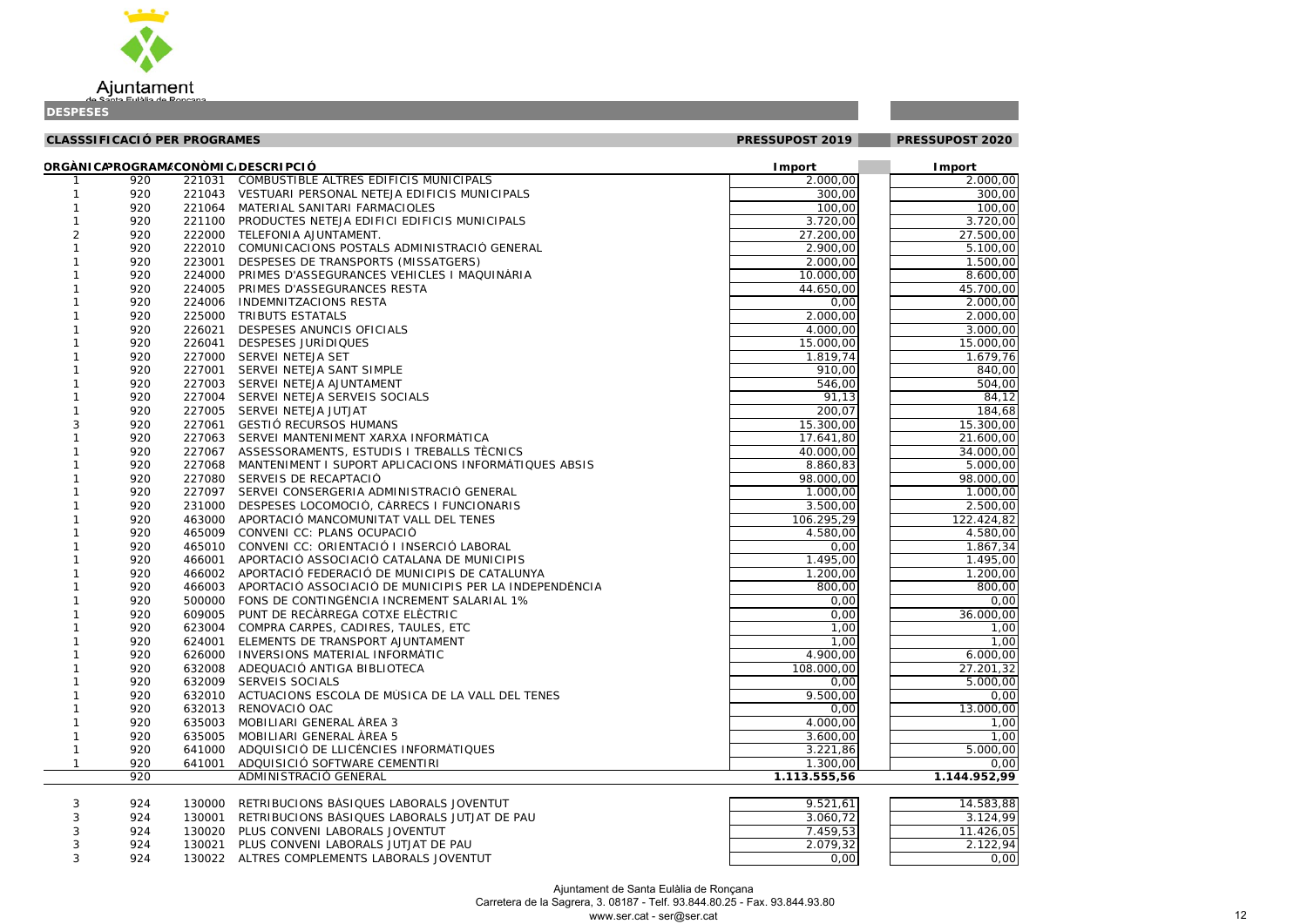|            | <b>CLASSSIFICACIÓ PER PROGRAMES</b> |        |                                                                            | PRESSUPOST 2019         | PRESSUPOST 2020 |
|------------|-------------------------------------|--------|----------------------------------------------------------------------------|-------------------------|-----------------|
|            |                                     |        | ORGÀNICAPROGRAM/CONÒMIC/DESCRIPCIÓ                                         | Import                  | <b>Import</b>   |
| 3          | 924                                 |        | 130023 ALTRES COMPLEMENTS LABORALS JUTJAT DE PAU                           | 0,00                    | 0,00            |
| 3          | 924                                 |        | 130060 TRIENNIS LABORALS JOVENTUT                                          | 1.315,86                | 0,00            |
| 3          | 924                                 |        | 130061 TRIENNIS LABORALS JUTJAT DE PAU                                     | 366,07                  | 373,93          |
| 3          | 924                                 | 150000 | COMPLEMENT DE PRODUCTIVITAT JOVENTUT                                       | 0,00                    | 920,00          |
| 3          | 924                                 | 160001 | LABORALS SEGURETAT SOCIAL JUTJAT DE PAU                                    | 1.759,20                | 1.798,92        |
| 3          | 924                                 | 160002 | LABORALS SEGURETAT SOCIAL JOVENTUT                                         | 5.489,77                | 8.017,56        |
|            | 924                                 | 221002 | ENERGIA ELÈCTRICA PUNT D'INFORMACIÓ JUVENIL (PIJ)                          | 1.300,00                | 2.000,00        |
| 9          | 924                                 | 226020 | COMUNICACIÓ                                                                | 21.000,00               | 26.000,00       |
| 9          | 924                                 | 226025 | SERVEI DE JOVENTUT                                                         | 40.000,00               | 40.600,00       |
| 6          | 924                                 | 226066 | PARTICIPACIÓ CIUTADANA                                                     | 0,00                    | 10.000,00       |
| 9          | 924                                 | 226096 | DEPARTAMENT DE JOVENTUT. PRESSUPOSTOS PARTICIPATIUS                        | 18.000,00               | 18.000,00       |
| 9          | 924                                 | 227000 | SERVEI NETEJA PUNT JOVE                                                    | 1.111,89                | 1.026, 36       |
| 9          | 924                                 | 465002 | DEPARTAMENT DE JOVENTUT. CONVENI CC ASSESSORIA LABORAL                     | 2.000,00                | 2.000,00        |
|            | 924                                 |        | PARTICIPACIÓ CIUTADANA                                                     | 114.463,97              | 141.994,63      |
| 3          | 925                                 | 130000 | RETRIBUCIONS BASIQUES LABORALS OAC                                         | 17.851,97               | 18.226,85       |
| 3          | 925                                 |        | 130020 PLUS CONVENI LABORALS OAC                                           | 20.360,07               | 20.787,48       |
|            | 925                                 |        | 130022 ALTRES COMPLEMENTS LABORALS OAC                                     | 0,00                    | 0,00            |
| 3          | 925                                 |        | 130060 TRIENNIS LABORALS OAC                                               | 4.003,65                | 4.088,80        |
| $\sqrt{3}$ | 925                                 | 150000 | COMPLEMENT DE PRODUCTIVITAT OAC                                            | 0,00                    | 920,00          |
| 3          | 925                                 | 160002 | LABORALS SEGURETAT SOCIAL OAC                                              | 12.912,00               | 13.286,52       |
|            | 925                                 |        | ATENCIÓ ALS CIUTADANS                                                      | 55.127,69               | 57.309,65       |
| 3          | 926                                 | 130000 | RETRIBUCIONS BÀSIQUES LABORALS COMUNICACIÓ                                 | 7.141,92                | 7.291,94        |
| 3          | 926                                 | 130020 | PLUS CONVENI LABORALS COMUNICACIÓ                                          | 5.424,30                | 5.538,35        |
| 3          | 926                                 | 130022 | ALTRES COMPLEMENTS LABORALS COMUNICACIÓ                                    | 0,00                    | 0,00            |
| 3          | 926                                 | 130060 | TRIENNIS LABORALS COMUNICACIÓ                                              | 259,09                  | 264,65          |
| 3          | 926                                 | 150000 | COMPLEMENT DE PRODUCTIVITAT COMUNICACIÓ                                    | 0,00                    | 460,00          |
| $\sqrt{3}$ | 926                                 | 160002 | LABORALS SEGURETAT SOCIAL COMUNICACIÓ                                      | 3.947,88                | 4.036,44        |
|            | 926                                 |        | COMUNICACIONS INTERNES                                                     | $\overline{16.773, 19}$ | 17.591,38       |
|            | 92                                  |        | POLÍTICA DE DESPESA 92 SERVEIS DE CARÀCTER GENERAL                         | 1.299.920,41            | 1.361.848,65    |
|            | 9                                   |        | ÀREA DE DESPESA 9 ACTUACIONS DE CARÀCTER GENERAL                           | 1.431.573,03            | 1.564.805,84    |
| 6          | 011                                 | 310031 | INTERESSOS PRÉSTEC BANC POPULAR 31 (5658) (221) (2012/1/POP031)            | 21.620,00               | 0,00            |
| 6          | 011                                 |        | 310032 INTERESSOS PRÉSTEC BANC POPULAR 32 (1672) (223) (2013/1/POP032)     | 3.570,00                | 0,00            |
| 6          | 011                                 | 310038 | INTERESSOS PRÉSTEC SANTANDER (2019/1/SAN038) (ORD 225)                     | 0,00                    | 15.210,00       |
| 6          | 011                                 | 359000 | ALTRES DESPESES FINANCERES                                                 | 500,00                  | 3.100,00        |
| 6          | 011                                 | 911013 | AMORTITZACIÓ PRÉSTEC DIBA 13 (2008/1/DIP013)                               | 14.502,16               | 0,00            |
|            | 011                                 | 911023 | AMORTITZACIÓ PRÉSTEC DIBA 23 (2008/1/DIP023)                               | 15.000,00               | 0,00            |
| 6          | 011                                 | 911024 | AMORTITZACIÓ PRÉSTEC DIBA 24 (2009/1/DIP024)                               | 30.000,00               | 15.000,00       |
| 6          | 011                                 | 911025 | AMORTITZACIÓ PRÉSTEC DIBA 25 (2011/1/DIP025)                               | 30.000,00               | 15.000,00       |
| 6          | 011                                 | 911028 | AMORTITZACIÓ PRÉSTEC DIBA 28 (2011/1/DIP028)                               | 30.000,00               | 15.000,00       |
| 6          | 011                                 | 911031 | AMORTITZACIÓ PRÉSTEC BANC POPULAR 31 (5658) (221) (2012/1/POP031)          | 394.472,92              | 0,00            |
| 6          | 011                                 | 911032 | AMORTITZACIÓ PRÉSTEC BANC POPULAR 32 (1672) (223) (2013/1/POP032)          | 58.899,00               | 0,00            |
| 6          | 011                                 | 911033 | AMORTITZACIÓ PRÉSTEC DIBA 33 (REFINANÇAMENT QUOTES 2012-2013) (2013/1/DIPC | 34.800,86               | 17.400,43       |
| 6          | 011                                 | 911034 | AMORTITZACIÓ PRÉSTEC DIBA 34 (2017/1/DIP034)                               | 6.252,43                | 6.252,43        |
| 6          | 011                                 | 911035 | AMORTITZACIÓ PRÉSTEC DIBA 35 (2017/1/DIP035)                               | 2.251,42                | 2.251,42        |
| 6          | 011                                 | 911036 | AMORTITZACIÓ PRÉSTEC DIBA 36 (2017/1/DIP036)                               | 10.206, 14              | 10.206,14       |
| 6          | 011                                 | 911037 | AMORTITZACIÓ PRÉSTEC DIBA 36 (2017/1/DIP036)                               | 0,00                    | 9.224,81        |
|            | 011                                 |        | <b>DEUTE PÚBLIC</b>                                                        | 652.074,93              | 108.645,23      |

## 



| ALTRES COMPLEMENTS LADORALS JUTJAT DE PAU                                  | U,UU                     | U, UU                    |
|----------------------------------------------------------------------------|--------------------------|--------------------------|
| TRIENNIS LABORALS JOVENTUT                                                 | 1.315,86                 | 0,00                     |
| TRIENNIS LABORALS JUTJAT DE PAU                                            | 366,07                   | 373,93                   |
| COMPLEMENT DE PRODUCTIVITAT JOVENTUT                                       | 0,00                     | 920,00                   |
| LABORALS SEGURETAT SOCIAL JUTJAT DE PAU                                    | 1.759,20                 | 1.798,92                 |
| LABORALS SEGURETAT SOCIAL JOVENTUT                                         | 5.489,77                 | 8.017,56                 |
| ENERGIA ELÈCTRICA PUNT D'INFORMACIÓ JUVENIL (PIJ)                          | 1.300,00                 | 2.000,00                 |
| COMUNICACIÓ                                                                | 21.000,00                | 26.000,00                |
| SERVEI DE JOVENTUT                                                         | 40.000,00                | 40.600,00                |
| PARTICIPACIÓ CIUTADANA                                                     | 0,00                     | 10.000,00                |
| DEPARTAMENT DE JOVENTUT. PRESSUPOSTOS PARTICIPATIUS                        | 18.000,00                | 18.000,00                |
| SERVEI NETEJA PUNT JOVE                                                    | 1.111,89                 | 1.026, 36                |
| DEPARTAMENT DE JOVENTUT. CONVENI CC ASSESSORIA LABORAL                     | 2.000,00                 | 2.000,00                 |
| PARTICIPACIÓ CIUTADANA                                                     | 114.463,97               | 141.994,63               |
|                                                                            |                          |                          |
| RETRIBUCIONS BÀSIQUES LABORALS OAC                                         | 17.851,97                | 18.226,85                |
| PLUS CONVENI LABORALS OAC                                                  | 20.360,07                | 20.787,48                |
| ALTRES COMPLEMENTS LABORALS OAC                                            | 0,00                     | 0,00                     |
| TRIENNIS LABORALS OAC                                                      | 4.003,65                 | 4.088,80                 |
| COMPLEMENT DE PRODUCTIVITAT OAC                                            | 0,00                     | 920,00                   |
| LABORALS SEGURETAT SOCIAL OAC                                              | 12.912,00                | 13.286,52                |
| ATENCIÓ ALS CIUTADANS                                                      | 55.127,69                | 57.309,65                |
|                                                                            |                          |                          |
| RETRIBUCIONS BÀSIQUES LABORALS COMUNICACIÓ                                 | 7.141,92                 | 7.291,94                 |
| PLUS CONVENI LABORALS COMUNICACIÓ                                          | 5.424,30                 | 5.538,35                 |
| ALTRES COMPLEMENTS LABORALS COMUNICACIÓ                                    | 0,00                     | 0,00                     |
|                                                                            |                          |                          |
|                                                                            |                          |                          |
| TRIENNIS LABORALS COMUNICACIÓ                                              | 259,09                   | $\overline{264,65}$      |
| COMPLEMENT DE PRODUCTIVITAT COMUNICACIÓ                                    | 0,00                     | 460,00                   |
| LABORALS SEGURETAT SOCIAL COMUNICACIÓ                                      | 3.947,88                 | 4.036,44                 |
| COMUNICACIONS INTERNES                                                     | 16.773,19                | 17.591,38                |
| POLÍTICA DE DESPESA 92 SERVEIS DE CARÀCTER GENERAL                         | 1.299.920,41             | 1.361.848,65             |
| ÀREA DE DESPESA 9 ACTUACIONS DE CARÀCTER GENERAL                           | 1.431.573,03             | 1.564.805,84             |
|                                                                            |                          |                          |
| INTERESSOS PRÉSTEC BANC POPULAR 31 (5658) (221) (2012/1/POP031)            | 21.620,00                | 0,00                     |
| INTERESSOS PRÉSTEC BANC POPULAR 32 (1672) (223) (2013/1/POP032)            | 3.570,00                 | 0,00                     |
| INTERESSOS PRÉSTEC SANTANDER (2019/1/SAN038) (ORD 225)                     | 0,00                     | 15.210,00                |
| ALTRES DESPESES FINANCERES                                                 | 500,00                   | 3.100,00                 |
| AMORTITZACIÓ PRÉSTEC DIBA 13 (2008/1/DIP013)                               | 14.502,16                | 0,00                     |
| AMORTITZACIÓ PRÉSTEC DIBA 23 (2008/1/DIP023)                               | 15.000,00                | 0,00                     |
| AMORTITZACIÓ PRÉSTEC DIBA 24 (2009/1/DIP024)                               | 30.000,00                | 15.000,00                |
| AMORTITZACIÓ PRÉSTEC DIBA 25 (2011/1/DIP025)                               | 30.000,00                | 15.000,00                |
| AMORTITZACIÓ PRÉSTEC DIBA 28 (2011/1/DIP028)                               | 30.000,00                | 15.000,00                |
| AMORTITZACIÓ PRÉSTEC BANC POPULAR 31 (5658) (221) (2012/1/POP031)          | 394.472,92               | 0,00                     |
| AMORTITZACIÓ PRÉSTEC BANC POPULAR 32 (1672) (223) (2013/1/POP032)          | 58.899,00                | 0,00                     |
| AMORTITZACIÓ PRÉSTEC DIBA 33 (REFINANÇAMENT QUOTES 2012-2013) (2013/1/DIPO | 34.800,86                | 17.400,43                |
| AMORTITZACIÓ PRÉSTEC DIBA 34 (2017/1/DIP034)                               | 6.252,43                 | 6.252,43                 |
| AMORTITZACIÓ PRÉSTEC DIBA 35 (2017/1/DIP035)                               | 2.251,42                 | 2.251,42                 |
| AMORTITZACIÓ PRÉSTEC DIBA 36 (2017/1/DIP036)                               | 10.206,14                | 10.206,14                |
| AMORTITZACIÓ PRÉSTEC DIBA 36 (2017/1/DIP036)                               | 0,00                     | 9.224,81                 |
| <b>DEUTE PÚBLIC</b><br>POLÍTICA DE DESPESA 01 DEUTE PÚBLIC                 | 652.074,93<br>652.074,93 | 108.645,23<br>108.645,23 |